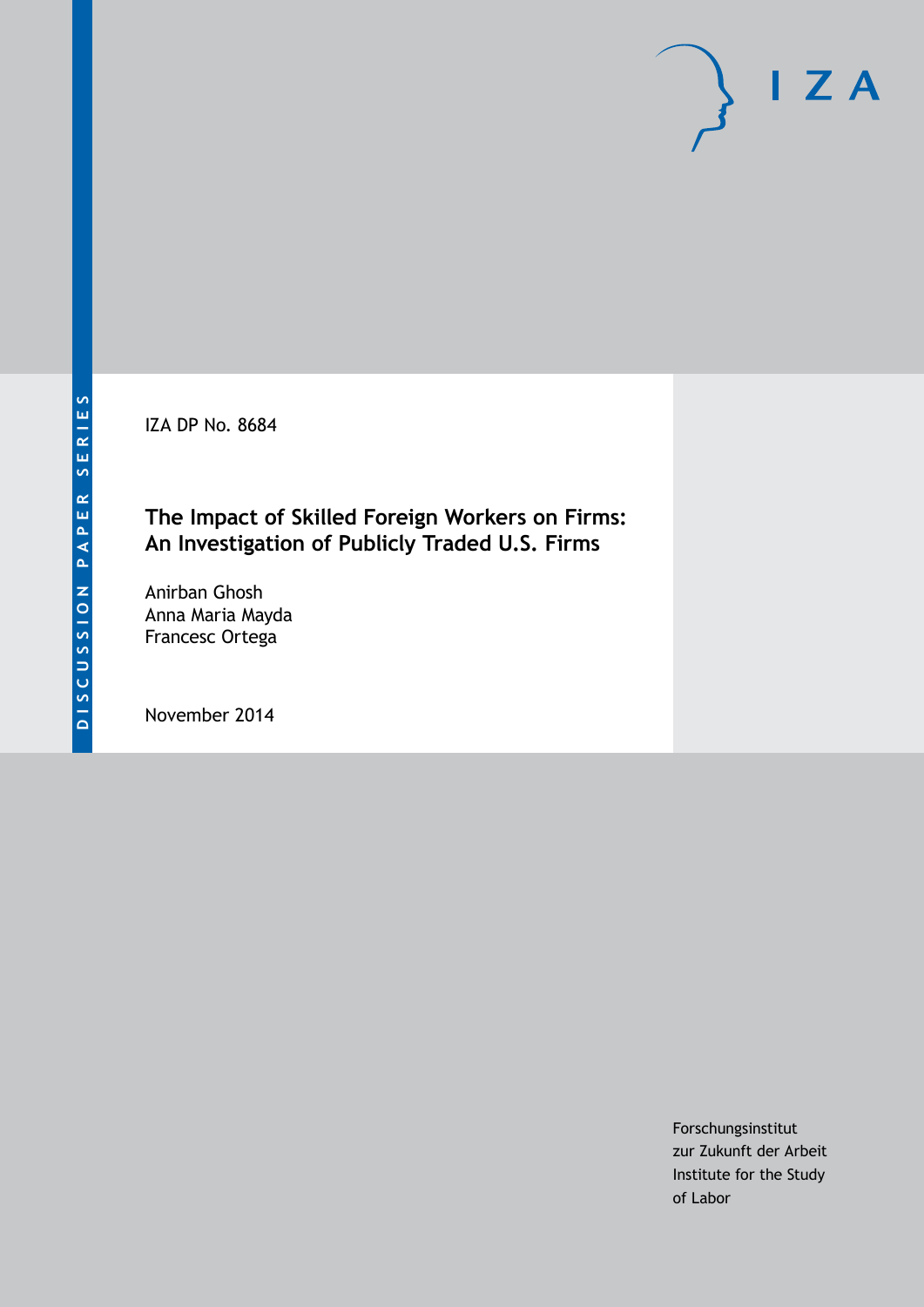# **The Impact of Skilled Foreign Workers on Firms: An Investigation of Publicly Traded U.S. Firms**

# **Anirban Ghosh**

*Georgetown University*

# **Anna Maria Mayda**

*Georgetown University, CEPR and IZA*

# **Francesc Ortega**

*Queens College, CUNY and IZA*

# Discussion Paper No. 8684 November 2014

IZA

P.O. Box 7240 53072 Bonn Germany

Phone: +49-228-3894-0 Fax: +49-228-3894-180 E-mail: [iza@iza.org](mailto:iza@iza.org)

Any opinions expressed here are those of the author(s) and not those of IZA. Research published in this series may include views on policy, but the institute itself takes no institutional policy positions. The IZA research network is committed to the IZA Guiding Principles of Research Integrity.

The Institute for the Study of Labor (IZA) in Bonn is a local and virtual international research center and a place of communication between science, politics and business. IZA is an independent nonprofit organization supported by Deutsche Post Foundation. The center is associated with the University of Bonn and offers a stimulating research environment through its international network, workshops and conferences, data service, project support, research visits and doctoral program. IZA engages in (i) original and internationally competitive research in all fields of labor economics, (ii) development of policy concepts, and (iii) dissemination of research results and concepts to the interested public.

<span id="page-1-0"></span>IZA Discussion Papers often represent preliminary work and are circulated to encourage discussion. Citation of such a paper should account for its provisional character. A revised version may be available directly from the author.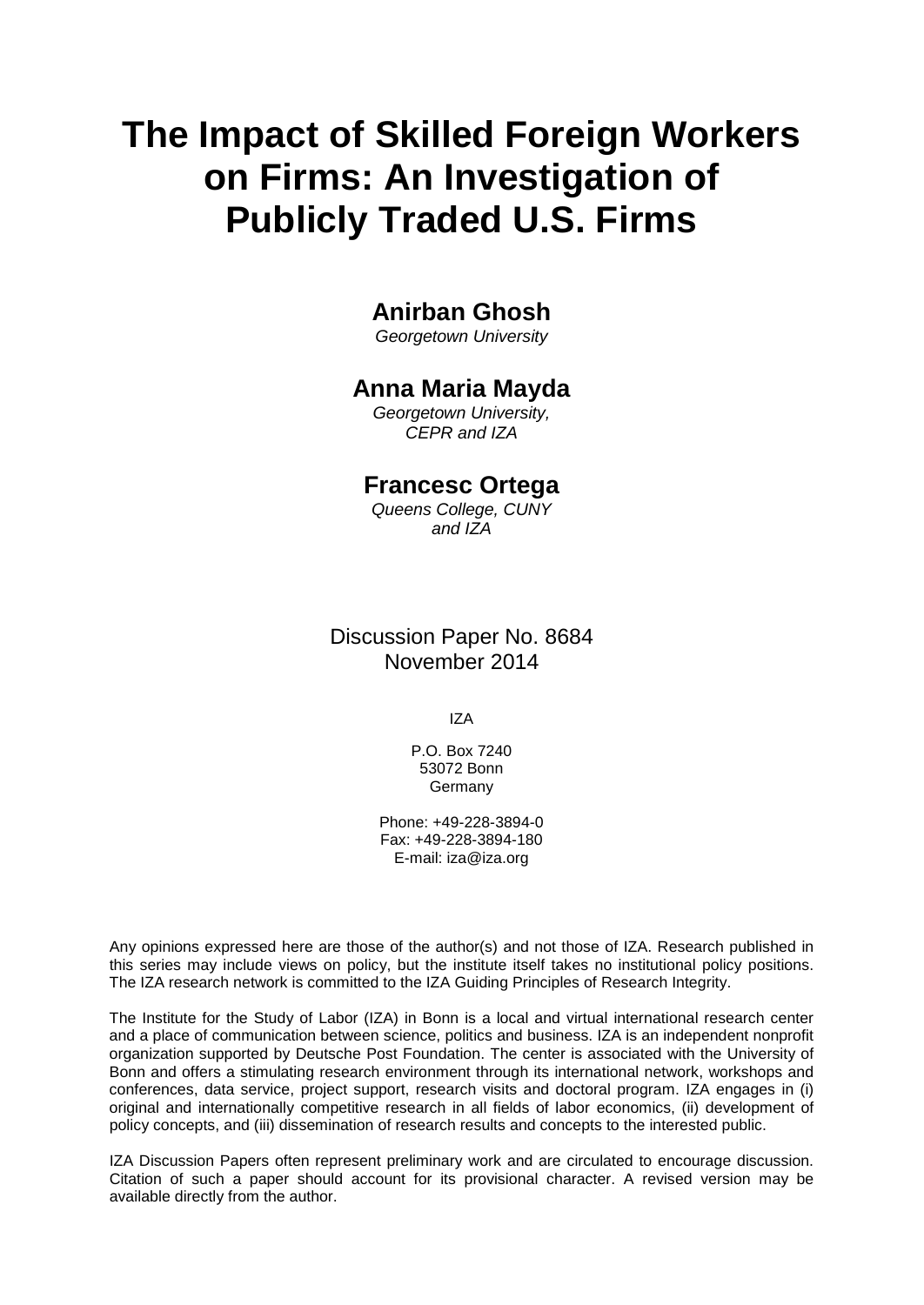IZA Discussion Paper No. 8684 November 2014

# **ABSTRACT**

# **The Impact of Skilled Foreign Workers on Firms: An Investigation of Publicly Traded U.S. Firms[\\*](#page-1-0)**

Many U.S. businessmen are vocally in favor of an increase in the number of H-1B visas. Is there systematic evidence that this would positively affect firms' productivity, sales, employment or profits? To address these questions we assemble a unique dataset that matches *all* labor condition applications (LCAs) – the first step towards H-1B visas for skilled foreign-born workers in the U.S. – with firm-level data on publicly traded U.S. firms (from Compustat). Our identification is based on the sharp reduction in the annual H-1B cap that took place in 2004, combined with information on the degree of dependency on H-1B visas at the firm level as in Kerr and Lincoln (2010). The main result of this paper is that if the cap on H-1B visas were relaxed, a subset of firms would experience gains in average labor productivity, firm size, and profits. These are firms that conduct R&D and are heavy users of H-1B workers – they belong to the top quintile among filers of LCAs. These empirical findings are consistent with a heterogeneous-firms model where innovation enhances productivity and is subject to fixed costs.

JEL Classification: F22

Keywords: immigration, skills, productivity, visas, R&D

Corresponding author:

Francesc Ortega Department of Economics Queens College, CUNY 300A Powdermaker Hall 65-30 Kissena Blvd. Queens, New York 11367 USA E-mail: [fortega@qc.cuny.edu](mailto:fortega@qc.cuny.edu)

We thank Chad Sparber, Thijs van Rens, Aysegul Sahin, and seminar participants in Bologna, Queens College and SNF Sinergia – CEPR conference on Economic Inequality, Labor Markets and International Trade, for helpful comments. The authors thank NORFACE/TEMPO and the Institute for the Study of International Migration (ISIM) at Georgetown University for financial support.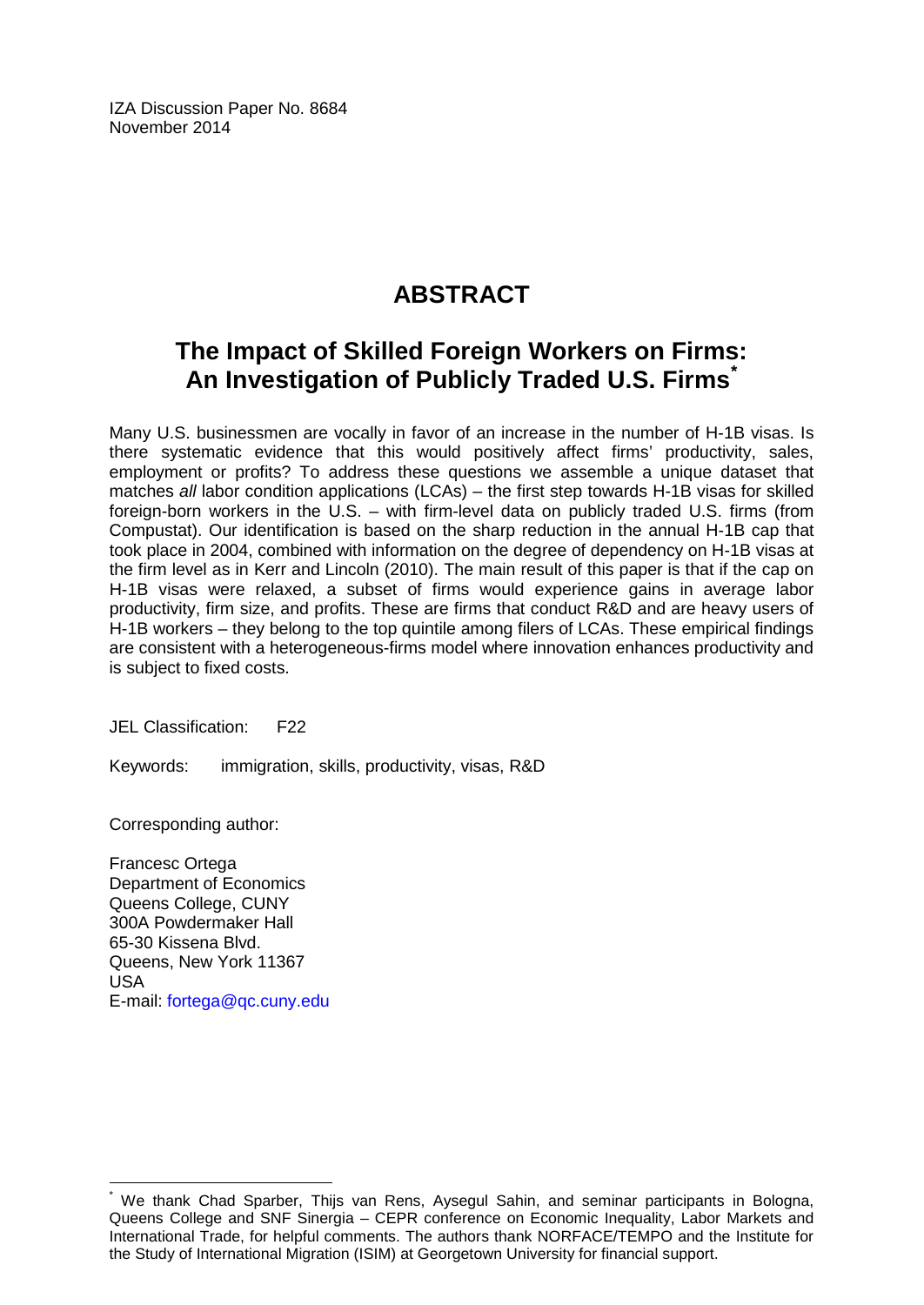"I want to emphasize that to address the shortage of scientists and engineers, we must do both – reform our education system and our immigration policies. If we don't, American companies simply will not have the talent they need to innovate and compete."(Bill Gates, Testimony at the U.S. House of Representatives, Committee on Science and Technology on March 12, 2008)

# 1 Introduction

As our opening quote illustrates, CEOs of large U.S. corporations often advocate passionately in favor of an increase in the number of H-1B visas. They argue that there is a shortage of skilled workers in the U.S. labor market in some fields and that, unless the cap on H-1B visas is raised, their firms will not be able to grow, and their innovation efforts and R&D activities may be at risk.<sup>1</sup> The goal of this paper is to evaluate the effects of H-1B visas on firms' productivity, sales, employment and profits.

There is abundant anecdotal evidence that the contribution of immigrants to innovation, entrepreneurship and education is substantial in the U.S.. Immigrants account for about one quarter of U.S.-based Nobel Prize recipients between 1990 and 2000, of founders of publicventure-backed U.S. companies in 1990-2005, and of founders of new high-tech companies with at least one million dollars in sales in 2006 [\(Wadhwa et al.](#page-32-0)  $(2007)$ ). These authors also report that 24 percent of all patents originating from the U.S. are authored by non-citizens.<sup>2</sup>

In addition several studies have established a connection between skilled immigration and patenting activity [\(Hunt and Gauthier-Loiselle](#page-31-0) [\(2010\)](#page-31-0), [Kerr and Lincoln](#page-32-1) [\(2010\)](#page-32-1) and [Parrotta et al.](#page-32-2) [\(2014b\)](#page-32-2)). What is less clear is whether the increase in patenting activity has translated into innovation with direct effects on firm's outcomes.<sup>3</sup> By focusing on relevant outcomes, such as sales, productivity, employment, and profits, we can examine whether

<sup>&</sup>lt;sup>1</sup>Several large American technology companies, such as Microsoft, Amazon or Facebook, have recently established offices in Vancouver (Canada). One of the main reasons seems to be the difficulty in obtaining H-1B visas for new hires in the United States and the larger abundance of (foreign) skilled labor in Vancouver. Karen Jones, Microsoft's deputy general counsel, put it in the following words: "The U.S. laws clearly did not meet our needs. So we have to look to other places." (Bloomberg Businessweek 2014).

<sup>&</sup>lt;sup>2</sup>In addition [Borjas](#page-31-1) [\(2005\)](#page-31-1) shows that foreign students receive over fifty percent of all doctorates granted in the field of engineering. As a share of college-educated employment, the foreign-born population in the United States has increased from 7 percent in 1980 to over 15 percent in 2010 [\(Peri et al.](#page-32-3) [\(2013\)](#page-32-3)). In comparison the foreign-born share in overall employment increased from 6.4 to 16 percent over the same period. The original data source is the U.S. Census, population ages 18 to 65.

<sup>&</sup>lt;sup>3</sup>Since the early 1990s there has been an explosion in the number of patents. As argued by [Hall and](#page-31-2) [Ziedonis](#page-31-2) [\(2001\)](#page-31-2), in some industries (e.g. semiconductors) the increase in patenting may be due to strategic use by firms. Namely, obtaining patents may allow firms to exercise hold-up or prevent competitors from doing so. A very interesting account of the abuse of patents by some firms (*patent trolls*) is examined in a 2011 episode of 'This American Life' (episode 441: When Patents Attack!).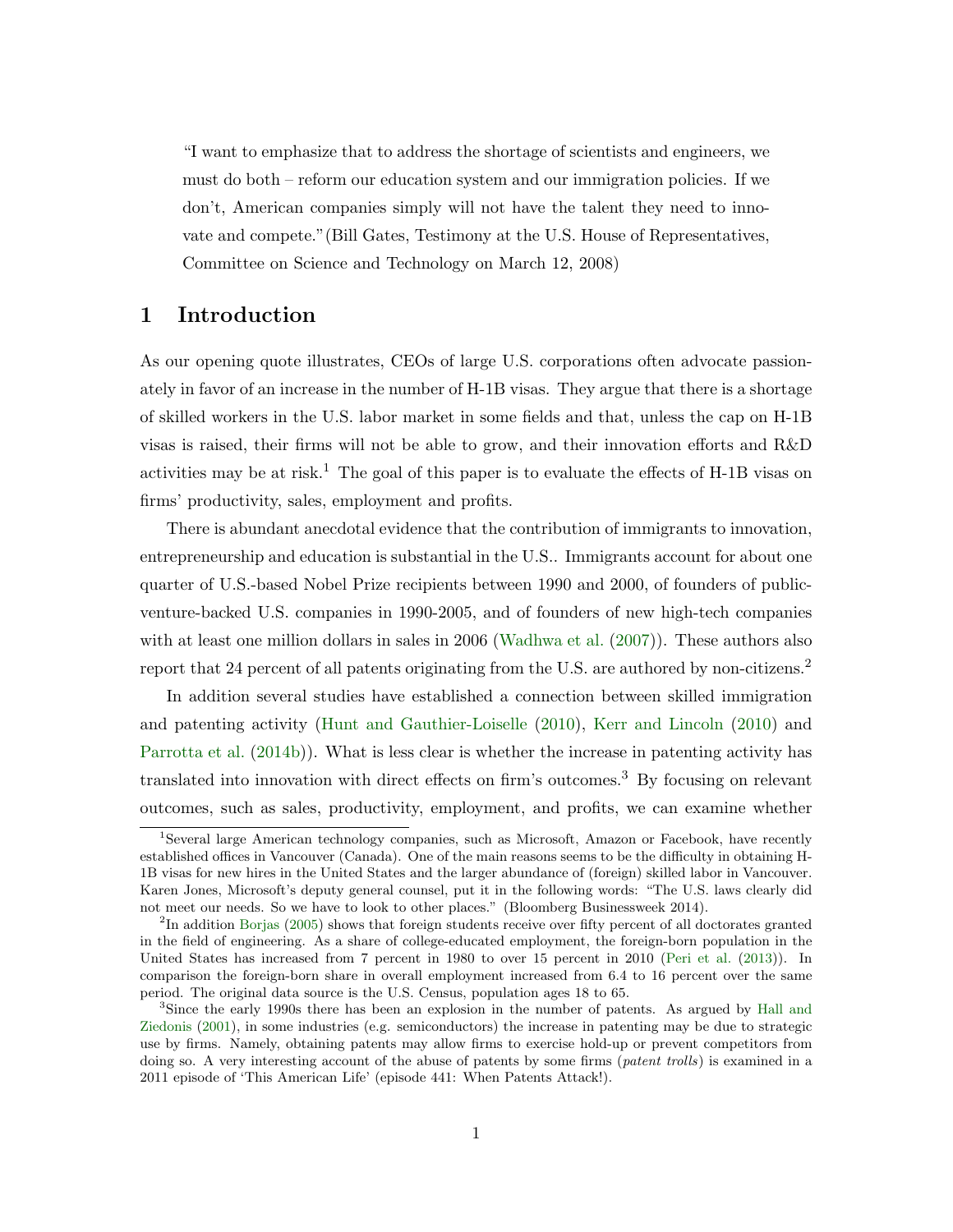the positive effect of skilled immigration on patenting activity documented in the literature in fact translates into improved firm performance. Our results suggest that this is indeed the case. Thus, H-1B workers appear to increase innovation and improve firm performance.

The main goal of our paper is to evaluate the claim that the current quota on H-1B visas is hampering the innovation and growth of U.S. firms. To do so we assemble a unique dataset that matches the universe of labor condition applications (LCAs) – the first step towards H-1B visas for skilled foreign-born workers in the U.S. – with firm-level data from Compustat, which includes all publicly traded U.S. firms. The merged data set allows us to estimate, at the firm level, the impact of skilled migration on the sales, productivity, employment, profits, and R&D expenditure of publicly traded U.S. firms.

Our identification is based on a sharp change in policy, namely the 2004 reduction in the annual H-1B cap – which offers an opportunity to identify the *causal* effect of H-1B workers on firm outcomes.<sup>4</sup> Since we do not observe the actual number of H-1B workers in the firm and, even if we did, this variable would be clearly endogenous, we estimate a difference-indifference specification where the impact of the treatment (the exogenous change in policy) is compared across different categories of firms. Specifically, we follow [Kerr and Lincoln](#page-32-1) [\(2010\)](#page-32-1) and use the number of LCAs in 2001 to measure each firm's degree of dependency on H-1B visas. We compare the change in outcomes before and after the policy change across firms, within the same industry, that are more dependent on H-1B visas (the "treatment group") and less dependent firms ("the control group"). Since the overall H-1B cap was sharply reduced between the two years, we expect firms that were initially more dependent on H-1B visas to display worse outcomes, namely, lower growth in productivity, firm size (employment and sales), and profits.

We have two main results. First, we find that increases in the number of H-1B workers lead to growth in productivity, firm size, and profits. However, not all firms benefit equally from an increase in the cap on H-1B visas. According to our estimates, the relationship between H-1B workers and measured firm outcomes is highly non-linear. Only firms that file a relatively large number of applications for H-1B visas appear to benefit from increases in the cap and, conversely, are more negatively affected when this cap is reduced. Secondly, we find that the effects are driven by firms that consistently conduct R&D activity, in addition to relying on H-1B workers.

Our empirical findings can be rationalized with a simple monopolistic competition model

<sup>&</sup>lt;sup>4</sup>Between 2001 and 2003 the annual cap on H-1B visas was 195,000. In year 2004 it was reduced to 65,000 visas. The cap was raised again to 85,000 visas in 2006.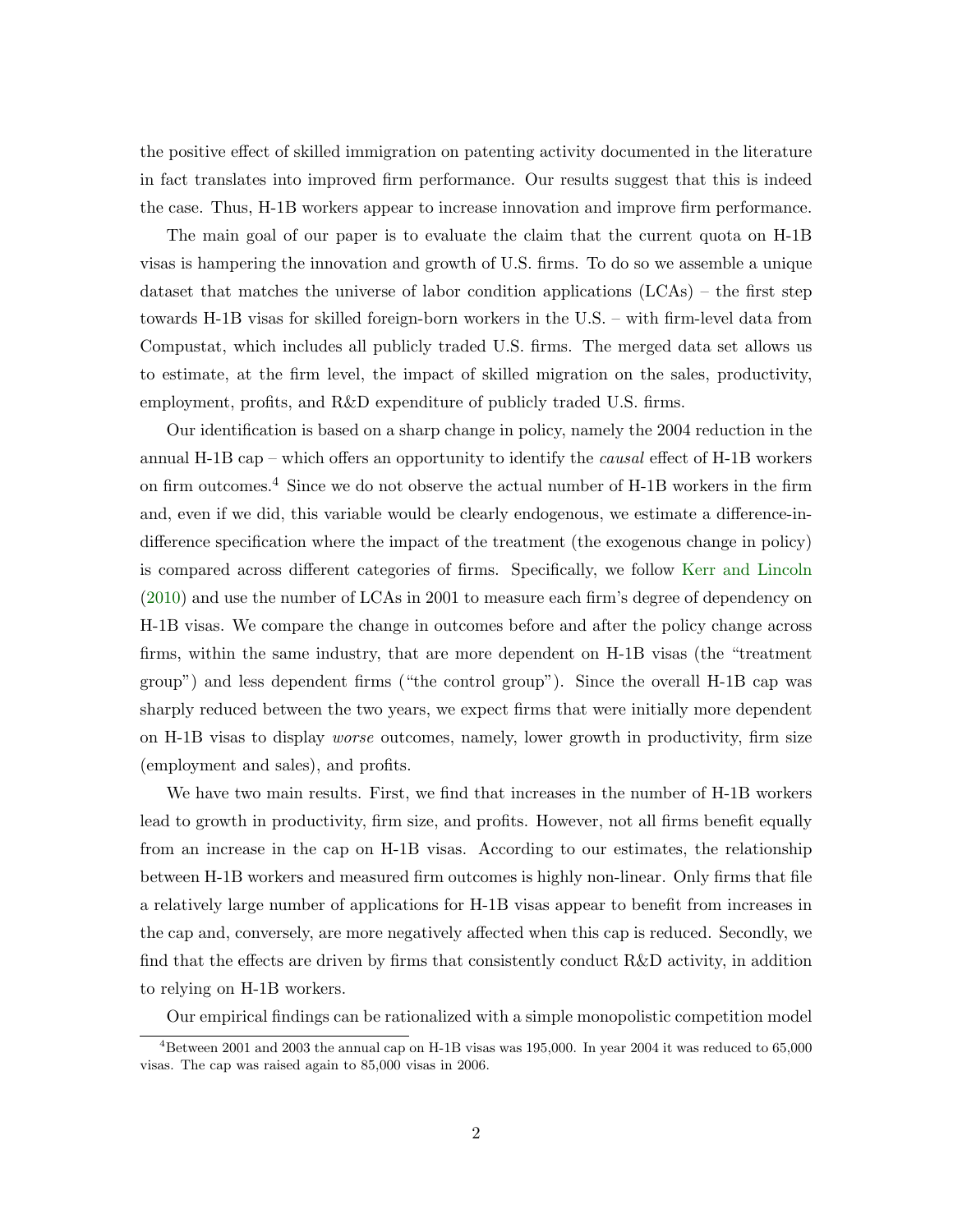where firms are heterogeneous in initial productivity. These firms can choose to set up a lab to conduct R&D, which requires hiring skilled workers. To be viable, a lab requires a minimum size, in terms of the number of skilled workers, which amounts to a fixed cost. In addition there is a shortage skilled native workers and some firms need to rely on H-1B visas. Firms that are successful in setting up a lab experience an improvement in their productivity, which in turn has positive effects on sales, employment and profits. One of the strengths of our paper is that we are able to provide evidence for positive effects of H-1B workers on all these firm-level outcomes. In contrast, most of the literature has focused on one of these outcomes at a time, often relying on less comprehensive data.

Our paper is related to the large body of literature trying to measure the effects of different dimensions of globalization, such as trade and immigration, on firms, with an emphasis on implications for productivity and innovation. We discuss each of these in turn. We begin by briefly reviewing the relevant literature on (skilled) immigration and innovation. A seminal study in this literature is [Kerr and Lincoln](#page-32-1) [\(2010\)](#page-32-1) who focus on the effects of H-1B visas on patenting activity. While closely related, our analysis departs from theirs in important ways. First, our dataset contains the universe of publicly traded firms in the U.S. After merging it with the data on labor-condition applications (LCAs), we end up with almost four thousand firms. In contrast, the firm-level analysis in [Kerr](#page-32-1) [and Lincoln](#page-32-1)  $(2010)$  is based on a much smaller sample size (of only 77 firms).<sup>5</sup> Second, we broaden the scope of the analysis by examining a broader set of outcomes, which includes firm productivity, sales, profits, R&D expenditures, and TFP. Third, as noted above, in terms of identification, we rely on the time-variation arising from a single policy event, the large reduction in the national cap for H-1B visas that took place in year 2004 [\(Figure 1\)](#page-44-0). In contrast Kerr and Lincoln exploit year-to-year variation in the stock of H-1B visas.<sup>6</sup> Our paper is also related to the work of [Hunt and Gauthier-Loiselle](#page-31-0) [\(2010\)](#page-31-0). Exploiting cross-state variation for the United States, these authors find that a one percentage-point increase in the share of immigrant college graduates in the population leads to an increase in patents per capita of 9 to 18 percent, and the main reason is that they disproportionately hold STEM (Science, Technology, Engineering and Mathematics) degrees. [Parrotta et al.](#page-32-2)

<sup>&</sup>lt;sup>5</sup>Moreover these firms have been selected on the basis of high patenting activity, their outcome of interest, or of heavy use of labor condition applications. In contrast in our data the majority of firms did not file any LCAs, although heavy users are also part of our dataset. Thus our median firm is very different from theirs, and representative of all public firms in the U.S.

<sup>&</sup>lt;sup>6</sup>We decided not to rely on year-to-year variation in the national cap (or stock of H-1B visas). Because of implementation delays, deferrals, or reporting inaccuracies, the data are fairly noisy at an annual frequency. In addition computing the stock of visa holders requires a number of assumptions and imputations [\(Lowell](#page-32-4) [\(2000\)](#page-32-4)), introducing further noise.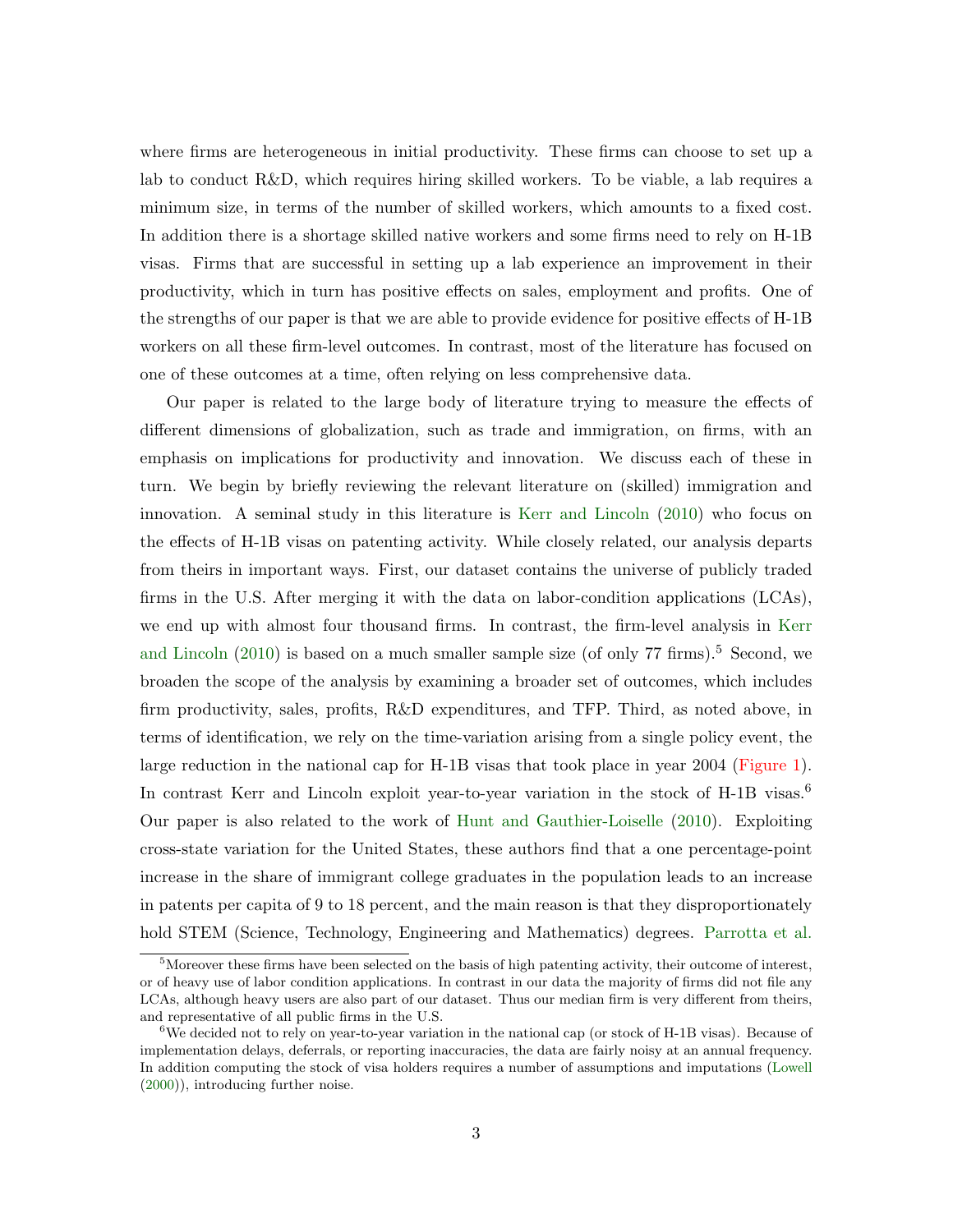[\(2014b\)](#page-32-2) analyze the connection between worker diversity within a firm and its patenting activity using data for Denmark. Their results suggest that ethnic diversity leads to more patenting. Along similar lines, [Chellaraj et al.](#page-31-3) [\(2008\)](#page-31-3) document that the presence of foreign graduate students has a positive impact on future patents. More similar to our paper, [Peri](#page-32-3) [et al.](#page-32-3) [\(2013\)](#page-32-3) use variation in the H-1B cap to try to identify the effects of increases in the population of STEM workers in a city on the wages of skilled and unskilled workers in the same city. They find that H-1B-driven increases in STEM workers are associated with increases in the wages paid to skilled workers (both in STEM and non-STEM occupations), and find no evidence of effects on the wages of unskilled workers.

Let us now turn to the literature on economic openness and productivity. Many studies have explored the effects of international trade on productivity (see, for example, [Melitz](#page-32-5) [\(2003\)](#page-32-5), [Pavcnik](#page-32-6) [\(2002\)](#page-32-6), [Bernard et al.](#page-31-4) [\(2007\)](#page-31-4), [Melitz and Ottaviano](#page-32-7) [\(2008\)](#page-32-7) or [Bustos](#page-31-5) [\(2011\)](#page-31-5)), which is closely related to our theoretical framework and our empirical strategy. Our paper is also related to the small literature that studies the effects of immigration on productivity. However, many of the migration studies rely on aggregate data and, as a result, require strong identification assumptions and are more vulnerable to omitted-variable bias.<sup>7</sup> These studies typically correlate the immigrant share in a country or region (a U.S. state or metropolitan statistical area) with aggregate productivity levels (as in [Quispe-](#page-32-8)[Agnoli and Zavodny](#page-32-8) [\(2002\)](#page-32-8), [Peri](#page-32-9) [\(2012\)](#page-32-9), and [Ortega and Peri](#page-32-10) [\(2014\)](#page-32-10)). Several of these studies find that foreign workers have a positive effect on productivity.<sup>8</sup> However, these studies typically are not able to disentangle which part of the effect arises from spillovers, which requires different identification strategies [\(Moretti](#page-32-11) [\(2004\)](#page-32-11), [Greenstone et al.](#page-31-6) [\(2010\)](#page-31-6)).

Very few papers have empirically analyzed the effects of immigration on firm-level pro-ductivity.<sup>9</sup> [Paserman](#page-32-12) [\(2013\)](#page-32-12) exploits cross-firm and cross-industry variation in the concentration of skilled immigrants and finds evidence of a negative correlation between the immigrant share and output per worker in low-tech industries, whereas the relationship becomes positive for high-tech industries. [Parrotta et al.](#page-32-13) [\(2014a\)](#page-32-13) analyze the effects of diversity within firms on total factor productivity, using a rich matched employeremployee

<sup>7</sup>For an overview of the findings in the literature on the economic effects of skilled immigration see, for example, [Bertoli et al.](#page-31-7) [\(2012\)](#page-31-7).

<sup>&</sup>lt;sup>8</sup>Many studies only use a general measure of immigration. One exception is [Ortega and Peri](#page-32-10) [\(2014\)](#page-32-10) who distinguish between the effect of overall immigration and the effect of the diversity of immigrants by country of birth.

<sup>9</sup>[Teruel-Carrizosa and Segarra-Blasco](#page-32-14) [\(2008\)](#page-32-14) explore the effects of immigration on firm profits using data for Spain. While their dependent variable is profitability at the firm level, they only measure immigrant density at the city level. Thus identification is still based on cross-city variation. [Dustmann and Glitz](#page-31-8) [\(2011\)](#page-31-8) also analyze the effects of immigration into a region on the distribution of firms in that region.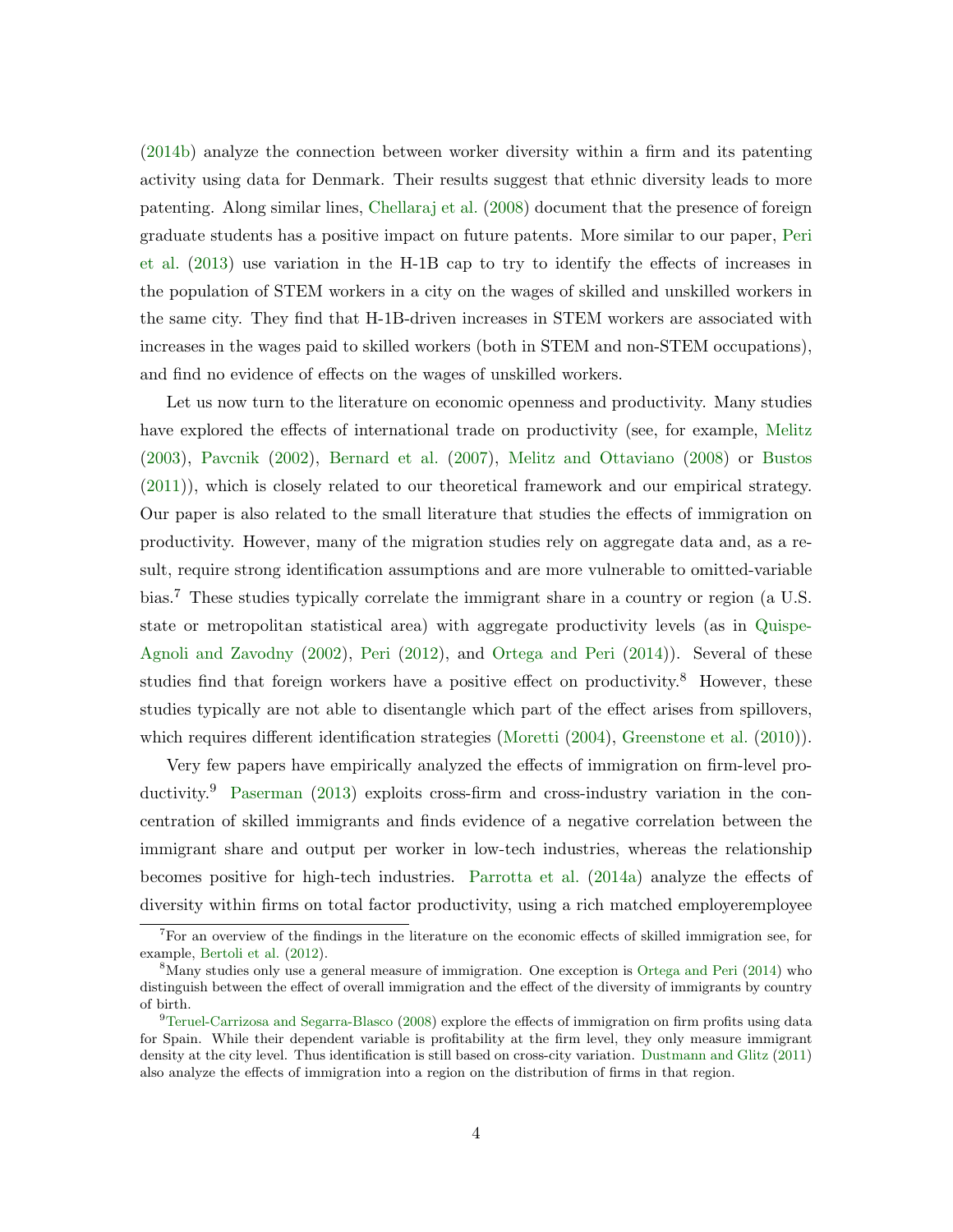dataset for Denmark. Their estimates point toward a negative association between ethnic diversity and firm-level productivity. In ongoing work, [Trax et al.](#page-32-15) [\(2013\)](#page-32-15) use German establishment data to estimate the effect of cultural diversity on total factor productivity. Their results suggest that higher immigrant concentration in a firm does not lead to higher TFP. However, they find that higher ethnic *diversity* in the firm or in the region where the firm is located do appear to have positive effects on TFP at the firm level, consistent with the findings in [Ortega and Peri](#page-32-10) [\(2014\)](#page-32-10). Thus the sign and magnitude of the effects of skilled immigration on firm-level productivity is still an open question.

The rest of the paper is organized as follows. [Section 2](#page-7-0) presents a theoretical framework that guides the empirical analysis. [Section 3](#page-10-0) presents the data sources and describes the matching algorithm. [Section 4](#page-14-0) presents summary statistics. [Section 5](#page-16-0) discusses our empirical strategy. [Section 6](#page-20-0) presents our main estimates and sensitivity analysis. [Section 7](#page-27-0) discusses the theoretical implications of our empirical findings, and [Section 8](#page-29-0) concludes.

# <span id="page-7-0"></span>2 Theoretical framework

Consider a standard monopolistic competition setup where producers vary in their level of productivity [\(Jovanovic](#page-31-9) [\(1982\)](#page-31-9), [Hopenhayn](#page-31-10) [\(1992\)](#page-31-10), or [Melitz](#page-32-5) [\(2003\)](#page-32-5), among many others) and production is subject to fixed and variable costs. The goal of the model is to derive predictions for the effects of adding skilled workers on all relevant firm outcomes. For now we shall assume that skilled workers and, in particular, foreign skilled workers hired through H-1B visas lead to higher firm productivity and derive a number of implications. Later on we shall provide empirical evidence based on our data supporting the connection between skilled labor and firm productivity.

#### 2.1 The economy

Consider a standard monopolistic competition setup where and producers vary in their level of productivity. Specifically, we assume there is a representative consumer with CES preferences. The utility maximization problem is given by

$$
\max \left[ \int_{J} y(k)^{\frac{\sigma - 1}{\sigma}} dk \right]^{\frac{\sigma}{\sigma - 1}}
$$
  
s.t.  

$$
\int_{J} p(k) y(k) dk = X,
$$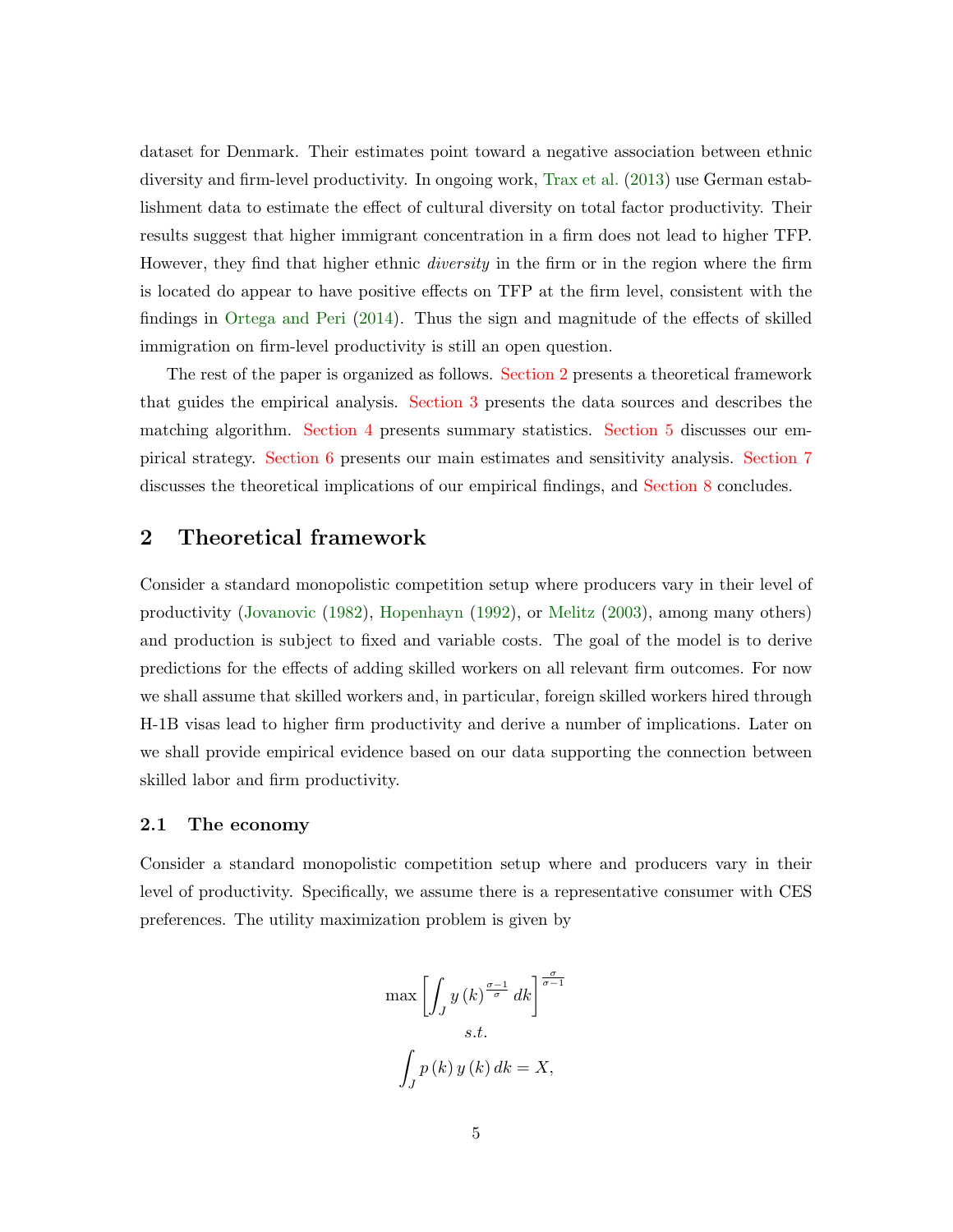where J is the set of goods available for consumption, X is income, and  $\sigma$  is the elasticity of substitution. As is well known, the solution to this problem gives rise to the familiar demand functions where the spending share on each good  $k$  is a function of its relative price:

$$
p(k)y(k) = \left(\frac{p(k)}{P}\right)^{1-\sigma} X,\tag{1}
$$

where  $P$  is the price level in the country:

$$
P = \left[ \int_{J} p(k)^{1-\sigma} dk \right]^{\frac{1}{1-\sigma}}.
$$
 (2)

Let us now turn to profit maximization. Each firm wishing to produce is required to pay a fixed cost  $f$  (units of labor). There is one factor of production ("labor") that firms hire at wage w. Since each firm produces its own unique variety, it faces a downward-sloping demand curve. In addition, by definition, in the monopolistic-competition model, each producer is sufficiently small that it takes  $P$  as given. As is well known, profit maximization implies that the price is a constant markup over the marginal cost, given by  $a(k)w$ , which differs across producers.

The profit maximization problem is as follows. The firm with marginal cost  $a(k)$  solves:

$$
\max [p(k)y(k) - a(k)wy(k) - fwI_{\{y(k) > 0\}}],
$$
\n(3)

where demand for its variety is given by:

$$
y(k) = \left(\frac{p(k)}{P}\right)^{1-\sigma} \frac{X}{p(k)}.\tag{4}
$$

#### 2.2 Key predictions

It is straightforward to show that, provided profits are non-negative, the optimal price, quantity, sales, employment and profits,  $^{10}$  are given by

$$
p[a] = \frac{\sigma}{\sigma - 1} aw = \overline{m} aw \tag{5}
$$

<span id="page-8-0"></span>
$$
y[a] = \frac{X}{P^{1-\sigma}} (\overline{m}aw)^{-\sigma} \tag{6}
$$

$$
py[a] = \frac{X}{P^{1-\sigma}} (\overline{m}aw)^{1-\sigma} \tag{7}
$$

$$
\ell[a] = \frac{X}{P^{1-\sigma}} (\overline{m}w)^{-\sigma} a^{1-\sigma} \tag{8}
$$

$$
\pi[a] = \frac{1}{\sigma} \frac{X}{P^{1-\sigma}} (\overline{m}w)^{1-\sigma} a^{1-\sigma} - fw. \tag{9}
$$

<sup>&</sup>lt;sup>10</sup>To lighten notation we drop the  $k$  subindex.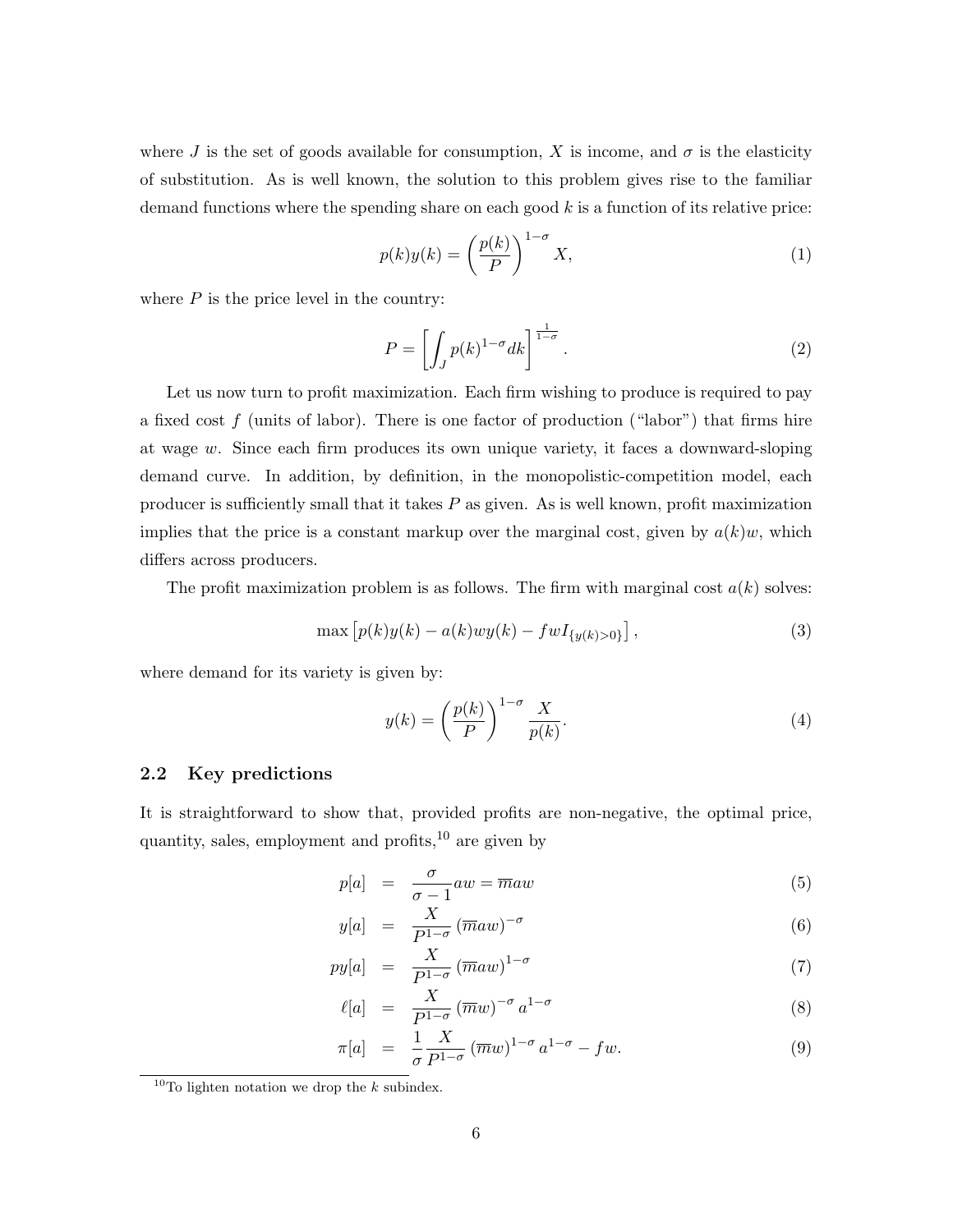Thus, more productive firms (low a) charge lower prices, produce more, have higher sales, hire more workers, and obtain higher profits. We also note that a firm can always choose zero output, which delivers zero profits. Thus low productivity (high- $a$ ) firms will not operate. Given X, P and w, the productivity threshold is

$$
\pi(\hat{a}) = 0. \tag{10}
$$

To close the model it is customary to impose a free entry condition.<sup>11</sup> Furthermore, if we assume that *productivity*  $1/a$  is distributed Pareto, then we can solve for the productivity threshold, the price level, and other equilibrium values analytically. However, we are solely interested in the following comparative static exercise.

#### 2.3 Comparative static: exogenous increase in productivity

Suppose that a firm's productivity  $1/a$  increased. How would this affect the firm's size (in terms of sales and employment) and profits, assuming no change in aggregate variables  $(X, P, w)$ ? By virtue of equations  $(6)$  -  $(9)$ , we have that

$$
\Delta \ln py[a] = (\sigma - 1)\Delta \ln a^{-1} \tag{11}
$$

$$
\Delta \ln \ell[a] = (\sigma - 1)\Delta \ln a^{-1} \tag{12}
$$

$$
\Delta \ln \pi[a] = \frac{\sigma - 1}{\sigma} \Delta \ln a^{-1}.
$$
\n(13)

Thus, provided that  $\sigma > 1$ , which is the relevant range for this parameter, an increase in firm productivity, whatever its source, will lead to increases in firm's sales (along with employment and output) and profits. These expressions will be the basis for our empirical specifications.

#### 2.4 Endogenous productivity

All the previous predictions follow regardless of the nature of the increase in firm productivity. However, in the context of our paper we focus on skilled labor as a potential source of increases in firm productivity. There are several channels through which the skills of a firm's workforce can lead to higher productivity [\(Moretti](#page-32-11) [\(2004\)](#page-32-11)). One such channel may be that skilled workers allow a firm to innovate, better tailoring its products to the changing needs of the market, or developing more efficient production processes for the firm's products.

 $11$ In the formulation of [Melitz](#page-32-5) [\(2003\)](#page-32-5), there is an ex-ante stage where potential firms pay a fixed fee, also denominated in units of labor, in order to have the right to obtain a productivity draw. Entry into the lottery occurs up to the point where expected profits are driven to zero.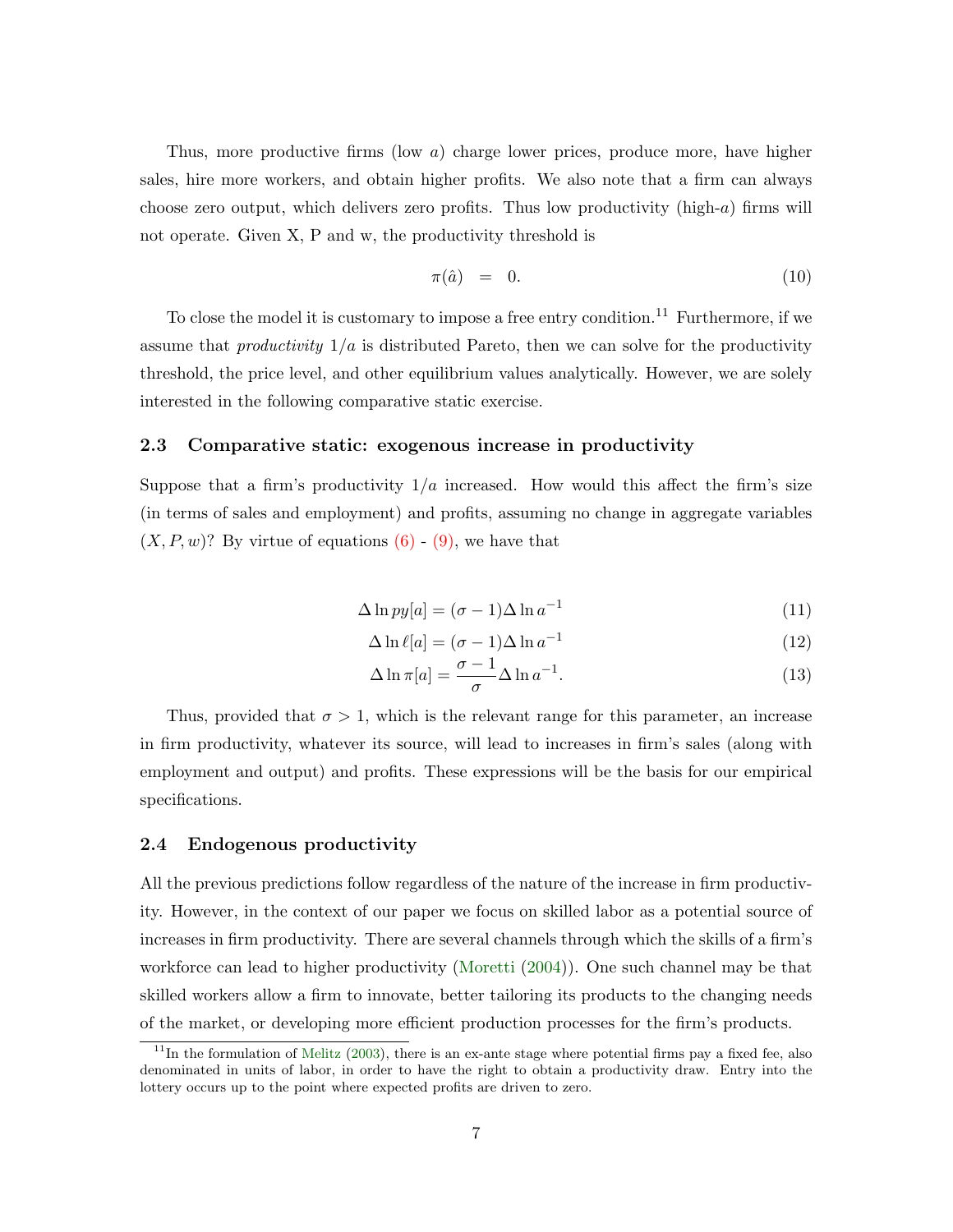For now we simply postulate that H-1B visas allow a firm to increase its stock of human capital.<sup>12</sup> And, in turn, this allows that particular firm to increase its productivity, which, as we have shown earlier, should lead to an expansion in firm size and an increase in profits. Later on we shall use our data to shed light on the mechanisms linking the availability of skilled workers in a firm and its productivity level.

# <span id="page-10-0"></span>3 Data

In this paper we use administrative records on labor condition applications (LCAs), the first step towards H-1B visas for foreign-born workers. We aggregate these data by employer and link them to firm-level variables obtained from the Compustat Industrial Annual data set, which covers publicly traded firms in the United States. To the best of our knowledge, this is the first attempt to link the LCA records and data for all public firms in the U.S. Our analysis builds on [Kerr and Lincoln](#page-32-1) [\(2010\)](#page-32-1) who also linked LCAs and firm outcomes (patenting activity). However, their sample was small (only 77 firms) and selected to include only firms with high patenting activity. Thus one of the contributions of our paper is to provide a much larger dataset (the universe of LCAs and of publicly traded firms in the US) and to expand the number of firm outcomes that we explore to productivity, sales, employment, profits, and R&D expenditures. The following subsections introduce our two data sources and describe how we match them. We also present summary statistics of the data.

#### 3.1 The LCAs data

H-1B visas are used to employ a foreign worker in a "specialty occupation" which, in general, requires the applicant to hold at least a bachelor's degree. The H-1B visa is typically a 3-year visa, which can be renewed for a second three-year term. An employer who intends to hire a foreign worker under the H-1B program must first submit a labor condition application (LCA) to the U.S. Department of Labor. Each LCA has a case number, the employer's name and address, information on whether the application was certified (i.e. processed) or denied, the occupation code of and the wage offered to the immigrant worker, the prevailing wage and also an indicator of the source of the prevailing wage data. Importantly, the employer must document that the prospective H-1B visa holder will receive a wage that is no lower than the prevailing wage for the same position in the relevant geographic area or the wage

 $12$ It is often argued that there is severe shortage of graduates with specific skills or with degrees in some particular occupations, e.g. STEM.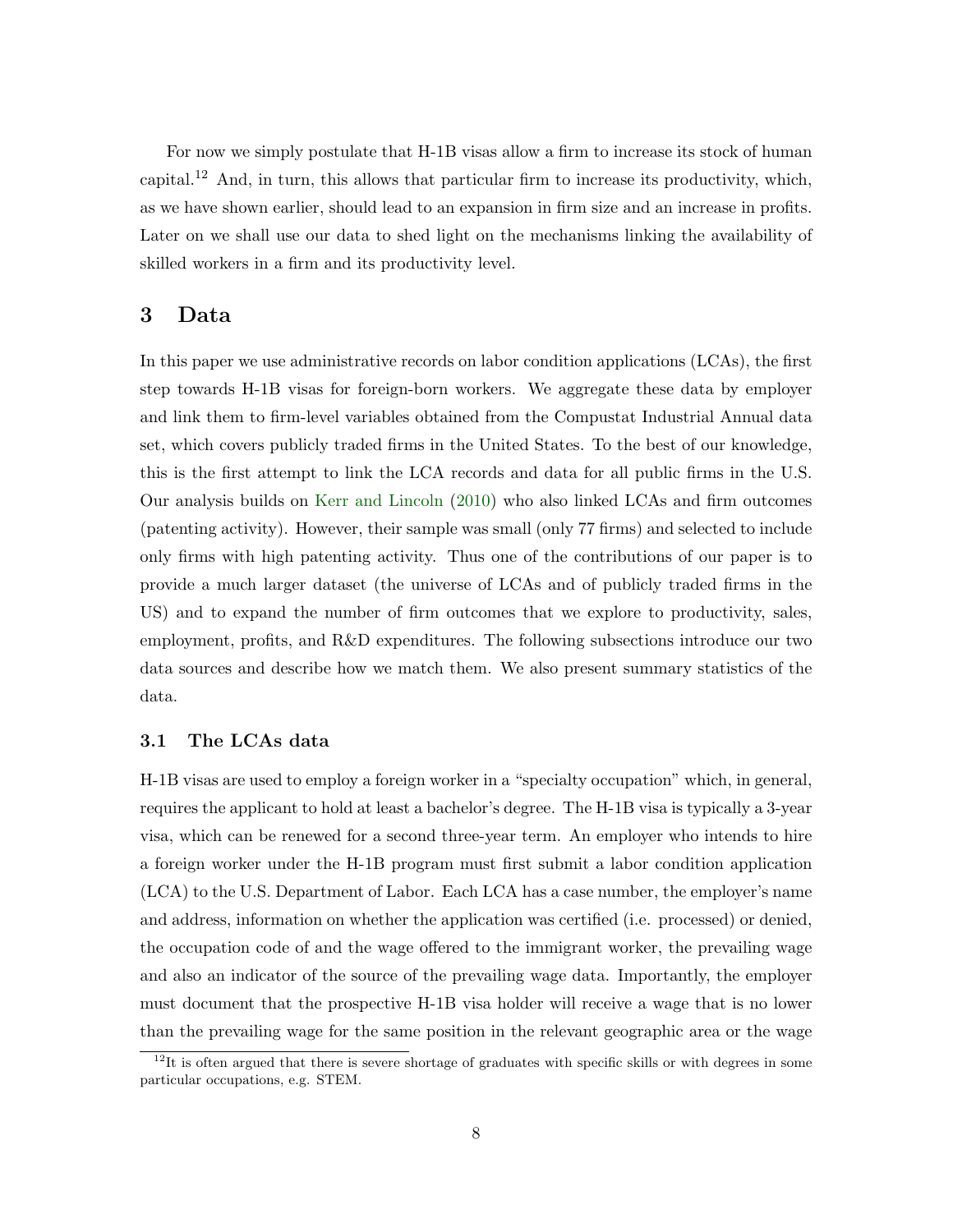actually paid by the employer to individuals with similar workplace characteristics. The employer must also attest that the working conditions of U.S. workers similarly employed will not be adversely affected.

LCA records are available online in the website of the Foreign Labor Certification Data Center.<sup>13</sup> Both first time applications as well as renewals require an application. However, the data provided by the Foreign Labor Certification Data Center does not distinguish between the two types. LCAs can be filed both by fax and electronically (e-file). Our data set includes 2001 fax filings and, for 2006, both e-file and fax data. The e-file option was available starting in 2002 and, by 2004, 90 percent of the LCAs were filed under the e-filing system. Our data for 2001 and 2006 covers 100 percent of all the LCAs submitted.

Once the LCA has been certified by the U.S. Department of Labor, which happens in the vast majority of cases, the employer files a petition to the United States Citizenship and Immigration Services (USCIS).<sup>14</sup> It is at this point in the process that the H-1B quota applies, i.e. the total number of approved petitions by USCIS is no greater than the cap (except for visas in exempt categories). Finally, if the USCIS approves the petition, a visa will be issued by the State Department if the individual lives abroad. If instead the individual is already living in the United States, the USCIS will convert the visa status to H-1B.

Not every LCA results in a H-1B visa. There is a cap on the number of H-1B visas that are granted by the U.S. every year (see [Figure 1](#page-44-0) which plots the annual cap on H-1B visas between 2000 and 2008). Some institutions, such as universities, are exempt from the H-1B cap since 2001. In addition some countries, such as Chile, have their own quotas which do not fall under the cap. The H-1B cap imposed by Congress was 115,000 visas in 2000, 195,000 in 2001 through 2003, and 65,000 in 2004.<sup>15</sup> In 2006 an additional 20,000 visas were made available through the H-1B program for those individuals who had a Master's degree or higher from a U.S. institution, effectively raising the cap from 65,000 to 85,000. The quotas were not binding from 2000 until 2003 (included) and became binding thereafter.

<sup>13</sup>http://www.flcdatacenter.com/CaseH1B.aspx

 $14$ The certification process by the Department of Labor only checks for obvious errors, which are occasionally found. In 2006, out of 385,235 applications, only 8,088 were denied (i.e., 2.1 percent).

<sup>&</sup>lt;sup>15</sup>In year 2001 the number of certified LCAs was higher than the H-1B cap. Three reasons explain this apparently inconsistent pattern in the data. First, not all H-1B visas are subject to a cap. As mentioned above since 2001 some institutions, such as universities, do not fall under the H-1B cap although they are still required to apply for a LCA. Second, H-1B renewals do not fall under the cap but still require a LCA. Lastly, even in non-binding years, a certified LCA may not translate into a H-1B visa due to attrition. For instance, some foreign workers may choose not to seek employment with a particular employer between the time of the application and the H-1B processing.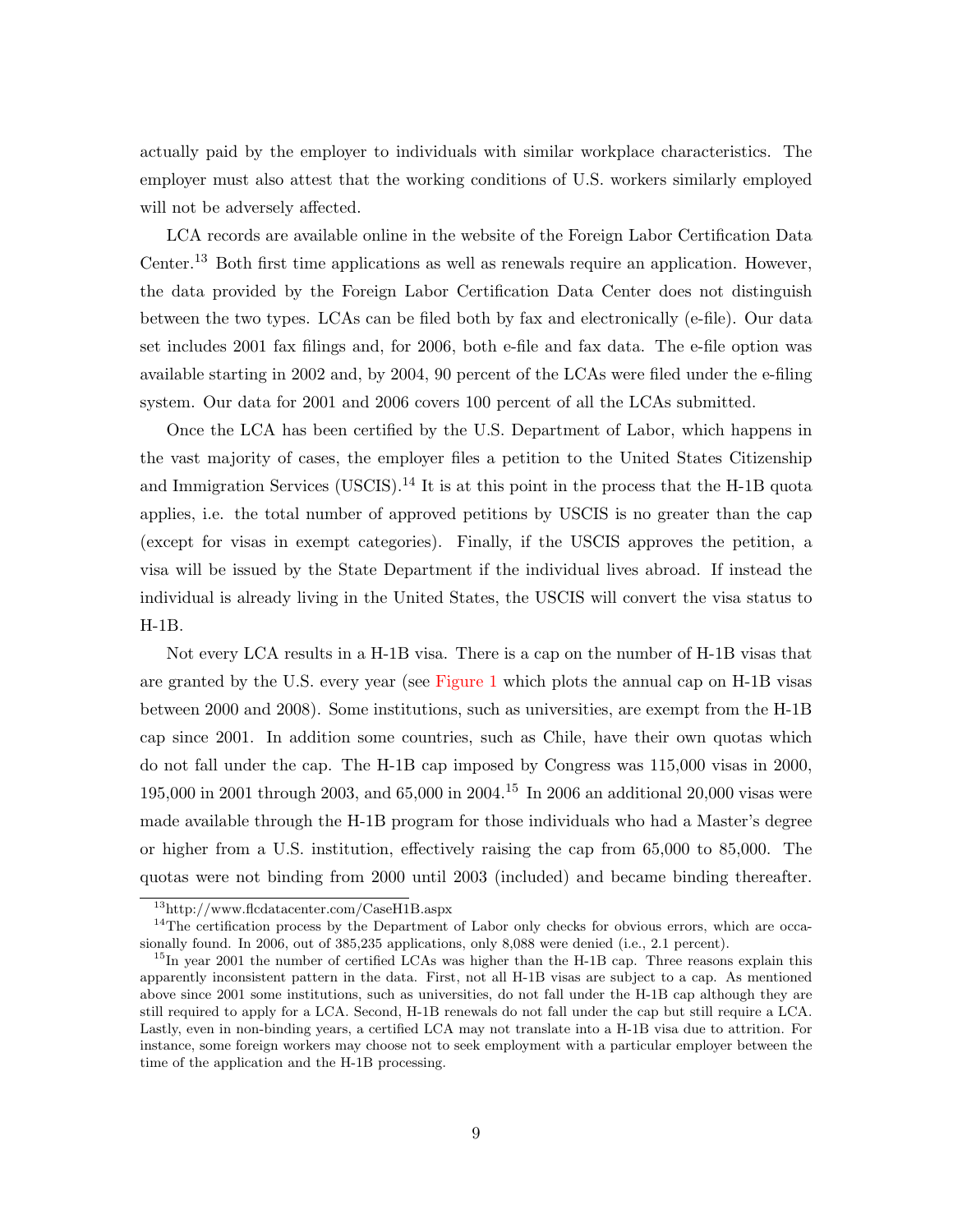As we explain in detail later, the sharp reduction that took place in 2004 will be at the core of our identification strategy.

A very time-consuming part of this project has been creating the firm-level LCAs data using the raw LCA records. As mentioned previously, each individual LCA includes the employer name and address. The main problem we encountered is that the name of the employer is not consistent across LCAs in different years. An example of this is that the name "AGFIRST FARM CREDIT BANK" appears in an application in one year, and "AGFIRST FCB" is the name reported in an application for another year. To recognize whether an employer was the same across LCAs, we first located the employers from the same city whose name was very similar and assumed they were the same employer. Next, we focused on employers from different cities whose names were similar. We used a word-match software, which assigns a measure of how close two strings of characters match. If more than 75 percent of the characters matched between two applications then those applications were considered to belong to the same firm. In addition we inspected the top applicants – i.e. firms characterized by the largest numbers of LCAs – and manually checked that they had been correctly assigned. Once we determined which employer names corresponded to the same firm, we assigned a unique identifier to that firm. To check the accuracy of our data, we also compared our totals for LCAs for the top applicants with data from other sources and found consistent results.

[Table 1](#page-33-0) presents the list of the top 5 users of LCAs for each year between 2001 and 2006. The rankings are fairly stable across these six years, with Microsoft, Oracle, IBM, Infosys, Patni Computer Systems, and Satyam Computer Services topping the rankings. But we also note how the number of LCAs filed by the top firms increased importantly over the 5-year period, ranging from 564-1,736 to 1,262-4,406. In 2006 Microsoft was the firm that filed the most LCAs  $(4,406)$ .<sup>16</sup> At the other end of the spectrum, almost 80 percent of the firms did not file any LCAs in year 2001 and only 5.3 percent filed exactly one LCA. It is worth noting that some of these firms may be small start-ups that, if successful, may grow to be large and successful firms. These firms may be particularly constrained in hiring highly skilled workers in some occupations. We view the inclusion of these firms as an important strength of our dataset, and an important distinction with the data used by [Kerr and Lincoln](#page-32-1) [\(2010\)](#page-32-1), whose sample included only firms that were chosen for their high patenting activity and their large number of LCAs.

It is also interesting to examine which sectors have the highest average LCAs. As we

 $16$ In that year 3 out of the top 5 were firms incorporated in India, compared to only one in 2001.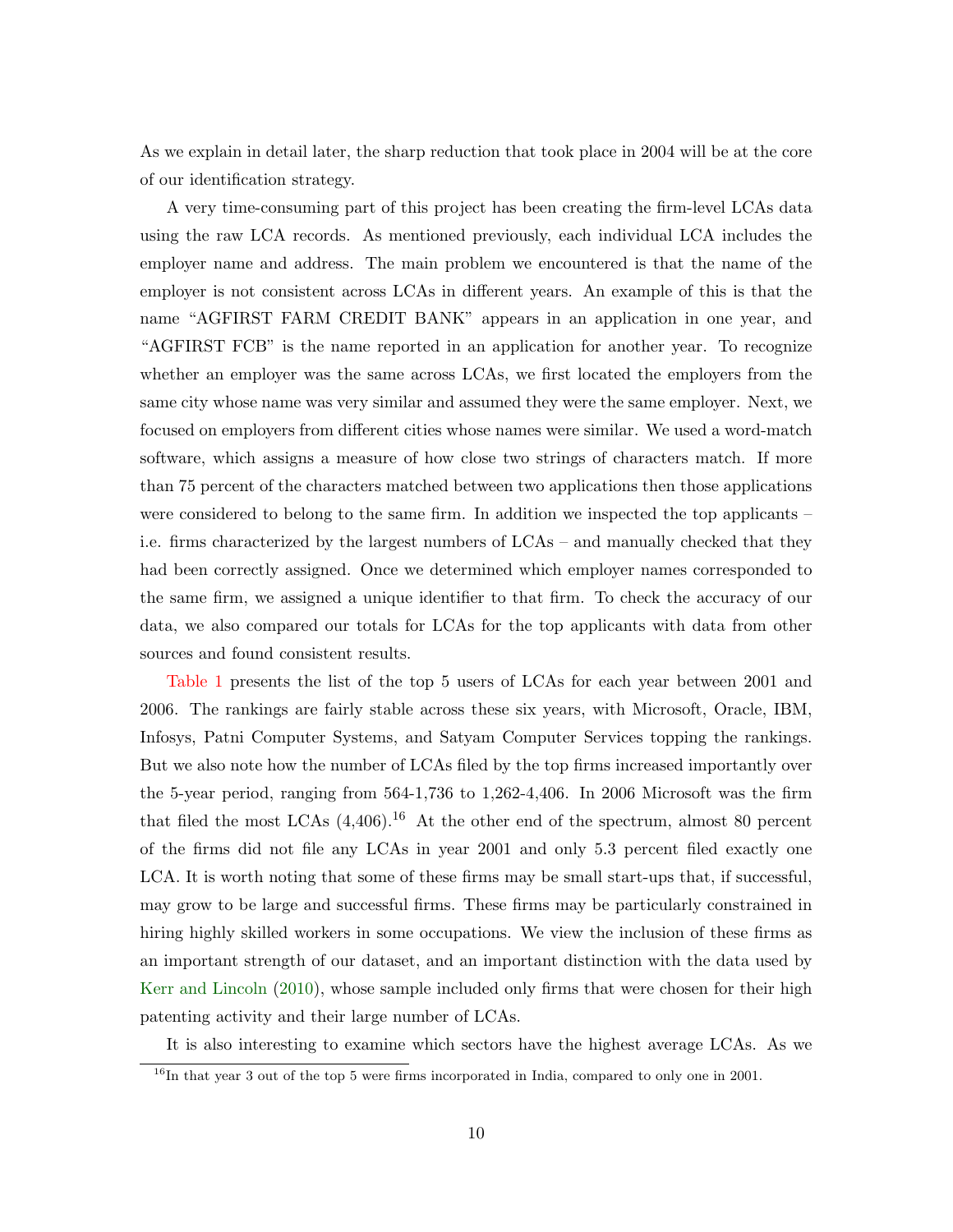can see in [Table 9,](#page-41-0) based on the 2001 data, the sectors with the highest LCAs are Manufacturing (33), Construction (23), Media and Telecommunications (51), Transportation (49) and Professional, scientific and technical services (54). As a caveat, we note that some employers with large numbers of LCAs are not in the (Compustat) data since these firms are not publicly-traded firms, such as Ernst and Young or Deloitte consulting, both of which are partnerships, or all universities.

#### 3.2 Compustat and the matching process

Compustat is a dataset containing the balance sheet information of all publicly traded firms in the United States. We restricted the sample to firms appearing both in years 2001 and 2006. In addition we dropped firms with missing or zero values for some of the key variables (employees, sales and capital). We also dropped firms with negative sales or negative R&D expenses. We then proceeded to match firms in the LCAs dataset with the firms in our Compustat sample. At this stage of the process, we carried out further manual matching, especially for top applicants, to make sure that they were not missed in Compustat. If a firm appeared in Compustat but not in the LCAs dataset in a given year, we assumed that it did not file LCAs in that year and assigned a value of zero to the LCA variable for that observation.<sup>17</sup>

#### 3.3 Firm-level variables

The resulting matched dataset contains almost 4,000 firms, which we shall describe in detail in the next section. Here we introduce the main variables and definitions. We employ two measures of firm size: sales and the total number of employees.<sup>18</sup> Besides firm size we also focus on sales per employee, which we use as a simple measure of average labor productivity in the firm, gross profits, and R&D expenditures as important outcomes of interest. Of course, we also know the number of LCAs filed by each firm in our two years of interest, 2001 and 2006. We focus on the log changes for all the outcomes of interest. Essentially, the midpoint in the interval between years 2001 and 2006 is 2004, the year where the national cap on H-1B visas was sharply reduced.

<sup>&</sup>lt;sup>17</sup>Recall that our LCAs data contains the universe of applications. Thus, under the assumption that our matching has been successful, it is entirely correct to make the assumption that an unmatched firm-year observation across the two datasets corresponds to a firm that filed zero applications in that year. In practice, our matching algorithm was not perfect but we believe our assumption simply introduces some noise in the estimation, but no biases.

<sup>&</sup>lt;sup>18</sup>This variable refers to the total number of employees (usually at year-end) corresponding to consolidated subsidiaries, including both domestic and foreign. Unfortunately, we cannot disaggregate a firm's workforce by skill level of the employees.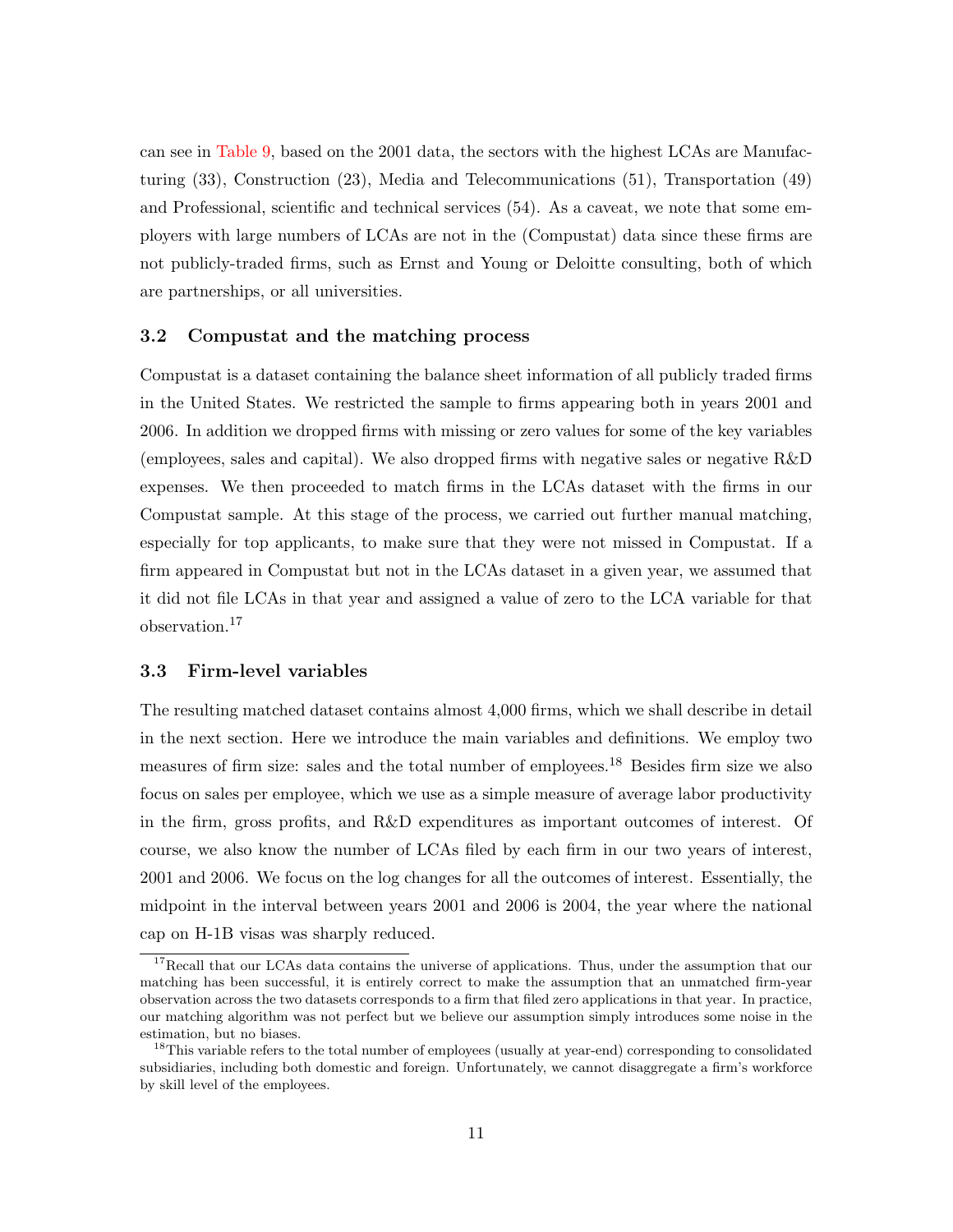As we shall see, R&D expenditures are missing for almost half of the firms. This is problematic because expenditures in R&D are our proxy for innovation. This data challenge has been discussed by several authors. [Bound et al.](#page-31-11) [\(1984\)](#page-31-11) and [Hirschey et al.](#page-31-12) [\(2012\)](#page-31-12) recommend setting to zero all missing values of the variable R&D expenditures in Compustat.<sup>19</sup> Following this guideline we create a version of the R&D expenditures variable that makes an imputation similar to the one suggested by these studies.<sup>20</sup> However, we are not certain that imputing a (constant) zero value in the two periods to all firms with missing values will not affect our results. Thus, to be safe, we also create a subsample restricted to firm-year observations with positive values for R&D expenses in the raw data.

We also build firm-level measures of Total Factor Productivity (TFP). To do this we exploit the longitudinal dimension of our data with over  $40,000$  firm-year observations.<sup>21</sup> Building firm-level estimates of TFP is a two-step process. In the first step we need to estimate the coefficients of the production function, assumed to be Cobb-Douglas but with factor shares that are allowed to vary by industry. The second step then uses these estimates to build a residual TFP term. In our analysis we present a naive estimation of the firm-level production functions where we assume exogenous regressors and estimate the production function by OLS. In the second case we address endogeneity concerns following [Levinsohn](#page-32-16) [and Petrin](#page-32-16) [\(2003\)](#page-32-16). However, their method requires data on intermediate inputs (materials), which are missing for almost half of the sample, undermining the performance of their estimator in the context of our application. We provide more details in the Appendix.

### <span id="page-14-0"></span>4 Summary statistics

At the end of our matching procedure, we are left with almost four thousand firms with complete data on sales, factor usage, R&D expenditures, and LCAs for both 2001 and 2006.<sup>22</sup> About 20 percent of the firms in our sample filed at least one LCA in years 2001 and 2006.

[Table 2](#page-34-0) presents summary statistics for our matched LCA-Compustat dataset, which contains 3,945 firms. The table is divided in three panels which focus on, respectively,

 $19$ See the discussion in [Bound et al.](#page-31-11) [\(1984\)](#page-31-11), page 25, and the table in the previous page.

 $20$ We replace missing values by a small positive number (10 dollars) and we also add the same amount to all other firms in order not to distort the distribution. As a result, the firms with missing values in both years will thus display a zero log change in R&D expenditures.

<sup>&</sup>lt;sup>21</sup>In our main analysis we only use data for years 2001 and 2006 and restrict the sample to firms that are present in the dataset in both years. To estimate TFP we use also data for the years in between.

 $^{22}$ The number of public firms in the U.S. between 2001 and 2006 was fairly constant, at about 6,000 firms. Hence, our sample restrictions leave us with about 66 percent of the universe of publicly traded firms.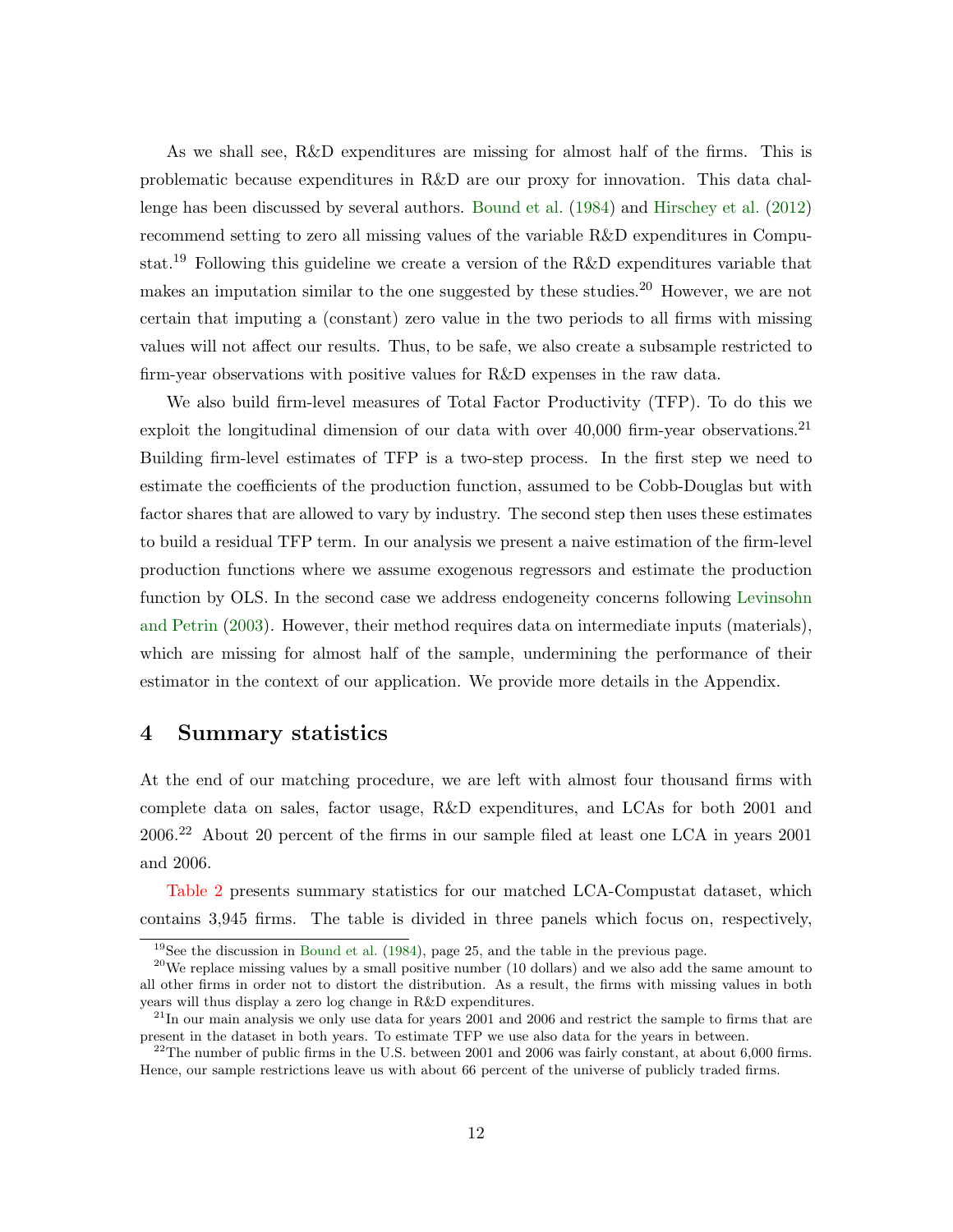firm outcomes in levels for years 2001 and 2006, 2001-2006 changes in firm outcomes, and the distribution of LCAs. We note that sales, sales per employee, capital expenditures and profits are higher on average in 2006 than in 2001, respectively they increased by 46, 30, 20, and 50 log points. These changes partly reflect the fact that these variables are expressed in current dollars. However, note that also average employment and TFP increased, respectively, by 17 and 21 log points, and these variables should be immune to price inflation.<sup>23</sup>

Let us now turn to  $R\&D$  expenditures, our proxy for the innovation activity of a firm. In year 2001 the average expenditure was around 112 thousand dollars. However, it is worth noting that only about half of the sample reported this variable to Compustat (1,923 firms in 2001 and 1,962 in 2006). These were essentially the same firms in the two years (1,804 firms reported R&D expenditures in both years). As discussed earlier, we report two variations of the change in the log of R&D expenditures: the raw variable (available for less than half of the sample) and an imputed one (where we assigned a small positive value to firm-year observations with a missing value). Between 2001 and 2006 the average R&D expenditure increased by about 20 log points.<sup>24</sup> However, the increase was not uniform across firms and many firms reduced R&D expenditures during this period.

We now turn to LCAs. In 2001 the average firm in our sample submitted slightly over 5 applications whereas in 2006 the average had risen to almost 10. We now describe the distribution of firms on the basis of 2001 applications, which will be the basis for our measure of dependence on H-1B workers. According to our data almost 80 percent of the firms in our sample did not file any applications in 2001. Hence, even when we restrict to publicly traded firms, only a minority of firms attempt to hire H-1B workers. To continue our exploration of the distribution of LCAs, among the firms with at least one application in 2001 we build quintiles but disaggregate the top two quintiles into four deciles to obtain higher resolution at the top of the distribution. These cutoffs will later be used in our non-parametric analysis. The resulting breakdown is as follows: 5.3 percent of all firms in our sample filed one application, 5 percent filed 2-3 applications, 3.3 percent filed 4-7

<sup>&</sup>lt;sup>23</sup>Obviously, these increases are not due to compositional changes since we are considering the same exact set of firms in both years 2001 and 2006.

<sup>&</sup>lt;sup>24</sup>Later, when we refer to the R&D subsample, we mean all firms with positive expenditure in the original data. As a result of our imputation all firms with missing data on R&D expenses in both 2001 and 2006 will have a value of zero (no change) for the change in the log of imputed R&D expenditures. That is, we assume that these firms had the same level of R&D in 2001 and 2006. Note that this assumption allows these firms to have any arbitrary (constant) level of R&D expenditures and that these may differ across firms. Reassuringly, the average log change is very similar in the raw and imputed variables, respectively, 19 and 20 log points.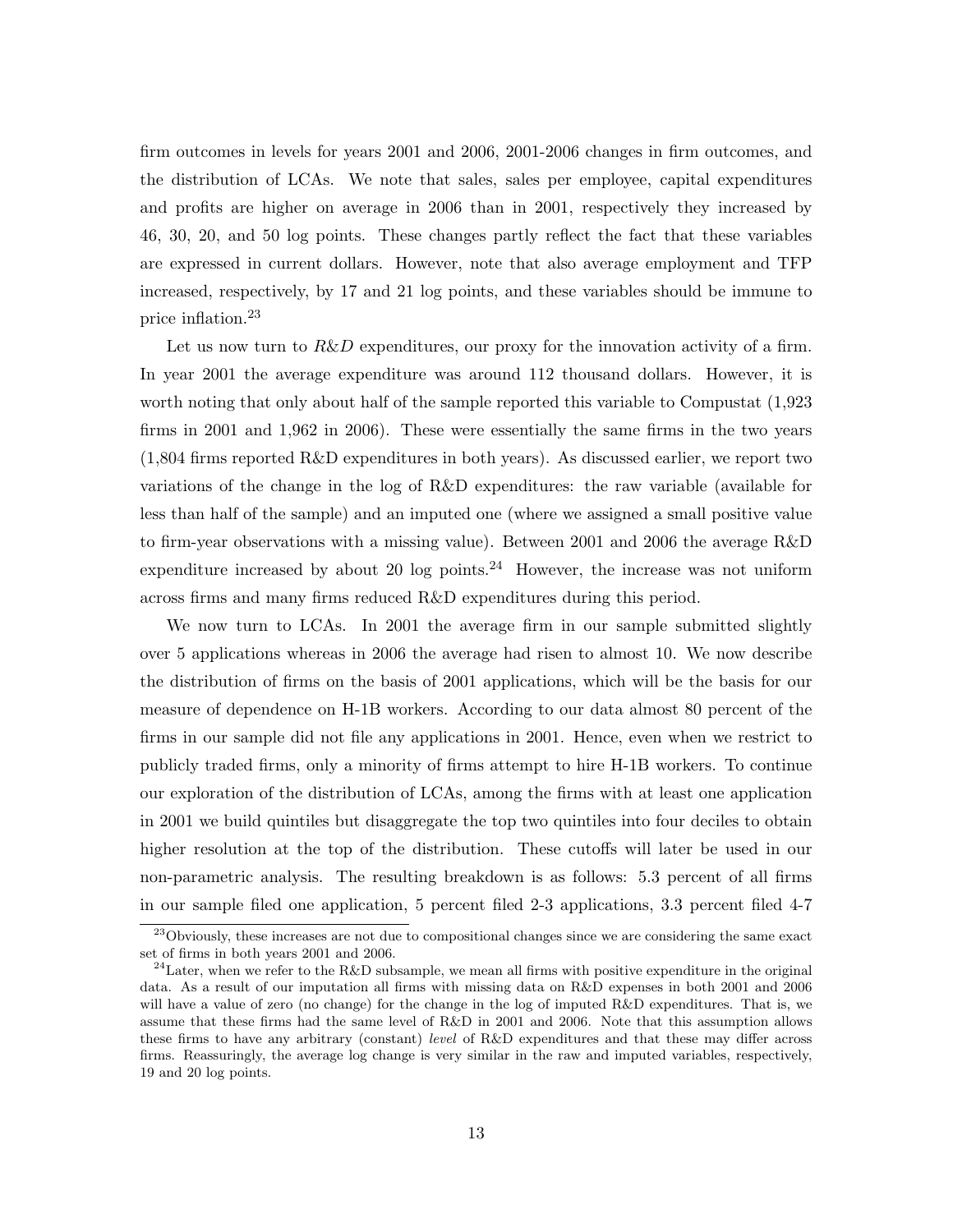applications, 1.6 percent filed 8-10 applications, 1.3 percent filed 11-18 applications, 1.8 percent filed 19-59 applications, and 2.1 percent filed 60 or more applications.<sup>25</sup>

We also created a subsample for firms that conducted R&D in both 2001 and 2006, which contains about one quarter of the whole sample  $(969 \text{ firms})$ .<sup>26</sup> [Table 3](#page-35-0) presents the summary statistics. These firms are larger, as measured by sales and employment (by 93 and 53 percent, respectively), than the firms in the whole sample and their mean R&D expenditures are twice as large than the average firm in the whole sample. For this subsample, between 2001 and 2006, sales, employment, and profits increased, respectively, by 49, 13, and 49 log points, which is very similar to the increases reported in the previous table for the whole sample. Turning now to TFP and R&D expenditures, the average increases in the R&D subsample were 31 and 28 log points, respectively, which are noticeably larger than the corresponding increases for the whole sample (21 and 19 log points). Turning now to LCAs, we note that the average number of LCAs for the firms in the R&D subsample was 13 in 2001 and 23 in 2006, more than twice the number of applications in the sample of all firms. In the R&D subsample only 61 percent of firms did not file any LCAs in 2001 (compared to 80 percent in the whole sample). At the other end of the spectrum, 5.5 percent filed 60 applications or more in 2001, compared to only 2.1 percent in the whole sample. Thus the firms conducting R&D file many more LCAs, which may partly be due to their larger size. At any rate, since these firms use H-1B workers more intensively (as proxied by the number of LCAs), we expect them to be more affected by changes in the overall cap for H-1B visas.

### <span id="page-16-0"></span>5 Empirical strategy

#### 5.1 Specifications

We are interested in estimating the impact of the number of H-1B visa workers in a firm on several outcomes pertaining to that firm. The theory is silent on the functional form so our main estimates will be based on a flexible, non-parametric specification. At this point it helps to start with a more restrictive, but simpler, linear model.

Ideally, we would like to estimate a specification of the following type:

$$
\ln y_{ijt} = \alpha_i + \gamma_t + \beta H1B_{ijt} + \delta_j \times t + \epsilon_{ijt},\tag{14}
$$

 $^{25}$ Two firms (Microsoft and Satyam Computer Services) filed over 1,000 LCAs in year 2001. In 2006 these two firms filed over 4,000 applications each.

<sup>&</sup>lt;sup>26</sup>Specifically, a firm is included in this subsample if its expenditures in research and development in both years were at least \$5,000.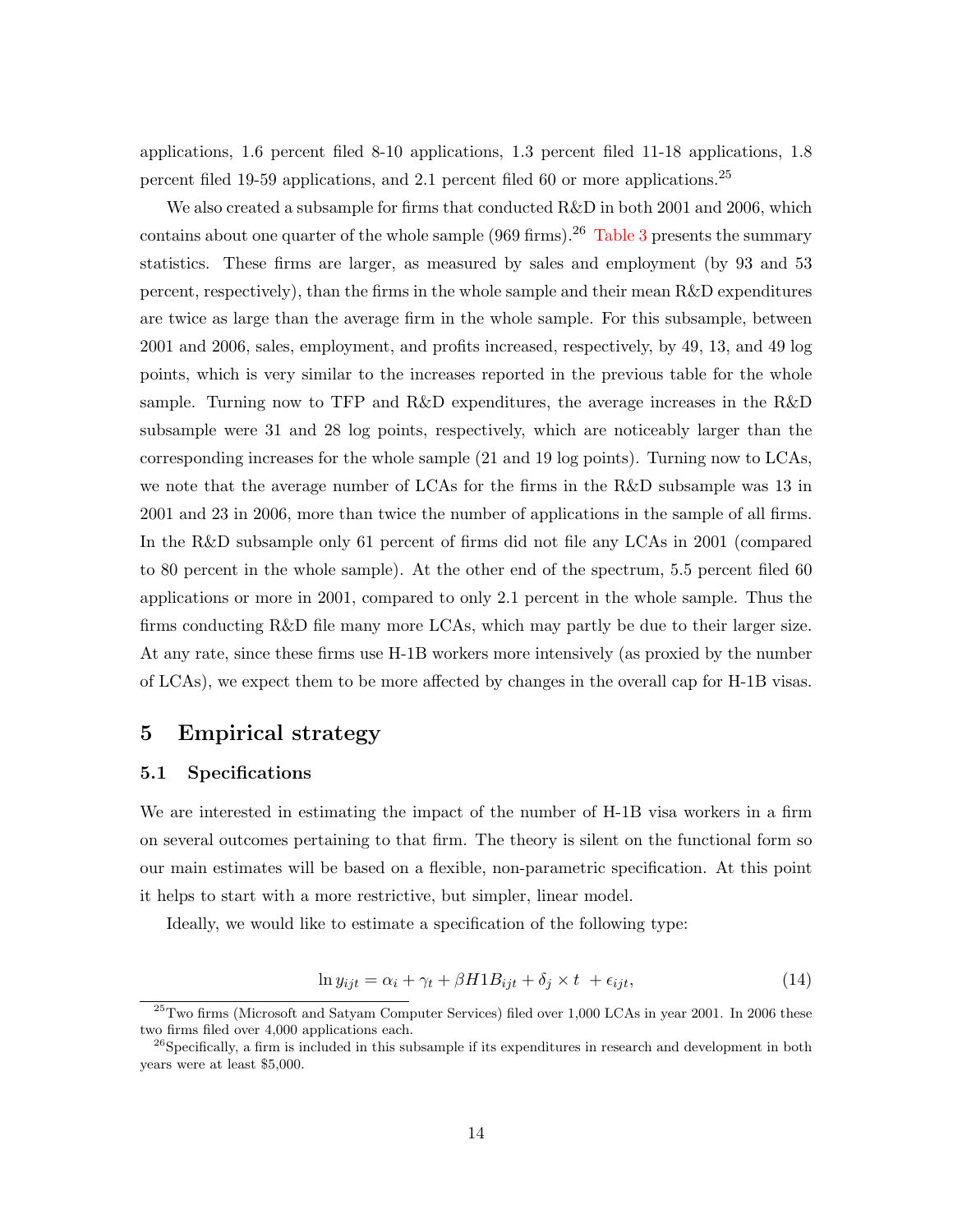where  $ln y_{ijt}$  represents the outcome of firm i, in industry j, in year t, and  $\alpha_i$  and  $\gamma_t$  are, respectively, firm and year fixed effects. In addition,  $H1B_{ijt}$  is the actual number of H-1B visa workers in firm i in industry j, at time t. Finally,  $\delta_j \times t$  captures the time trend specific to industry j. The key coefficient of interest is  $\beta$ , which we interpret as the effect of adding one H-1B worker. To a first-order approximation, coefficient  $\beta$  is also informative more generally about the effects of skilled labor (native or immigrant) on the firm's outcomes.

There are two serious challenges in implementing an estimation of this model. First, we lack data on the actual number of H-1B visa workers in each firm, which often differs from the number of LCAs for the reasons noted earlier. Thus the estimation of this model is not feasible. Second, even if we had those data, the specification above would lead to a biased estimate of  $\beta$  because H-1B visas are not randomly distributed across firms.

For these reasons the model that we estimate is the following: $27$ 

<span id="page-17-0"></span>
$$
\ln y_{ijt} = \alpha_i + \gamma_t + \beta_1 H1B_t \times LCA2001_{ij} + \delta_j \times t + \epsilon_{ijt}.
$$
\n(15)

The crucial difference between the two equations is that in equation  $(15)$  we do not need data on the number of H-1B visas awarded to each firm in any given year. Our identification strategy exploits the sharp decrease in the annual cap in H-1B visas in year 2004. To allow for implementation delays we pick our pre and post dates to be 2001 and 2006. In 2001 the annual quota was 195,000 H-1Bs and in 2006 it was 85,000, which substantially altered the policy environment by making it much harder to obtain an H-1B visa. This policy change provides us with time-variation that is arguably exogenous from the point of view of an individual firm. We combine the change in policy with the approach proposed by [Kerr](#page-32-1) [and Lincoln](#page-32-1) [\(2010\)](#page-32-1), which postulates that changes in the annual cap should have larger effects on firms that rely to a greater extent on H<sub>1</sub>-B visas. The key distinction between the approach by [Kerr and Lincoln](#page-32-1) [\(2010\)](#page-32-1) and ours is that their identification is based on year-to-year changes in policy, whereas our time-variation arises from a single policy change that took place in 2004.<sup>28</sup>

Another difference with the analysis in [Kerr and Lincoln](#page-32-1) [\(2010\)](#page-32-1) is that they built the measure of H-1B dependency on the basis of LCAs *divided by employment in the firm*. In contrast, we do not adopt this normalization. While normalizing by firm size is reasonable

 $27$ This specification is similar to the one used by [Kerr and Lincoln](#page-32-1) [\(2010\)](#page-32-1) in their firm-level analysis, although our measure of dependency on H-1B visas is slightly different, as we discuss below.

 $^{28}$ Furthermore, the measure of policy chosen by [Kerr and Lincoln](#page-32-1) [\(2010\)](#page-32-1) is the national stock of H-1B visas (as estimated by [Lowell](#page-32-4) [\(2000\)](#page-32-4)) whereas we rely on the annual cap on H-1B visas. In practice this makes a difference because Lowell's estimate of the stock of H-1B visas was practically the same in years 2001 and 2006, which would not reflect the change in the policy environment illustrated in [Figure 1.](#page-44-0)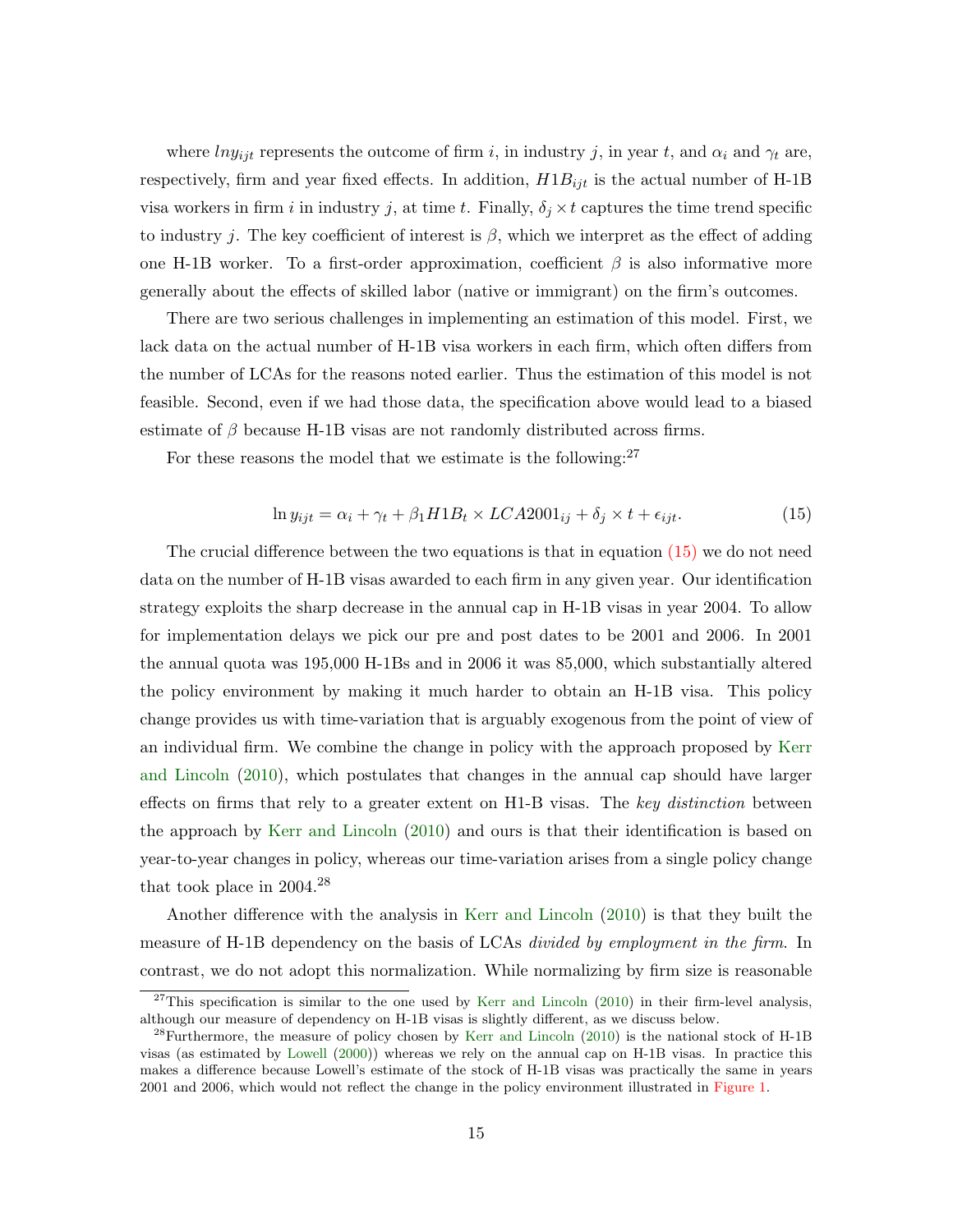from an empirical point of view, we use the level of LCAs in year 2001 as our measure of dependency, which is more consistent with our theoretical model. In addition we note that using aggregate employment at the firm level is a rough way to normalize and imposes a number of implicit assumptions. For instance, it does not take into account that employment differs systematically across sectors for technological and other reasons, or that the share of the workforce consisting of skilled workers also differs widely across firms and industries. Unfortunately, this information is not available in Compustat.<sup>29</sup>

Thus our goal is to investigate whether the exogenous change in the national H-1B cap between 2001 and 2006 affected firms differently, according to their pre-existing dependency on H-1B visas. In particular, we measure the degree of dependency by using the number of LCAs filed by each firm in year  $2001<sup>30</sup>$  We expect firms that were more dependent on H-1B visas in 2001 to be more adversely affected by the reduction in the cap than less dependent firms. In other words, more H-1B-dependent firms should exhibit worse outcomes between 2001 and 2006 – namely lower growth in sales, productivity, employment, and profits – than less dependent firms.

Our setup is potentially subject to a problem of reverse causality because firms that grow faster may want to hire more skilled foreign workers. However, note that our measure of dependency is based on LCAs in year 2001 alone. Thus, to the extent that firms are not able to anticipate their growth rate for the 5-year ahead period, reverse causality is not a major concern. Furthermore we will show in the next section that the pre-treatment trends in the main outcomes of interest (for the period 2000-2003) are not correlated with the number of LCAs filed by firms in 2001.

By differencing equation [\(15\)](#page-17-0) between years 2001 and 2006, we obtain:

<span id="page-18-0"></span>
$$
\Delta \ln y_{ij} = \alpha + \beta_1 \Delta H1B \times LCA2001_{ij} + \delta_j + \varepsilon_{ij},\tag{16}
$$

where the constant captures the aggregate time trend and the industry dummy variables allow for industry-specific trends.<sup>31</sup> We consider a number of firm outcomes  $y_{ij}$ : sales per employee, sales, employment, and profits. We expect  $\beta_1$  to be positive, i.e. *relaxing* the

 $^{29}$ We also note that the sample of firms in [Kerr and Lincoln](#page-32-1) [\(2010\)](#page-32-1) is effectively restricted to firms that rely heavily on H-1B visas and that account for a substantial number of patents on a regular basis (footnote 26, page 501). For a similar subsample in our data, we show that whether we normalize or not the measure of dependency does not alter the results.

 $30\text{S}$ ince in 2001 the annual quota was not binding, the number of LCAs in that year is a good approximation for the unconstrained number of H-1B visas obtained by the firm in that year.

<sup>&</sup>lt;sup>31</sup>To ease notation we have dropped the time subindices, which are now unnecessary. The data (in changes) is now a cross-section.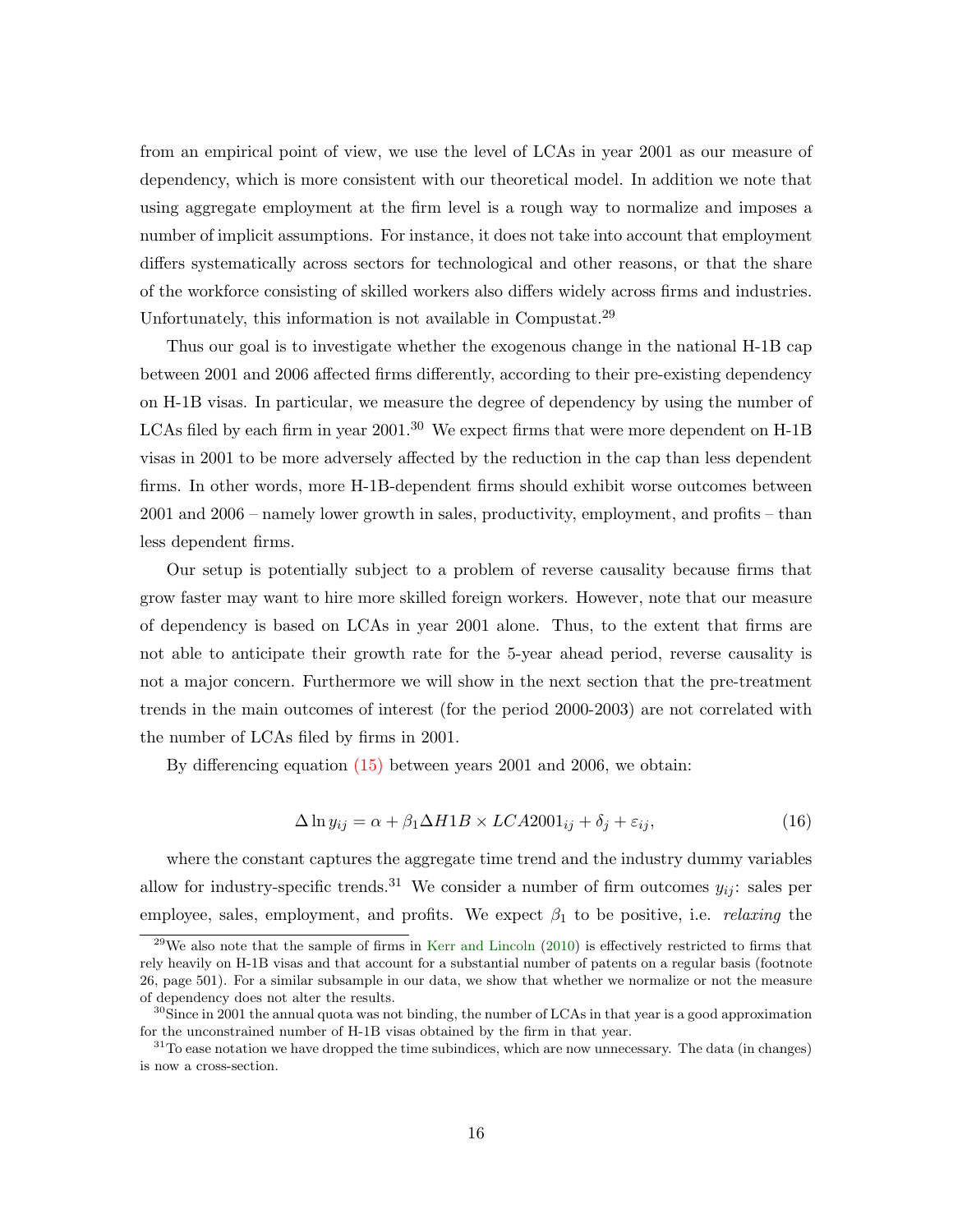national cap on H-1B visas should benefit more those firms that are more dependent on H-1B visas. Conversely, a reduction in the cap (as in year 2004) should reduce the growth of the more dependent firms.

In addition, we also estimate the following (closely related) specifications:

<span id="page-19-0"></span>
$$
\Delta \ln y_{ij} = \alpha + \beta_2 LCA2001_{ij} + \delta_j + \varepsilon_{ij}
$$
\n(17)

$$
\Delta \ln y_{ij} = \alpha + \beta_3 \Delta RelH1B \times LCA2001_{ij} + \delta_j + \varepsilon_{ij}.
$$
\n(18)

In specification  $(17)$ , we have dropped the size of the change in the annual cap. Given that our data (in changes) is now a cross-section, this solely entails a re-scaling of the main coefficient of interest. Importantly, the sign of the coefficient changes since the annual cap was reduced between 2001 and 2006 (by 110,000 visas).<sup>32</sup> In specification  $(18)$ , we build an alternative measure of the change in the policy environment meant to account for the large increase in the overall number of applications, which coupled with the sharp reduction in the annual cap made it even harder to obtain a H-1B visa in a non-exempt sector. Thus, in place of the change in the H-1B cap we now use  $\Delta RelH1B$ , where  $RelH1B$  is defined as the annual H-1B cap divided by the overall number of non-exempt LCAs in the corresponding year.<sup>33</sup>

#### 5.2 The parallel trends assumption

Our empirical specification can be interpreted as a difference-in-difference estimator, where the treatment and control groups are categories of firms with different levels of LCA dependency and the treatment is the sharp reduction in the annual H1-B cap around year 2004. This estimation strategy requires that the pre-treatment trends in the outcomes of interest be the same for the treatment and control groups (parallel trends). As we argue next, our measure of H-1B dependency is not correlated with pre-treatment *changes* in the outcomes of interest, consistent with the parallel trends assumption.

We begin by relating the *levels* of sales, employment, profits and R&D expenditures with our measure of dependency on H-1B visas. The lack of correlation between the outcome variables in levels and our measure of dependency is not a necessary condition for the difference-in-difference estimator but a useful starting point. The top panel in [Table 4](#page-36-0) presents the estimates of the following relationship:

$$
\ln y_{ij,2002} = \alpha + \beta LCA2001_{ij} + \delta_j + \epsilon_{ij}.
$$
\n(19)

<sup>&</sup>lt;sup>32</sup>Hence, coefficient  $\beta_2 = -\beta_1 \times 110,000$ .

<sup>33</sup>Aggregate data on LCAs by sector are publicly available.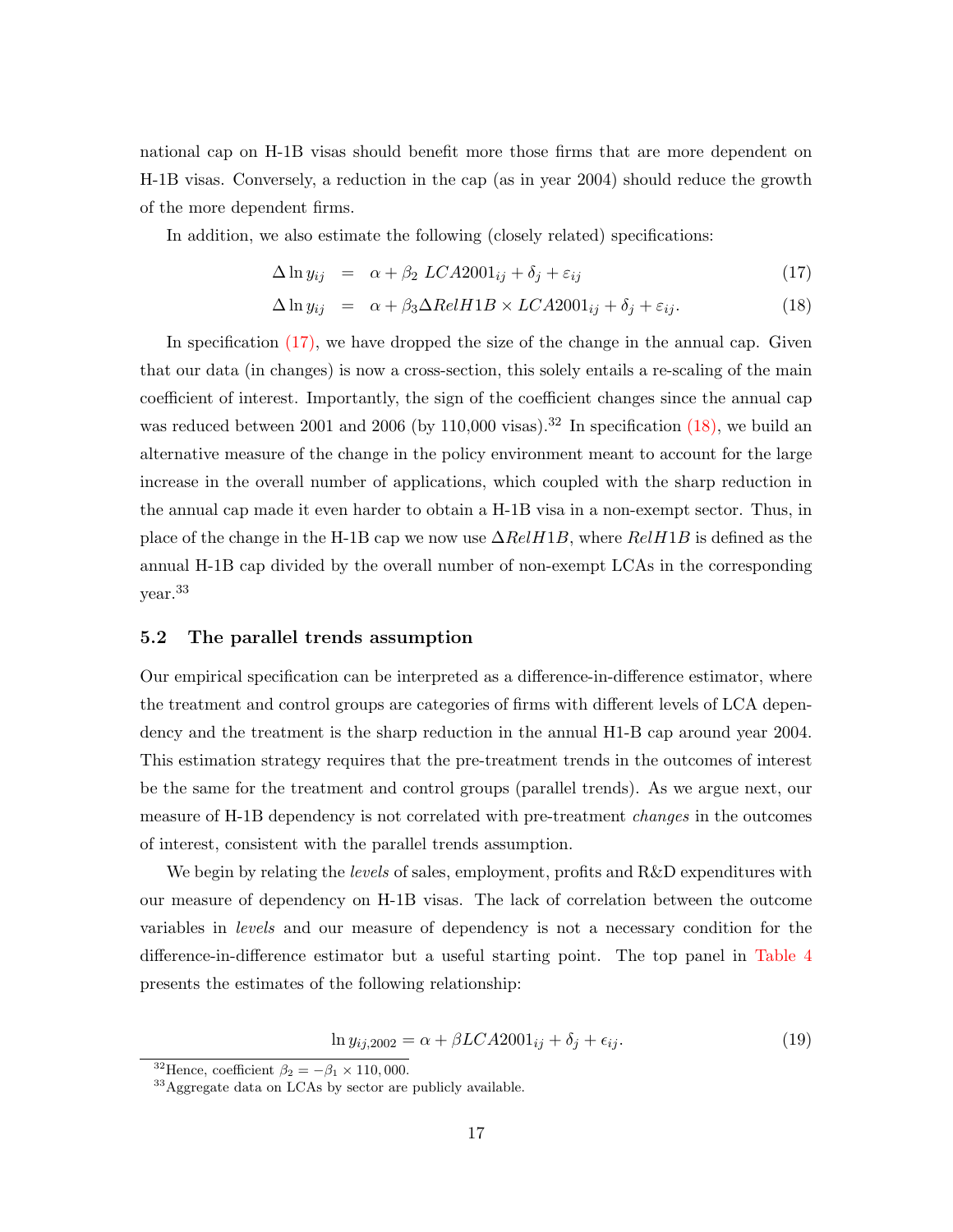Clearly, firms that filed a higher number of LCAs in year 2001 tend to be larger in size (by sales and employment), and to have higher profits and spend more in R&D activity. This is not surprising since firms with large sales, employment, profits and R&D will tend to file a large number of applications for H-1B visas.

We next consider a specification relating our measure of dependency to the *change* in outcomes (in logs) at the firm level, which nets out these level differences between the treatment and control groups. This is now in line with our linear specification. We estimate this model using data for the pre-treatment period, that is, using changes between years 2000 and 2003. The results are presented in the bottom panel of the table. We now find no evidence of a systematic relationship between our measure of dependency on H-1B visas and changes in firm-level outcomes. Thus our results are consistent with the parallel trends assumption.

### <span id="page-20-0"></span>6 Estimates

#### 6.1 Linear relationship

Let us begin with the estimates of the linear model, where we also experiment with different versions of the main explanatory variable, as in equations  $(16)$  through  $(18)$ . In this model the dependent variables are, in turn, the 2001-2006 change in the logs of sales per employee, sales, employment, and profits. We estimate these models on three subsamples: all firms, firms with at least one LCA filed in 2001, and the R&D subsample.

[Table 5](#page-37-0) presents the estimates. The top panel displays the estimates corresponding to equation [\(16\),](#page-18-0) the specification that most closely resembles the one used by [Kerr and](#page-32-1) [Lincoln](#page-32-1) [\(2010\)](#page-32-1). The explanatory variable here is the change in the national cap on H-1B visas between years 2001 and 2006 interacted with the number of applications filed by the firm in year 2001, our firm-level measure of dependency on H-1B visas. Recall also that the cap on H-1B visas fell between 2001 and 2006 so the change in the cap is a negative number. Thus if firms' sales also fell, the estimated coefficient of the interaction between the change in the cap and the measure of dependency on H-1B visas should be positive. In columns 1-4 we present estimates corresponding to our key four dependent variables for the whole sample  $(3,943 \text{ firms})$ .<sup>34</sup> As hypothesized, the positive coefficients in columns 1-4 suggest that increases in the national cap on H-1B visas are associated with larger increases in the

 $34$ We exclude two firms that filed over 1,000 applications in year 2001 (Microsoft and Satyam). Exploratory analysis shows that those two firms are outliers since they behave very differently than the rest of firms, biasing the estimates of the linear model.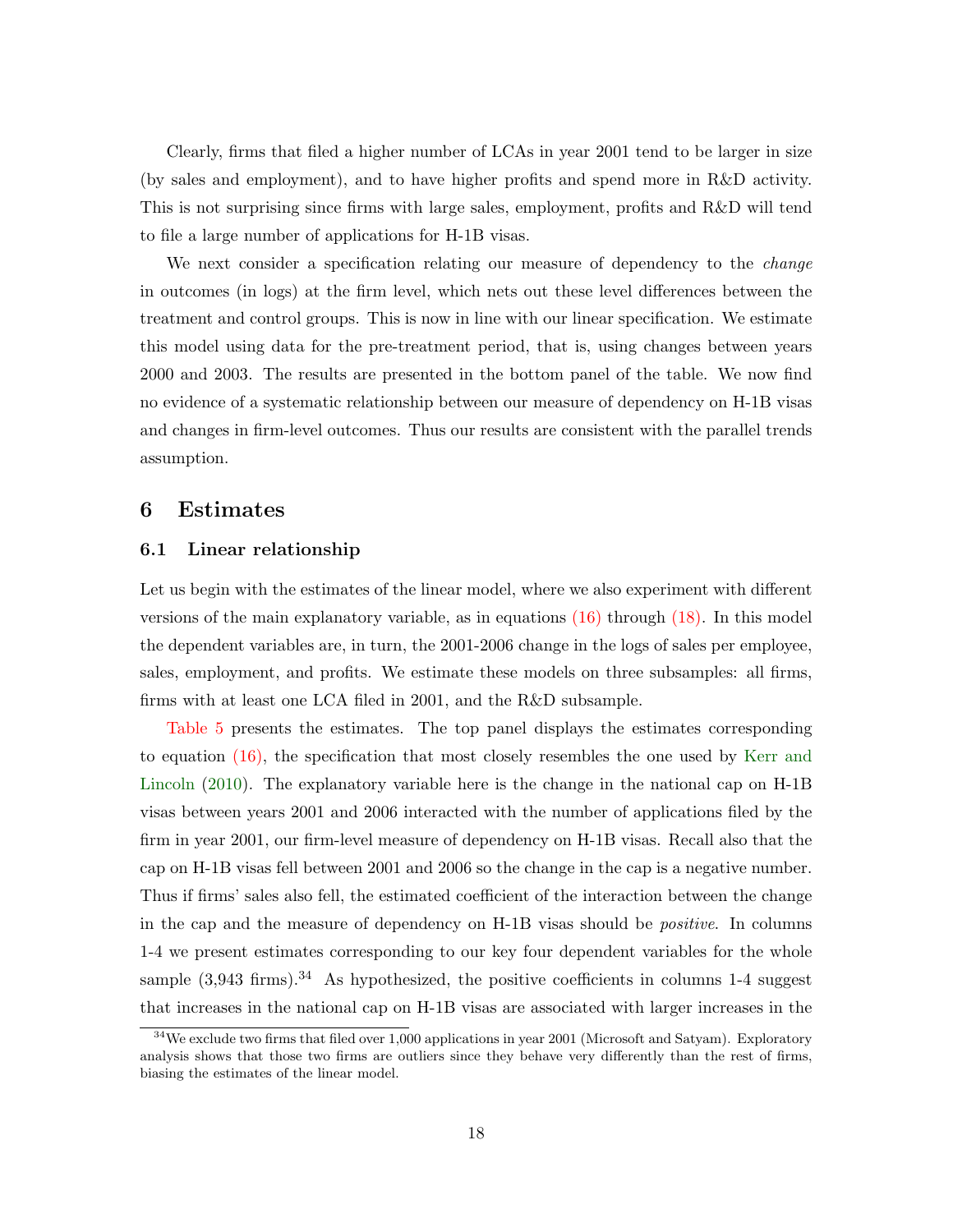outcomes that we examine. However, we also note that we can only reject the zero null for sales (marginally) and sales per employee in columns 1-2. Qualitatively, the results are very similar in the middle and bottom panels.<sup>35</sup> Consistent with the earlier findings, in columns 1-4 we find significant coefficients for average labor productivity (sales per employee) and, marginally, also for sales.

In columns 5-8 we display the estimates for the same models but now we restrict the sample to firms that filed at least one LCA in year 2001 (801 firms). The pattern of estimates is fairly similar to the one found for the whole sample, although the point estimates tend to be larger in absolute value. Hence, the previous findings appear robust to identifying the effects solely off of the variation across firms that filed LCAs in year 2001, namely, along the intensive margin.

Finally, the estimates in columns 9-12 are based on the subsample of firms conducting R&D activities during both years (of at least \$5,000). The pattern of estimates is now more striking. Focusing on the top panel, we now find positive and significant estimates for the four outcomes: sales per employee, sales, employment, and profits. Moreover the coefficients for sales, employment and profits are much higher than for the whole sample. These estimates strongly suggest that one of the channels through which H-1B workers help improve firms' outcomes may be by increasing innovation activity, a hypothesis that we investigate further in the sections to come.

#### 6.2 Flexible specification

We believe that the specifications estimated above might be too restrictive since they impose a linear relationship between growth in firm outcomes and the number of H-1B workers in the firm. This seems particularly problematic in the context of the recent literature emphasizing firm-level heterogeneity and a non-linear relationship between productivity and outcomes such as sales, employment, profits or exports and firm productivity [\(Melitz](#page-32-5) [\(2003\)](#page-32-5)). Thus we adopt a non-linear approach, as in the analysis in [Kerr and Lincoln](#page-32-1) [\(2010\)](#page-32-1) at the state and city levels.<sup>36</sup> Specifically, we divide firms into groups according to their LCAs dependence in 2001. We build *eight* categories of firms: those with zero applications

<sup>&</sup>lt;sup>35</sup>Naturally, the three specifications are essentially equivalent. Recall that our estimation is based on a cross-section (of changes). Thus multiplying a regressor by a constant only re-scales the estimated coefficients. In the middle panel we do not interact the measure of dependency by the change in the cap for H-1B visas. Thus we now expect negative coefficients. The reason is that we hypothesize that more dependent firms will experience worse outcomes.

<sup>&</sup>lt;sup>36</sup>Their firm-level analysis was carried out using only the linear model due to the limited number of firms in their sample (77 firms).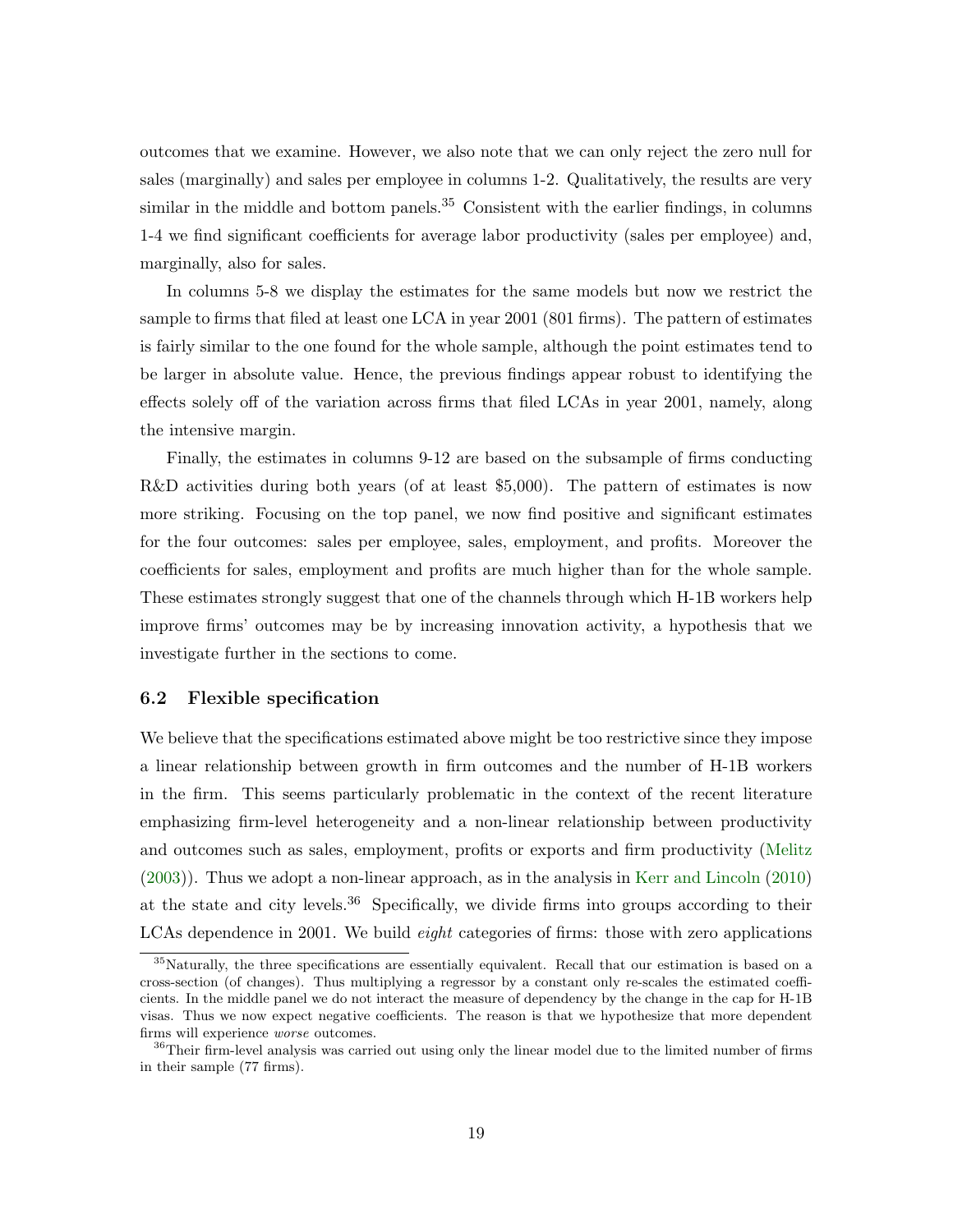in 2001 plus five quintiles for the distribution of firms conditional on at least one LCA in 2001, where the top two quintiles are subdivided into two deciles each.<sup>37</sup> In particular, we estimate the following specification:

$$
\Delta \ln y_{ij} = \alpha_j + \Delta H1B \times \sum_p \beta_p \times D\{a_p \le LCA2001_i \le b_p\} + \varepsilon_{ij},\tag{20}
$$

where  $a_p$  and  $b_p$  refer to the lower and upper bounds of each of the 7 brackets of LCA use in 2001. We expect *positive* coefficients for firms that rely on H-1B visas and the coefficients should be higher for the groups that exhibit a larger dependency on H-1B visas.

[Table 6](#page-38-0) presents the estimates. Columns 1-4 present the results for the whole sample for our four main outcomes (sales per employee, sales, employment and profits). The omitted category are firms with zero applications in 2001. Let us begin by focusing on our measure of average labor productivity (sales per employee) and on overall sales (columns 1 and 2). For the first five brackets of firms (fewer than 18 LCAs in 2001) we do not find a consistent pattern for any of the outcomes. However, we find large, positive, and significant coefficients for the top bracket (60 or more applications in year 2001). Turning to columns 3 (employment) and 4 (profits), we observe a similar pattern, with larger coefficients for the top two brackets than for the brackets with lower use of LCA applications, although we can only reject the zero null for the specification on firms' profits.

Next, we turn to columns 5-8, which provide estimates for the same outcomes but restricting the estimation to the R&D subsample. The pattern that emerges is similar, with significant coefficients for the category of firms containing the top filers of LCAs in 2001. There are, however, two points worth noting. First, the estimated coefficients are substantially larger than for the whole sample of firms, over 50 percent larger for sales, employment and profits. Secondly, despite the much smaller sample size, the estimates are more significant, including the one for employment that is now statistically significant. We interpret these findings as further evidence that one of the channels through which skilled immigration improves firms' outcomes is through innovation, as measured by R&D expenses. In order to assess this interpretation further columns 9-12 report estimates on the subsample of firms that either did not report  $R&D$  expenditures or had very small amounts (below  $$5,000$ )<sup>38</sup> In this case the pattern observed in columns 1-8 vanishes, providing additional support for our interpretation.<sup>39</sup> In a nutshell, these estimates reveal that the

 $37\,\text{By construction the quintiles have similar size in terms of the number of firms.}$ 

<sup>&</sup>lt;sup>38</sup>Our guess is that the firms that did not report expenditures in R&D were firms that did not conduct any meaningful R&D activity in these years.

<sup>&</sup>lt;sup>39</sup>Specifically, despite the large sample, we cannot reject the null hypothesis of a zero effect for sales,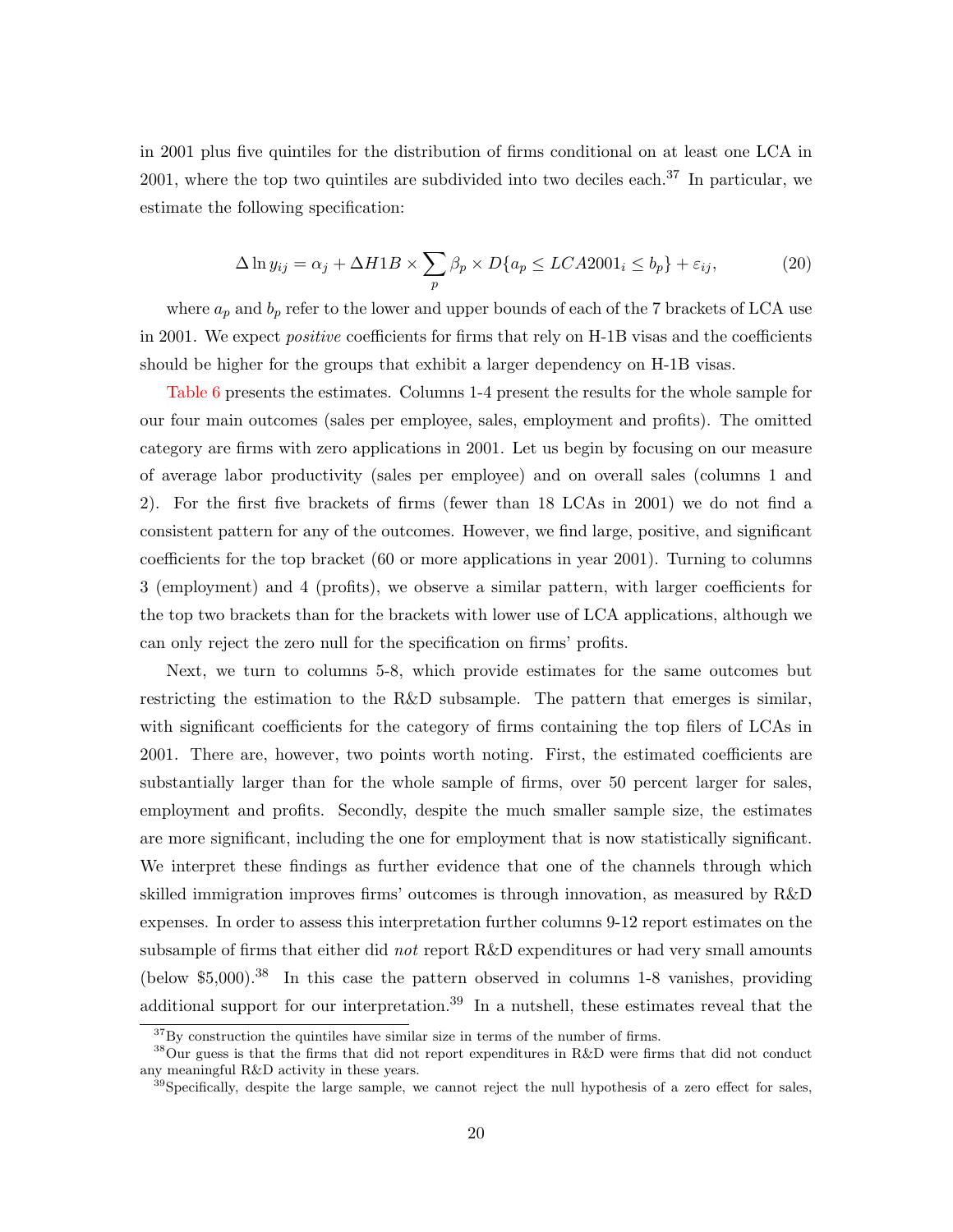effects detected for the whole sample are, in fact, driven by the subsample of firms that carry out R&D.

In light of our results in this section, we now learn that the positive association between H-1B workers and firm outcomes uncovered using the linear specification is driven fundamentally by the heavy users of H-1B visas. An important implication is that if the cap on H-1B visas were to be relaxed, only the heaviest users of H-1B visas would benefit in terms of productivity, firm size, and profits. Specifically, our results suggest that the threshold can be found at around 18 LCAs per year.<sup>40</sup>

Our finding that the results are driven fundamentally by the subsample of firms that conduct R&D activity resonates with the findings in [Kerr and Lincoln](#page-32-1) [\(2010\)](#page-32-1), who argue that H-1B workers lead to increases in innovation, as measured by patenting activity. Furthermore our results show that the increase in innovation is accompanied by effects on other relevant firm outcomes, such as average labor productivity, firm size, and profits. It is also interesting to compare our finding with the results in [Paserman](#page-32-12) [\(2013\)](#page-32-12). Using data for Israeli firms, this author found that immigration was associated with reductions in output per worker in low-tech industries, but with increases in this variable in high-tech industries. Our results for sales follow this same pattern. However, we find similar effects on sales per employee for firms in the subsamples that do and do not carry out R&D activities.

#### 6.3 The innovation channel: TFP and R&D

In this section we ask two questions. First, we examine whether the earlier finding of an effect on average labor productivity (sales per employee) is driven by an increase in Total Factor Productivity. Second, we explore further the connection between the availability of H-1B workers and innovation activity, the focus of [Hunt and Gauthier-Loiselle](#page-31-0) [\(2010\)](#page-31-0) and [Kerr and Lincoln](#page-32-1) [\(2010\)](#page-32-1). In particular, we are interested in knowing whether the R&D activity of firms is constrained by the limited availability of skilled workers.

#### 6.4 Total Factor Productivity

We begin with the question of whether H-1B workers increase TFP in their host firms.<sup>41</sup> As discussed earlier, we need to build firm-level measures of TFP. We do so in two ways.

employment and profits. We do find a positive effect on sales per employee. However, this effect is based on a non-significant positive effect for sales and a non-significant negative effect for employment, which combined give rise to a significant effect on sales per employee.

 $^{40}$ This finding is well aligned with the statements by Bill Gates and other senior management of of large firms advocating for raising the annual cap on H-1B visas.

 $^{41}$ It is also possible that there may be effects that are external to the firm [\(Moretti](#page-32-11) [\(2004\)](#page-32-11)).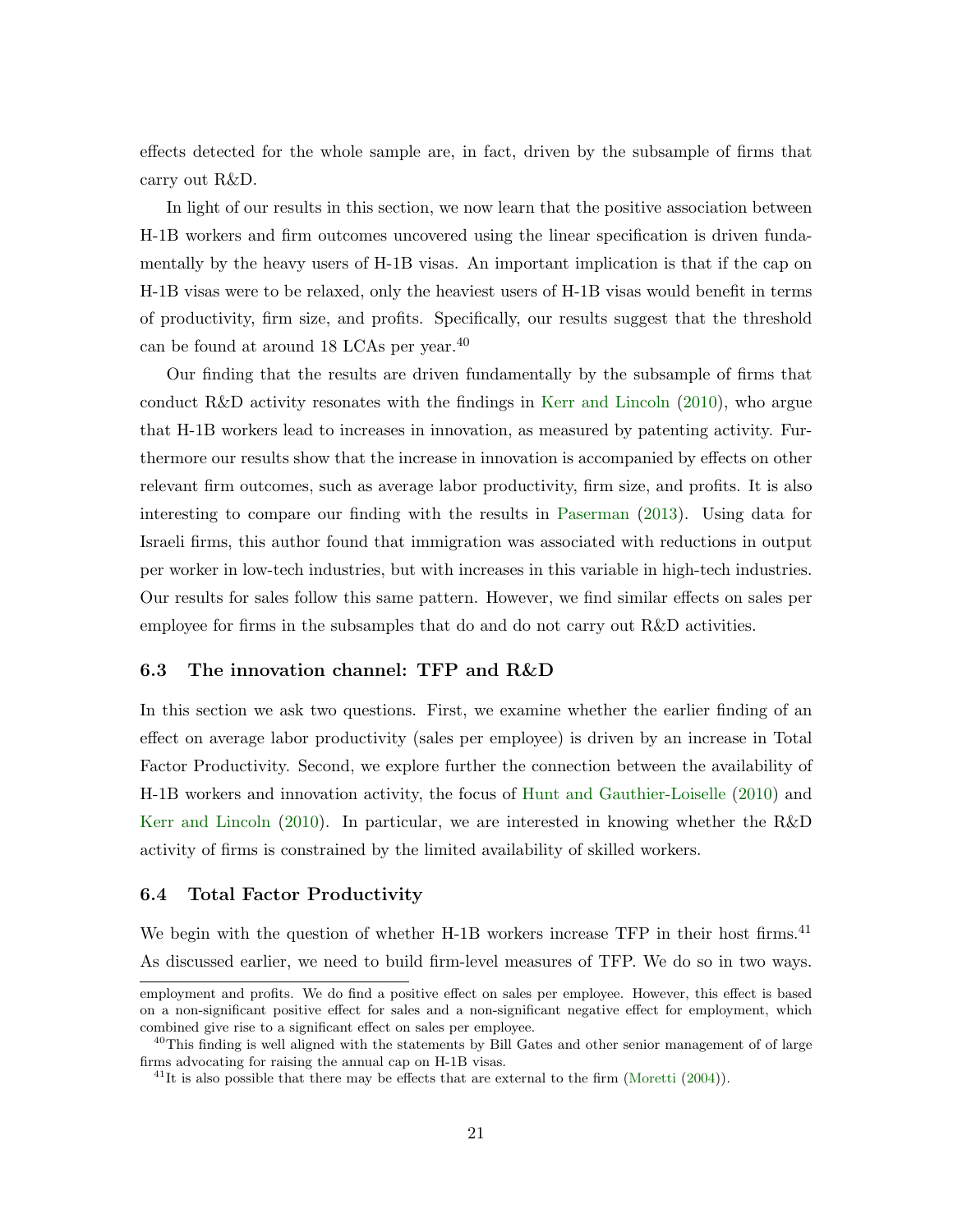The first, and simplest approach, consists in estimating the production function for each industry by OLS and then constructing TFP for each firm as a residual (denoted by  $TFP<sup>1</sup>$ ). The second approach [\(Levinsohn and Petrin](#page-32-16) [\(2003\)](#page-32-16)) relaxes the assumption of exogenous regressors in the estimation of the production function (denoted by  $TFP^2$ ). However, it requires data on intermediate inputs, which is missing for the majority of firms in our sample.<sup>42</sup>

[Table 7](#page-39-0) presents the estimates. Columns 1-4 are estimated on the sample of all firms. For convenience, the first column reproduces earlier estimates for our measure of average labor productivity (sales per employee). As noted earlier, we found that increases in the cap for H-1B visas appear to increase exclusively the labor productivity of heavy users of H-1B visas. In column 2 we replace the dependent variable by the change in the log of  $TFP<sup>1</sup>$ , estimated following the first approach described in the previous paragraph. The results are very similar to those presented in the first column, suggesting that H-1B workers help firms increase their TFP. Column 3 now estimates the same model but makes use of  $TFP^2$ , the measure constructed using the Levinsohn-Petrin approach. It is important to note that the number of firms has fallen by 45 percent, from 3,789 to 2,115. In this case we do not find any significant coefficients.

Skipping for now column 4, we turn to columns 5-7 that report the estimates of the same models but for the R&D subsample. The pattern of estimates for sales per employee and TFP is very similar, both in terms of significance and coefficients. As before, we find a significant effect on TFP, but only for the first measure of TFP. For the second measure the sample size falls by almost 50 percent, which may be the reason for the lack of significant results.<sup>43</sup> Alternatively, it is also possible that the relationship between immigrant skilled labor in a firm and TFP is more complicated than we have contemplated here. For instance, using German establishment data, [Trax et al.](#page-32-15) [\(2013\)](#page-32-15) find no evidence of the impact of higher immigrant concentration in a firm on the firm's TFP. However, they do find evidence of a positive productivity effect of ethnic diversity within the firm.<sup>44</sup>

#### 6.5 Research and Development

We now ask whether H-1B workers allow firms to increase their innovation efforts, as measured by R&D expenditures. To do so we use the change in the log of R&D expenditures

 $^{42}\rm{For}$  more details on the construction of these TFP measures, see the Appendix.

<sup>43</sup>For the TFP built on the basis of the Levinsohn-Petrin estimation the sample size falls to 580.

<sup>&</sup>lt;sup>44</sup>The findings in [Parrotta et al.](#page-32-13) [\(2014a\)](#page-32-13) point toward a negative relationship between ethnic diversity and TFP at the firm level in Denmark.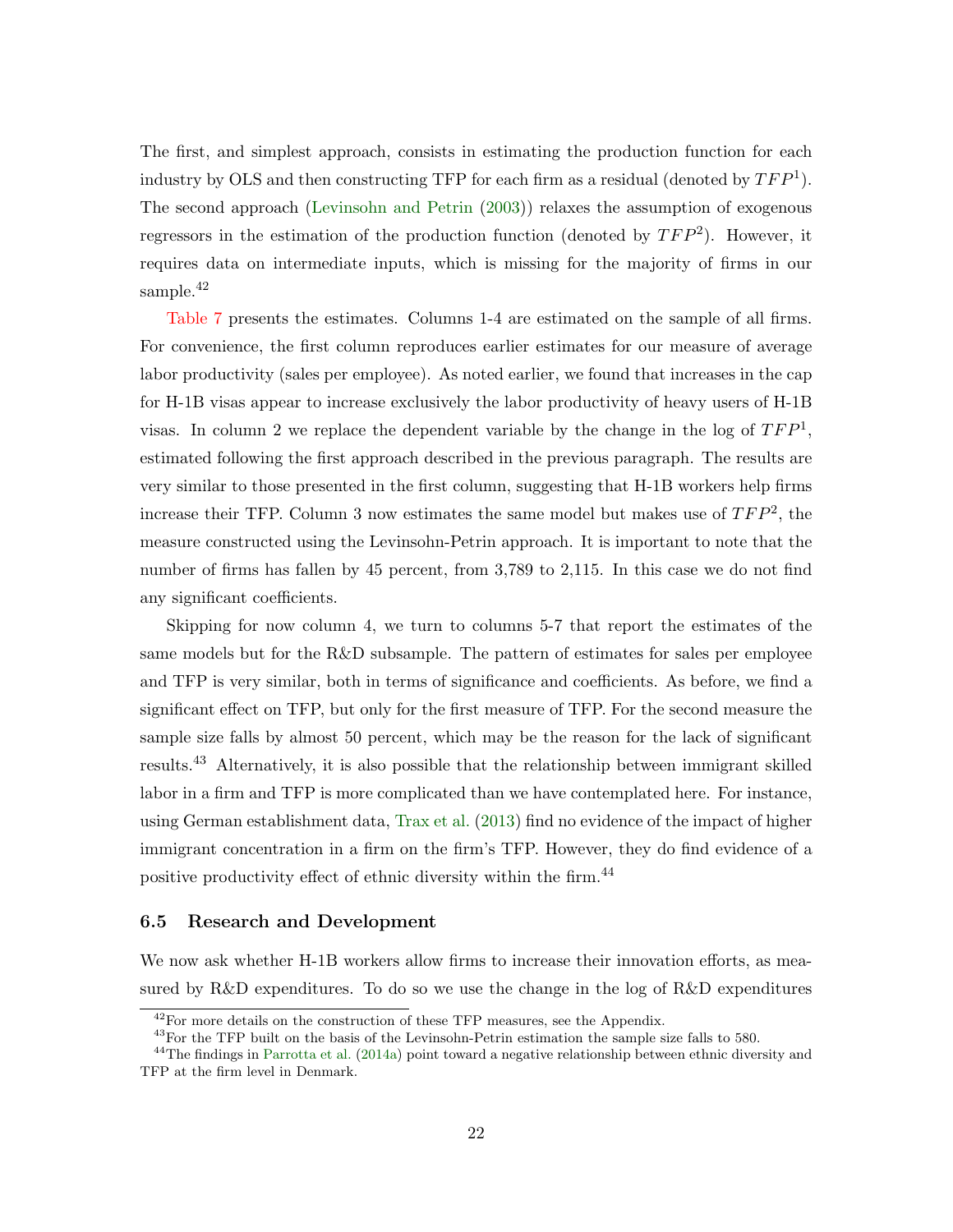as the dependent variable in columns 4 and 8 in [Table 7.](#page-39-0) Beginning with column 4, which refers to the full sample and required an imputation for about half of the firms in the sample, we do not find evidence of a differential effect on firms with a greater dependency on H-1B visas. However, when we restrict to the R&D subsample (column 8) we do find a positive and significant effect for the category of firms with the highest degree of dependency (60 or more LCAs in 2001). These estimates, thus, suggest that there may be a scarcity of foreign skilled workers that limits the innovation activity of U.S. firms.

#### 6.6 Industry results

Our identification strategy is based on the idea of exploiting the different consequences (for more versus less H-1B dependent firms) of the reduction in the national cap for H-1B visas that took place in year 2004. This argument is more powerful when it is applied to firms within a single industry so that we can rule out confounding factors that vary at the industry level. One way in which we have partially addressed this question is by including industry fixed-effects in all our econometric models. In this section we now re-examine this question by estimating our main models on subsamples of increasingly homogeneous firms in terms of the industry they belong to.

To warm up we first collect some summary statistics in [Table 8.](#page-40-0) This table provides the names of each 2-digit industry along with our estimated capital and labor shares for each industry. For instance, the highest labor shares are found in the Construction industry  $(23)$ , with 0.92.<sup>45</sup> [Table 9](#page-41-0) presents average values for LCAs, sales, employment and R&D expenditures for each industry for years 2001 and 2006. The industries with higher average LCAs (in 2006) are Professional, scientific and technical services (54) and Finance and Insurance  $(51)$ .<sup>46</sup> Most relevant for our purposes, we note that the sectors where firms have the highest average R&D expenditures are 32 and 33, both containing firms in Manufacturing. This offers an alternative approach to test our hypothesis that the channel connecting the use of H-1B workers and firm outcomes operates, at least in part, through R&D activity. Specifically, we shall estimate our models on the subsample of firms in Manufacturing. If we find larger effects for the Manufacturing subsample then this will strengthen the link between H-1B workers and innovation efforts. In restricting to subsets of industries, our analysis in this section is based on smaller samples. Hence, we adapt our flexible specifica-

<sup>45</sup>These labor shares have been estimated on the basis of the first approach outlined in the previous section and explained in detail in the Appendix.

<sup>&</sup>lt;sup>46</sup>In contrast in 2001 the industries with higher average LCAs were Professional, scientific and technical services (54), and Transportation (49). According to our data, the widespread use of H-1B workers in the financial sector is a fairly recent phenomenon.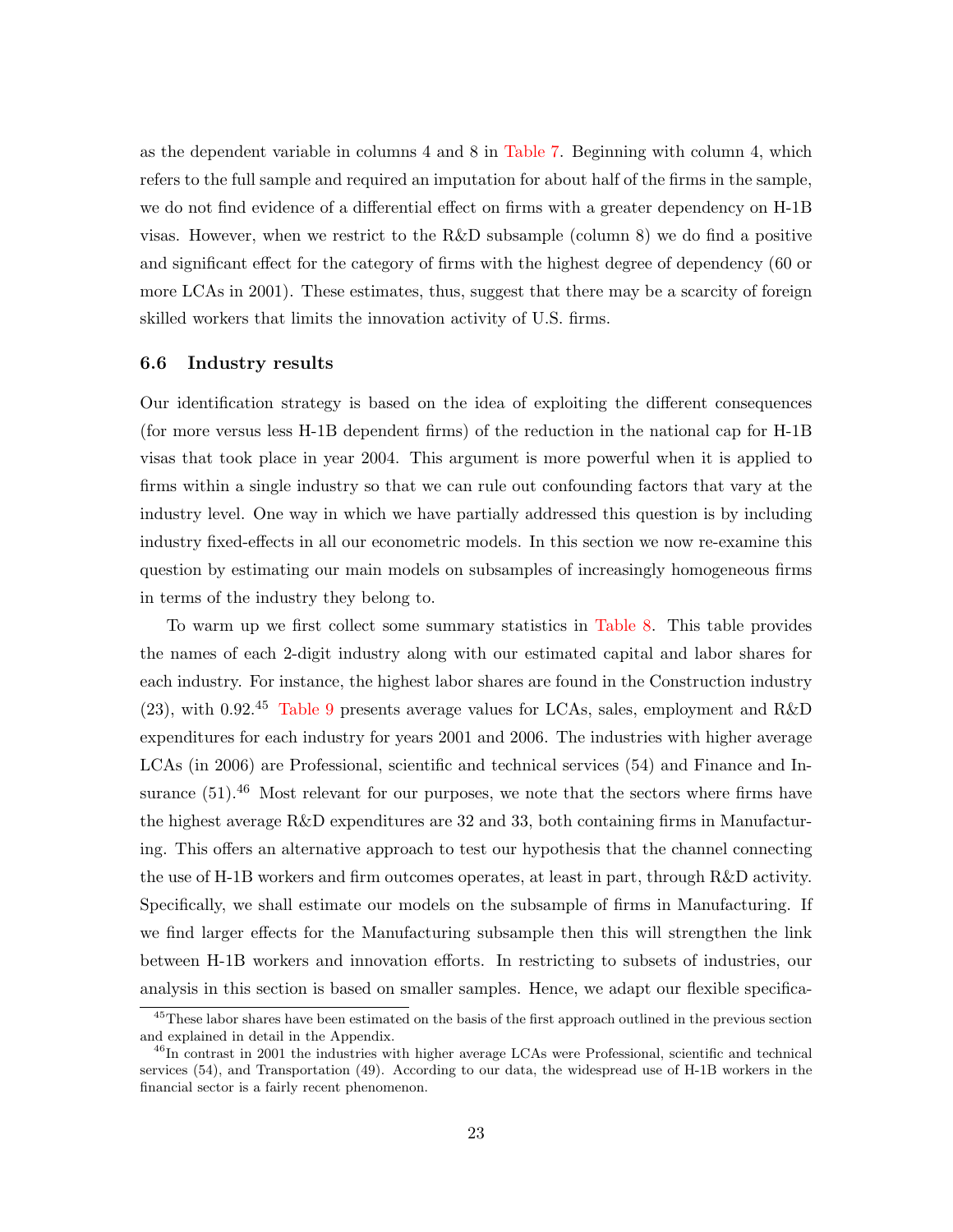tion by switching to a coarser partition of firms in terms of H-1B dependency. Instead of 8 groups, we now consider only 4: non-users (zero LCAs in 2001), low users (LCAs 1-18, corresponding to quintiles 1-4), medium users (19-59 LCAs, corresponding to the first half of quintile 5), and heavy users (60 or more LCAs in 2001).

[Table 10](#page-42-0) presents the results. The top panel replicates the earlier findings using the coarser partition, providing a robustness check. As before, we confirm that heavy users of LCAs, and to some extent also moderate users, are the ones that would benefit the most from an increase in the cap on H-1B visas. This can be seen clearly for productivity, sales, profits, and TFP.<sup>47</sup> The second panel presents estimates for the R&D subsample. A clearer pattern emerges, with substantially larger coefficients. Moreover, we now find statistically significant effects on employment and R&D expenditures, which provides evidence in favor of the innovation channel as an explanation for the improved outcomes in terms of sales, employment and profits. So far these two panels simply provide a robustness check on our earlier results by employing a less demanding specification (four brackets only).

The bottom panel presents estimates for firms in the manufacturing sector (NAICS 31- 33), which is a large category containing industrial equipment, computers, semiconductors, transportation, and so on. Importantly, many of these sub-sectors invest heavily in R&D. We now find large and significant effects for the middle and top brackets (19 LCAs or above) for firm size (measured both by sales and employment) and for profits. In fact, the coefficients are very similar for sales and employment so, not surprisingly, we now do not find a significant effect on sales per employee (column 1). Again we now find evidence suggesting that H-1B workers allow heavy users of H-1B visas to increase the scale of their R&D activities.

It is also interesting to examine the magnitudes implied by our estimates. Consider, for instance, the estimated coefficient for firms in the top bracket (i.e. 60 or more applications in 2001) for the profits outcome (column 4 in [Table 10\)](#page-42-0). This coefficient is 1.38 for the whole sample. Suppose now that the cap on H-1B visas were set back to its value in 2001, namely, it was increased by 110,000 visas to bring the annual cap back to 195,000 visas. Our estimates imply that profits for firms in this bracket would increase by about 16 percent  $(0.15 \log \text{points})$ .<sup>48</sup>

In conclusion, our estimates reveal that the effects of immigration on firms' outcomes

<sup>&</sup>lt;sup>47</sup>It is not as clear for employment and R&D activities, where we do not find statistically significant results. We note, however, that the pattern of the point estimates for employment does line up as expected. This is a common finding across all our tables.

<sup>&</sup>lt;sup>48</sup>This increase is relative to the increase in profits for firms that did not apply for any LCAs in year 2001. Presumably, profits for these firms would be unaffected by a change in the cap for H-1B visas.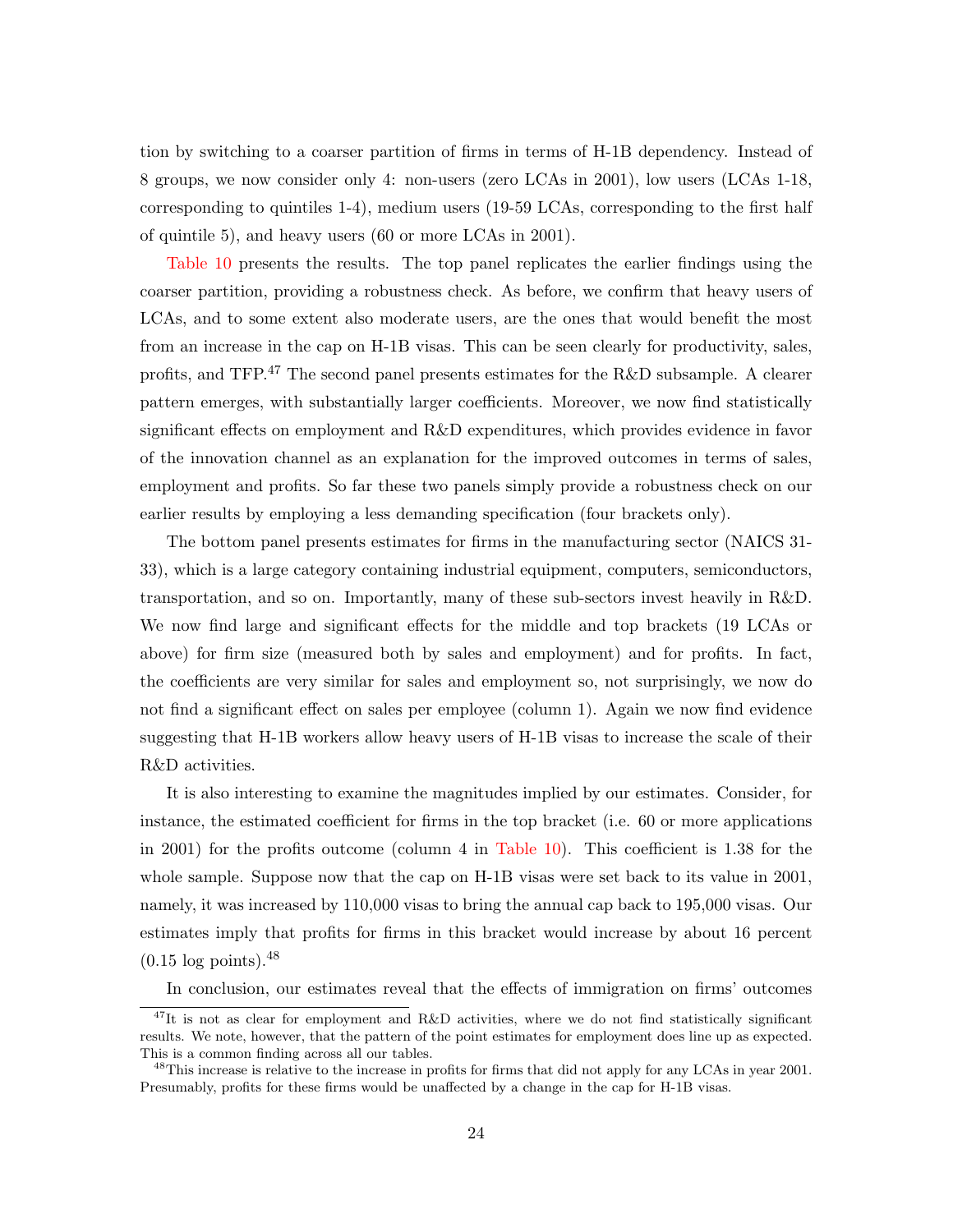are the result of increased innovation that allows the firm to grow in size and to become more profitable. In addition, for the manufacturing industry we find evidence of positive effects also for the category of firms containing firms with a lower degree of dependency on H-1B visas (19 or more applications in 2001).

#### 6.7 Sensitivity Analysis: Headquarters in the United States

A striking feature revealed by the data on LCAs [\(Table 1\)](#page-33-0) is that several firms at the top of the ranking of applications have their headquarters outside of the United States (e.g. Satyam Computer Services and Infosys Technologies).<sup>49</sup> Naturally, these firms will tend to rely more heavily on foreign-workers, typically from the countries where their headquarters are located, than otherwise similar firms in the same industry. These firms therefore contribute to the identification of our coefficients of interest. One concern we may have is that perhaps our identification relies solely on these firms. To address this point we estimate our models excluding all firms with headquarters located outside of the United States, which is the case for about 10 percent of all firms in our dataset.

[Table 11](#page-43-0) reports our findings. Let us begin with the top panel, which contains all firms in our dataset with headquarters in the United States. The estimates that we obtain are very similar to those reported in [Table 10](#page-42-0) for the whole sample. The one noteworthy difference is that we now have a significant coefficient for the top bracket regarding the employment outcome. This is quite intuitive since US-based firms that experience an increase in productivity will be more likely to expand their workforce in the United States, close to their headquarters, than firms with headquarters in a foreign country. The estimates in the middle and bottom panels, R&D and Manufacturing, respectively, are very similar to those obtained with the full sample. Thus we conclude that our results are robust to excluding firms with headquarters outside of the United States from our analysis.

### <span id="page-27-0"></span>7 Discussion: fixed costs of innovation

We have provided evidence of a connection between changes in the national cap on new H-1B visas and several important outcomes of firms that file a significant number of applications for these visas. Furthermore, we have shown that the results arise from the industries with higher R&D (like manufacturing) and, within these industries, from the firms that consistently report R&D expenditures. In this section we take a closer look at the nature of the connection between H-1B workers, R&D activity, and firms' outcomes.

<sup>49</sup>Often these firms are ADR, American Depository Receipts, as is the case for Satyam Computer Services.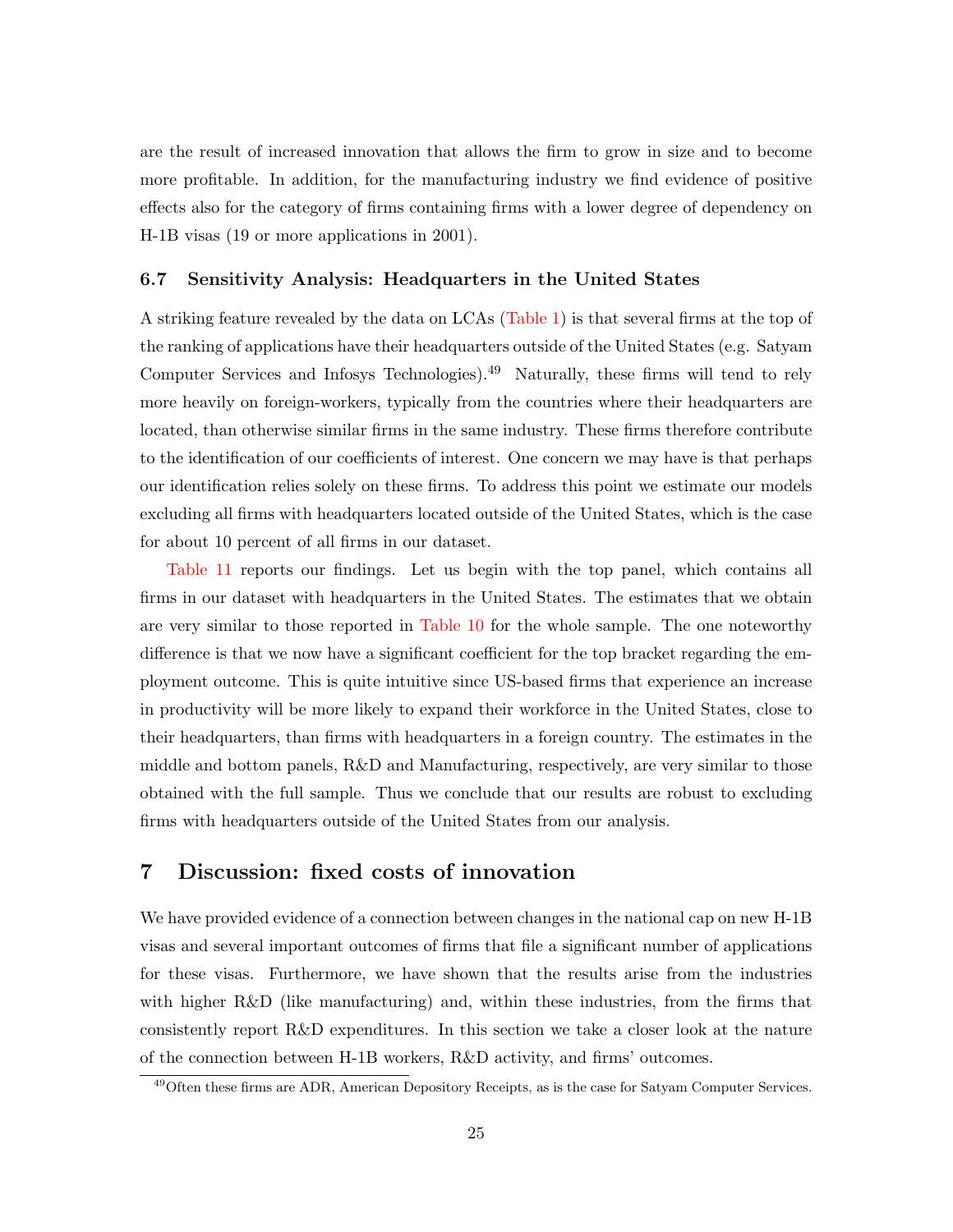To shed light on the channels at play, we begin by sketching a setup that could be formally incorporated in the simple model we presented in [Section 2.](#page-7-0) Assume that there is a shortage of skilled workers in the economy and, as a result, firms are not able to fill up all their vacancies for this type of workers. These skilled workers are employed in labs that conduct R&D activities. Assume also that there is a minimum size,  $S$  (in terms of the number of scientists), for a lab to be viable, which amounts to a fixed cost. Firms that are successful in hiring enough scientists and setting up their lab are then able to enhance their productivity, similar to [Bustos](#page-31-5)  $(2011).<sup>50</sup>$  $(2011).<sup>50</sup>$ 

As described in [Section 2,](#page-7-0) firms are ex-ante heterogeneous in productivity, and thus make different choices regarding R&D. Lower productivity firms will not find it worthwhile to pay the fixed cost to set up a lab and, thus, they do not hire scientists. Higher productivity firms will want to set up a lab and will seek to hire skilled workers. Among these firms, some will be successful in matching with skilled workers that are already in the country. However, some other firms need to turn to H-1B visas in order to try to fill their needs, perhaps because they are startups that need to fill in several vacancies at once, or because they truly prefer foreign workers for whatever reason. In addition firms lose scientists for random reasons at some exogenous rate, which forces them to post new vacancies at every period. Firms that are successful at establishing a lab will enhance their initial productivity. As shown in [Section 2,](#page-7-0) these firms will then expand their size (both in terms of output and production employees) and will enjoy higher profits.

In the context of this model, firms will differ in their dependency on H-1B visas. Firms that do not wish to pay the fixed cost to set up a lab, or firms that are able to fill their vacancies with scientists already in the country, will not be affected by changes in the national cap on H-1B visas. However, firms that rely on foreign scientists, partly or totally, will be adversely affected by a reduction in the cap. Because of the fixed cost of innovation, the ideal empirical measure of a firm's dependency on H-1B visas is the number of applications they file, given by the difference between  $S$ , the optimal size of a lab, and the size of their current staff of scientists. This is precisely the measure of dependency that we use in our empirical analysis.

Note that normalizing by overall employment in the firm, as Kerr and Lincoln do, is not consistent with a fixed cost of innovation. Thus comparing our results to those

<sup>50</sup>[Bustos](#page-31-5) [\(2011\)](#page-31-5) studies technology upgrading during periods of trade liberalization. She extends the model in [Melitz](#page-32-5) [\(2003\)](#page-32-5) by allowing firms to pay a fixed cost (denominated in units of labor) in order to adopt a higher-productivity technology characterized by a lower marginal cost of production. In equilibrium the firms with the highest initial productivity choose the technology that requires a fixed cost (and also choose to export).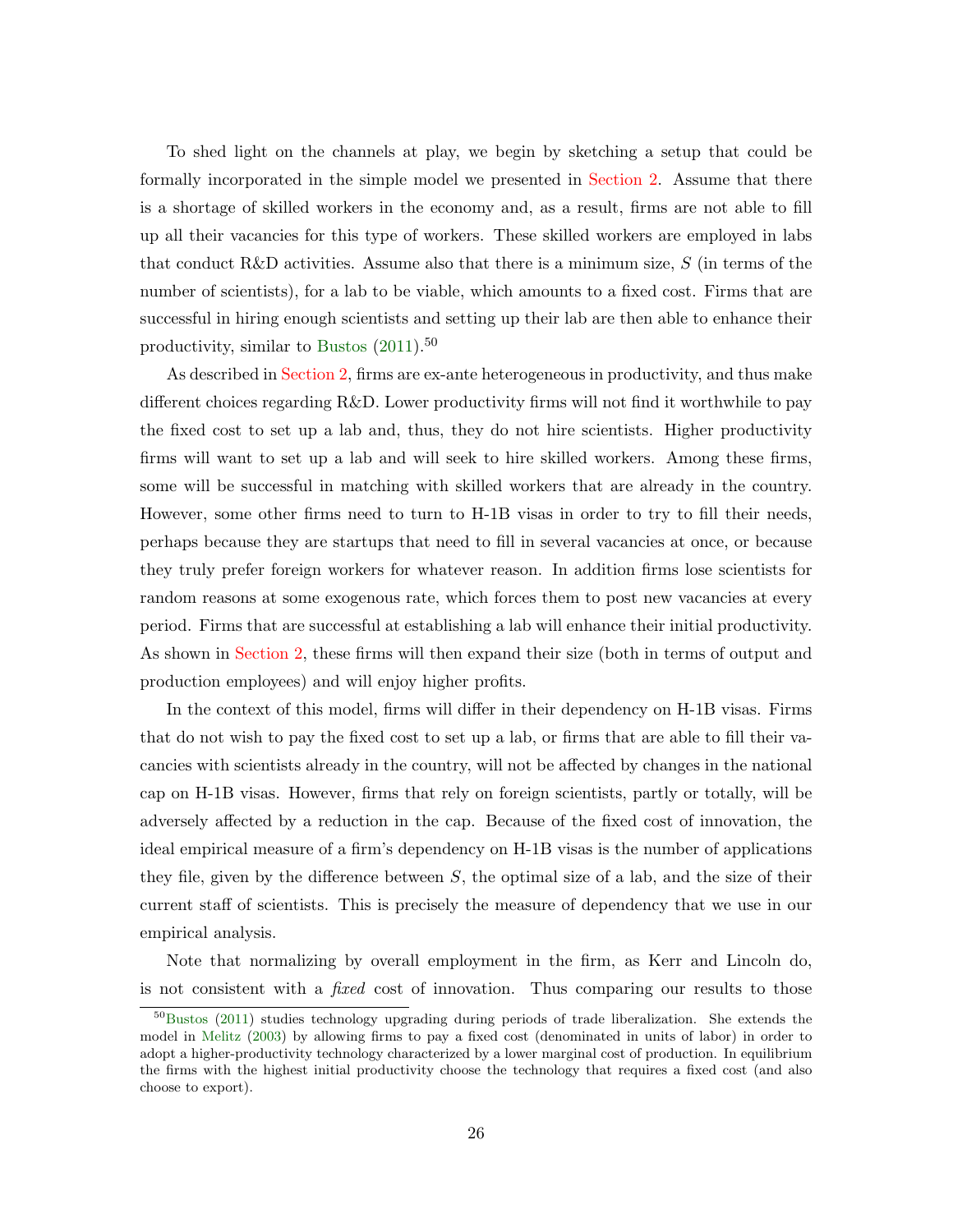obtained using their measure of dependency allows us to test for the presence of fixed costs of innovation. Next we estimate again our main specifications using the number of LCAs filed in 2001 normalized by total employment in the firm as the measure of dependency on H-1B visas. [Table B.1](#page-49-0) in the Appendix presents the results. As we see in the table, the clear pattern of results found earlier vanishes, providing indirect evidence in favor of fixed costs of innovation. One may wonder whether the difference in the results is driven by the more flexible specification that we are employing here, compared to Kerr and Lincoln's linear relationship in their firm-level analysis, or by the different sample of firms. To address this point we estimate linear models using both measures of dependency on a sample of firms that mimics Kerr and Lincoln's  $(Table B.2)$ .<sup>51</sup> However, we again fail to find a significant relationship between this measure of dependency and changes in firm outcomes.

## <span id="page-29-0"></span>8 Conclusions

The main result of this paper is that, if the cap on H-1B visas were relaxed, only a subset of firms would benefit. These benefits would take the form of gains in average labor productivity, firm size, and profits. These are firms that conduct R&D and are heavy users of H-1B workers – they belong to the top quintile among filers of LCA applications. These firms tend to be large (e.g. Microsoft, Oracle or IBM) and play an important role as engines of innovation in the economy, which is reminiscent of the findings in [di Giovanni and](#page-31-13) [Levchenko](#page-31-13)  $(2013)$  and [di Giovanni et al.](#page-31-14)  $(2014).<sup>52</sup>$  $(2014).<sup>52</sup>$ 

Taken together our results resonate with the findings of [Kerr and Lincoln](#page-32-1) [\(2010\)](#page-32-1). These authors argue that H-1B workers lead to higher rates of innovation, as measured by patenting activity. Our findings are consistent with this view, even though our proxy for innovation is R&D expenditure rather than patents. In addition we have provided evidence of effects at the firm level on a number of important outcomes. These empirical findings confirm the predictions of a simple monopolistic competition model where heterogeneous firms can choose to incur a fixed cost of innovation, in the form of hiring a minimum number of scientists, which enables them to enhance their productivity.

Future research should try to make further progress by exploiting new identification

<sup>&</sup>lt;sup>51</sup>Recall that the sample in [Kerr and Lincoln](#page-32-1) [\(2010\)](#page-32-1) consisted of firms that filed a large number of LCAs in 2001 and had high levels of innovation, as measured by patenting activity. Their sample contained 77 firms. Using our data, we restrict to firms that filed at least 60 LCAs in year 2001 and that reported at least \$5,000 in R&D expenditures in both 2001 and 2006, resulting in 99 firms.

 $52\text{di}$  Giovanni and Levchenko [\(2013\)](#page-31-13) and [di Giovanni et al.](#page-31-14) [\(2014\)](#page-31-14) stress the important role of a relatively small number of very large firms in accounting for the consequences of trade liberalization for welfare and for aggregate fluctuations.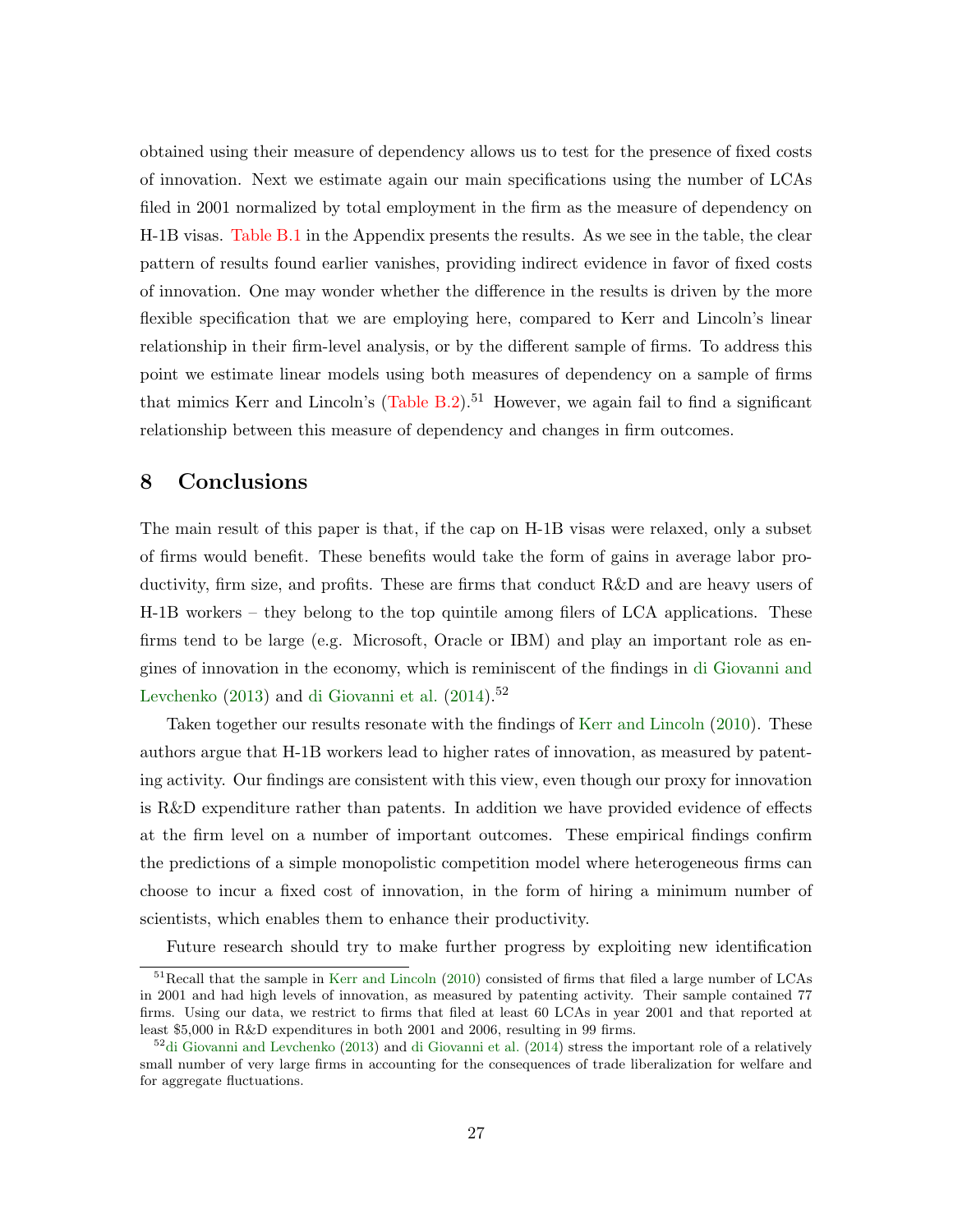strategies and attempting to assemble even more comprehensive datasets. We believe that such a research agenda will be very fruitful, yielding important insights for the guidance of immigration policy in the United States and elsewhere.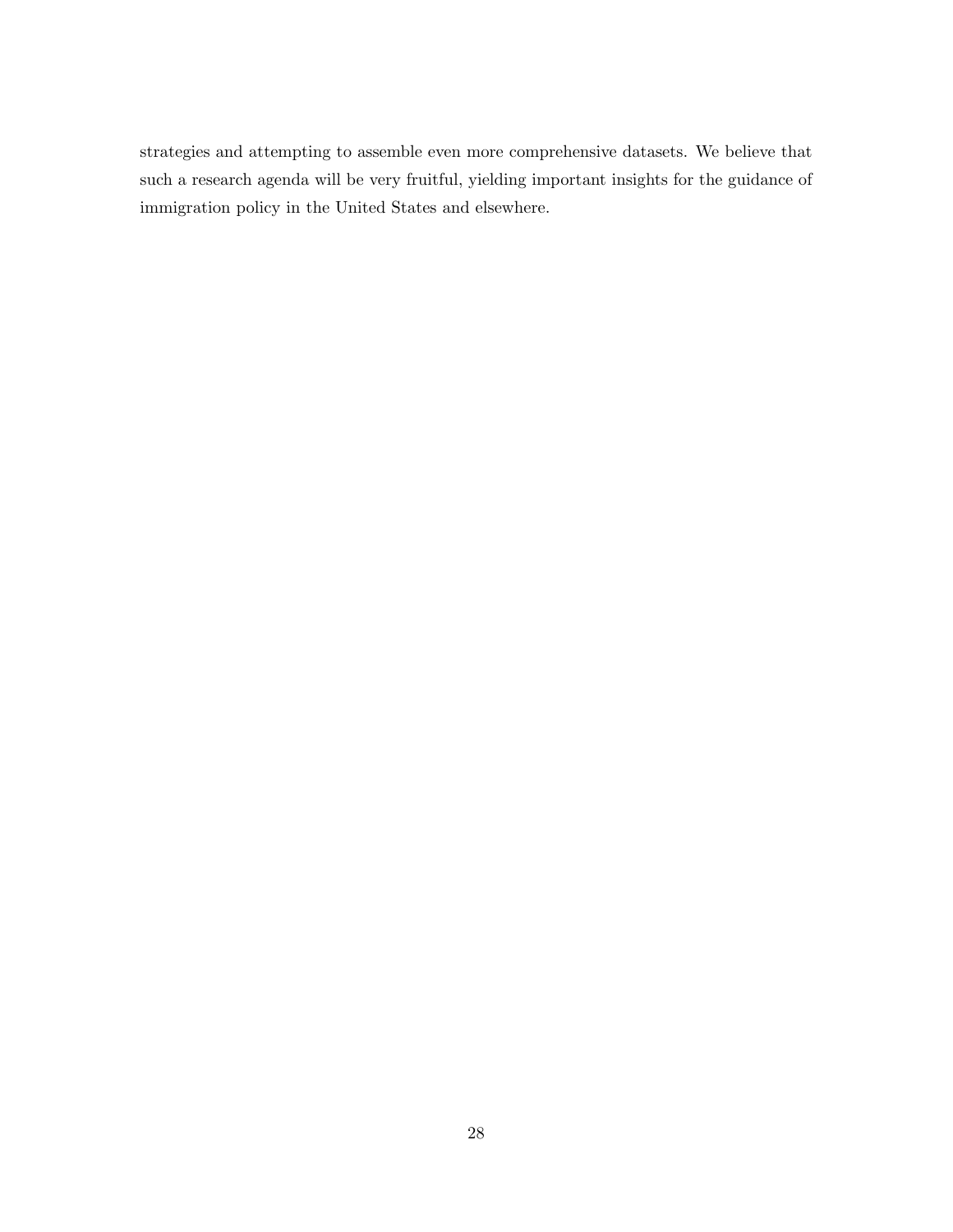# References

- <span id="page-31-4"></span>Bernard, Andrew B., Stephen J. Redding, and Peter K. Schott, "Comparative Advantage and Heterogeneous Firms," Review of Economic Studies, 2007, 74 (1), 31–66.
- <span id="page-31-7"></span>Bertoli, Simone, Herbert Brucker, Giovanni Facchini, and Giovanni Peri, "Understanding highly skilled migration in developed countries: The Upcoming battle for brains," in "Brain Drain and Brain Gain. The Global Competition to Attract High-Skilled Migrants," in T. Boeri, H. Bruecker, F. Docquier and H. Rapoport, Oxford University Press, September 2012.
- <span id="page-31-1"></span>Borjas, George J., "The Labor-Market Impact of High-Skill Immigration," American Economic Review, American Economic Association, May 2005, 95 (2), 56–60.
- <span id="page-31-11"></span>Bound, John, Clint Cummins, Zvi Griliches, Bronwyn H. Hall, and Adam B. Jaffe, "Who Does R&D and Who Patents?," in "R & D, Patents, and Productivity" NBER Chapters, National Bureau of Economic Research, Inc, National Bureau of Economic Research, Inc, May 1984, pp. 21–54.
- <span id="page-31-5"></span>Bustos, Paula, "Trade Liberalization, Exports, and Technology Upgrading: Evidence on the Impact of MERCOSUR on Argentinian Firms," American Economic Review, February 2011, 101 (1), 304–40.
- <span id="page-31-3"></span>Chellaraj, Gnanaraj, Keith E. Maskus, and Aaditya Mattoo, "The Contribution of International Graduate Students to US Innovation," Review of International Economics, Wiley Blackwell, 08 2008, 16 (3), 444–462.
- <span id="page-31-13"></span>di Giovanni, Julian and Andrei A. Levchenko, "Firm entry, trade, and welfare in Zipf's world," Journal of International Economics, 2013, 89 (2), 283–296.
- <span id="page-31-14"></span>, Andrei Levchenko, and Isabelle Mejean, "Firms, Destinations, and Aggregate Fluctuations," Econometrica, Econometric Society, November 2014, 82 (4), 1303–1340.
- <span id="page-31-8"></span>Dustmann, Christian and Albrecht Glitz, "How Do Industries and Firms Respond to Changes in Local Labor Supply?," CReAM Discussion Paper Series 1118, Centre for Research and Analysis of Migration (CReAM), Department of Economics, University College London September 2011.
- <span id="page-31-6"></span>Greenstone, Michael, Richard Hornbeck, and Enrico Moretti, "Identifying Agglomeration Spillovers: Evidence from Winners and Losers of Large Plant Openings," Journal of Political Economy, University of Chicago Press, 06 2010, 118 (3), 536–598.
- <span id="page-31-2"></span>Hall, Bronwyn H and Rosemarie Ham Ziedonis, "The Patent Paradox Revisited: An Empirical Study of Patenting in the U.S. Semiconductor Industry, 1979-1995," RAND Journal of Economics, Spring 2001, 32 (1), 101–28.
- <span id="page-31-12"></span>Hirschey, Mark, Hilla Skiba, and M. Babajide Wintoki, "The size, concentration and evolution of corporate R&D spending in U.S. firms from 1976 to 2010: Evidence and implications," Journal of Corporate Finance, Elsevier, 2012, 18 (3), 496–518.
- <span id="page-31-10"></span>Hopenhayn, Hugo A, "Entry, Exit, and Firm Dynamics in Long Run Equilibrium," Econometrica, Econometric Society, September 1992, 60 (5), 1127–50.
- <span id="page-31-0"></span>Hunt, Jennifer and Marjolaine Gauthier-Loiselle, "How Much Does Immigration Boost Innovation?," American Economic Journal: Macroeconomics, American Economic Association, April 2010, 2 (2), 31–56.
- <span id="page-31-9"></span>Jovanovic, Boyan, "Favorable Selection with Asymmetric Information," The Quarterly Journal of Economics, MIT Press, August 1982, 97 (3), 535–39.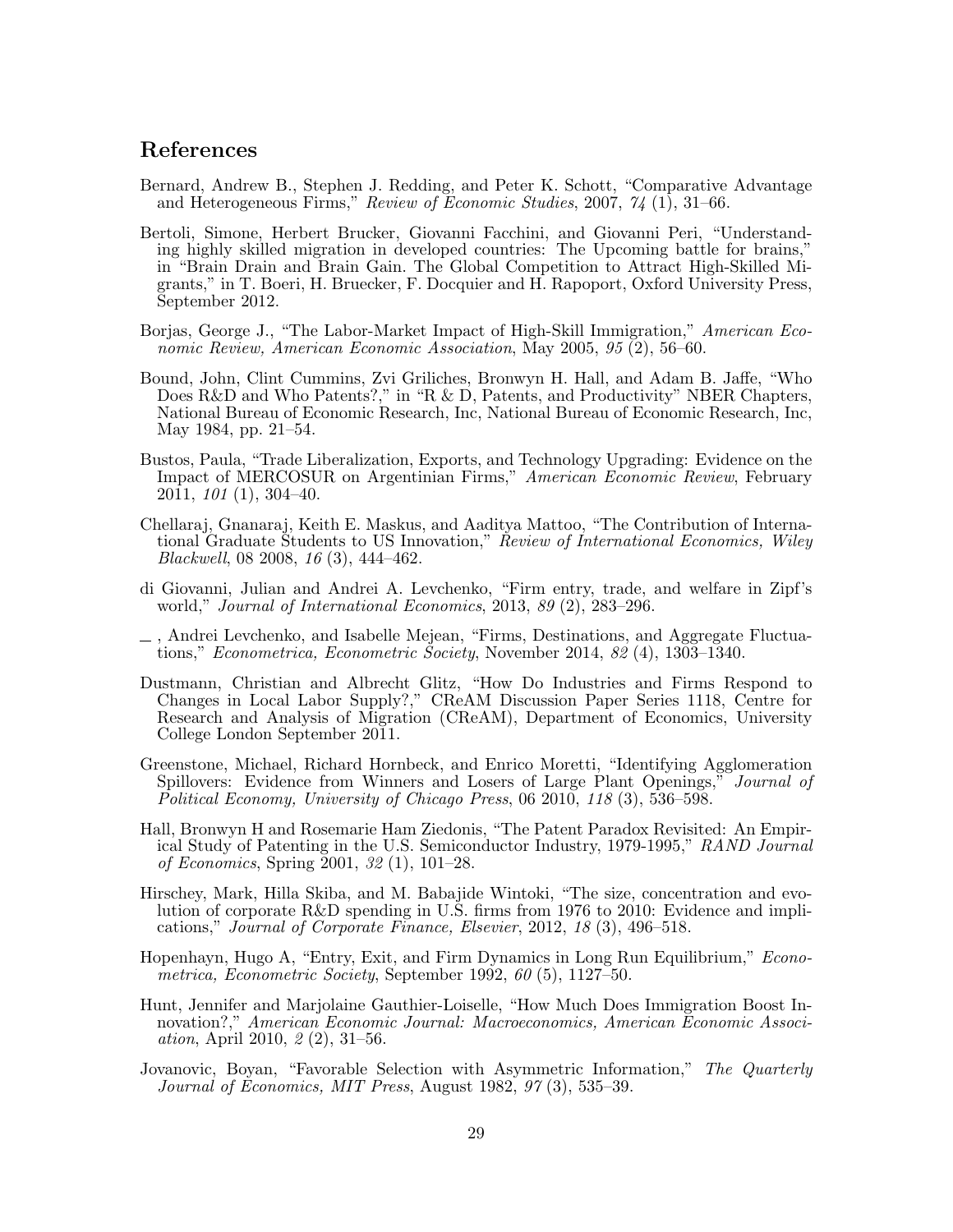- <span id="page-32-1"></span>Kerr, William R. and William F. Lincoln, "The Supply Side of Innovation: H-1B Visa Reforms and U.S. Ethnic Invention," Journal of Labor Economics, 07 2010, 28 (3), 473– 508.
- <span id="page-32-16"></span>Levinsohn, James and Amil Petrin, "Estimating Production Functions Using Inputs to Control for Unobservables," Review of Economic Studies, Wiley Blackwell, 04 2003, 70 (2), 317–341.
- <span id="page-32-4"></span>Lowell, Lindsay, "H-1B Temporary Workers: Estimating the Population," Technical Report 2000.
- <span id="page-32-5"></span>Melitz, Marc J., "The Impact of Trade on Intra-Industry Reallocations and Aggregate Industry Productivity," Econometrica, Econometric Society, November 2003, 71 (6), 1695– 1725.
- <span id="page-32-7"></span>and Gianmarco I. P. Ottaviano, "Market Size, Trade, and Productivity," Review of Economic Studies, 2008, 75 (1), 295–316.
- <span id="page-32-11"></span>Moretti, Enrico, "Workers' Education, Spillovers, and Productivity: Evidence from Plant-Level Production Functions," American Economic Review, June 2004, 94 (3), 656–690.
- <span id="page-32-10"></span>Ortega, Francesc and Giovanni Peri, "Openness and income: The roles of trade and migration," Journal of International Economics, Elsevier, 2014, 92 (2), 231–251.
- <span id="page-32-13"></span>Parrotta, Pierpaolo, Dario Pozzoli, and Mariola Pytlikova, "Labor diversity and firm productivity," European Economic Review, 2014, 66  $(C)$ , 144–179.
- <span id="page-32-2"></span> $\Box$ , and  $\Box$ , "The nexus between labor diversity and firms innovation," Journal of Population Economics, April 2014, 27 (2), 303–364.
- <span id="page-32-12"></span>Paserman, M, "Do high-skill immigrants raise productivity? Evidence from Israeli manufacturing firms, 1990-1999," IZA Journal of Migration, December 2013,  $\mathcal{Z}(1)$ , 1–31.
- <span id="page-32-6"></span>Pavcnik, Nina, "Trade Liberalization, Exit, and Productivity Improvements: Evidence from Chilean Plants," Review of Economic Studies, 2002, 69 (1), 245–276.
- <span id="page-32-9"></span>Peri, Giovanni, "The Effect Of Immigration On Productivity: Evidence From U.S. States," The Review of Economics and Statistics, February 2012, 94 (1), 348–358.
- <span id="page-32-3"></span>, Kevin Shih, and Chad Sparber, "STEMWorkers, H1B Visas and Productivity in US Cities," Norface Discussion Paper Series, Norface Research Programme on Migration, Department of Economics, University College London 2013009, Norface Research Programme on Migration, Department of Economics, University College London March 2013.
- <span id="page-32-8"></span>Quispe-Agnoli, Myriam and Madeline Zavodny, "The effect of immigration on output mix, capital, and productivity," Economic Review, Federal Reserve Bank of Atlanta, 2002,  $(Q1), 17-27.$
- <span id="page-32-14"></span>Teruel-Carrizosa, Mercedes and Agust Segarra-Blasco, "Immigration and Firm Growth: Evidence from Spanish cities," Working Papers, Xarxa de Referncia en Economia Aplicada (XREAP) XREAP2008-11, Xarxa de Referncia en Economia Aplicada (XREAP) November 2008.
- <span id="page-32-15"></span>Trax, Michaela, Stephan Brunow, and Jens Suedekum, "Cultural diversity and plant-level productivity," Technical Report 2013.
- <span id="page-32-0"></span>Wadhwa, Vivek, AnnaLee Saxenian, Ben A. Rissing, and G. Gereffi, "America's New Immigrant Entrepreneurs: Part I (," Technical Report 23, Duke Science, Technology Innovation Papers January 2007.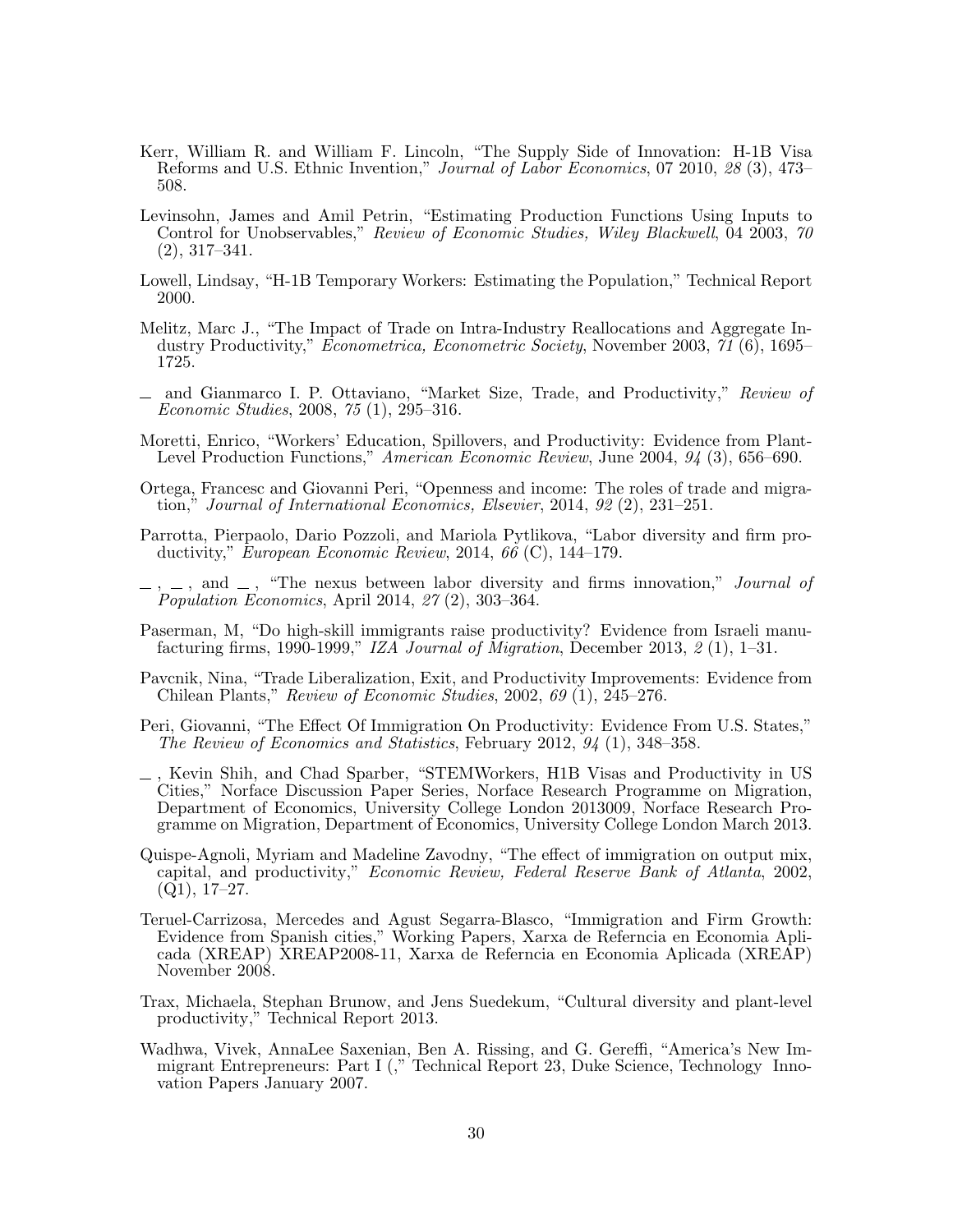Table 1: Top filers of LCAs

<span id="page-33-0"></span>

| Rank           | Company Name                     | LCAs |
|----------------|----------------------------------|------|
| Year 2001      |                                  |      |
| $\overline{5}$ | LUCENT TECHNOLOGIES INC          | 564  |
| $\overline{4}$ | SATYAM COMPUTR SVC LTD -ADR      | 1263 |
| 3              | <b>IBM CREDIT CORP</b>           | 1482 |
| $\overline{2}$ | MICROSOFT CORP                   | 1515 |
| $\mathbf{1}$   | ORACLE CORP                      | 1736 |
| Year 2002      |                                  |      |
| $\overline{5}$ | IBM CREDIT CORP                  | 399  |
| $\overline{4}$ | <b>ACCENTURE LTD</b>             | 430  |
| 3              | ORACLE CORP                      | 511  |
| $\overline{2}$ | SATYAM COMPUTR SVC LTD -ADR      | 675  |
| $\mathbf{1}$   | MICROSOFT CORP                   | 1316 |
| Year 2003      |                                  |      |
| $\overline{5}$ | SUN MICROSYSTEMS INC             | 720  |
| 4              | ORACLE CORP                      | 795  |
| 3              | CISCO SYSTEMS INC                | 1339 |
| $\overline{2}$ | SATYAM COMPUTR SVC LTD -ADR      | 1506 |
| $\mathbf{1}$   | MICROSOFT CORP                   | 1926 |
| Year $2004$    |                                  |      |
| 5              | <b>ORACLE CORP</b>               | 962  |
| 4              | <b>IBM CREDIT CORP</b>           | 1000 |
| 3              | PATNI COMPUTER SYSTEMS -ADR      | 1991 |
| $\overline{2}$ | MICROSOFT CORP                   | 2260 |
| $\mathbf{1}$   | SATYAM COMPUTR SVC LTD -ADR      | 3616 |
| Year $2005$    |                                  |      |
| $\overline{5}$ | <b>INTEL CORP</b>                | 1280 |
| 4              | <b>INFOSYS TECHNOLOGIES -ADR</b> | 1742 |
| 3              | PATNI COMPUTER SYSTEMS -ADR      | 1778 |
| $\overline{2}$ | MICROSOFT CORP                   | 2142 |
| $\mathbf{1}$   | SATYAM COMPUTR SVC LTD -ADR      | 3280 |
| Year 2006      |                                  |      |
| $\mathbf 5$    | <b>ORACLE CORP</b>               | 1262 |
| $\overline{4}$ | IBM CREDIT CORP                  | 1577 |
| 3              | PATNI COMPUTER SYSTEMS -ADR      | 2033 |
| $\overline{2}$ | SATYAM COMPUTR SVC LTD -ADR      | 4258 |
| 1              | MICROSOFT CORP                   | 4406 |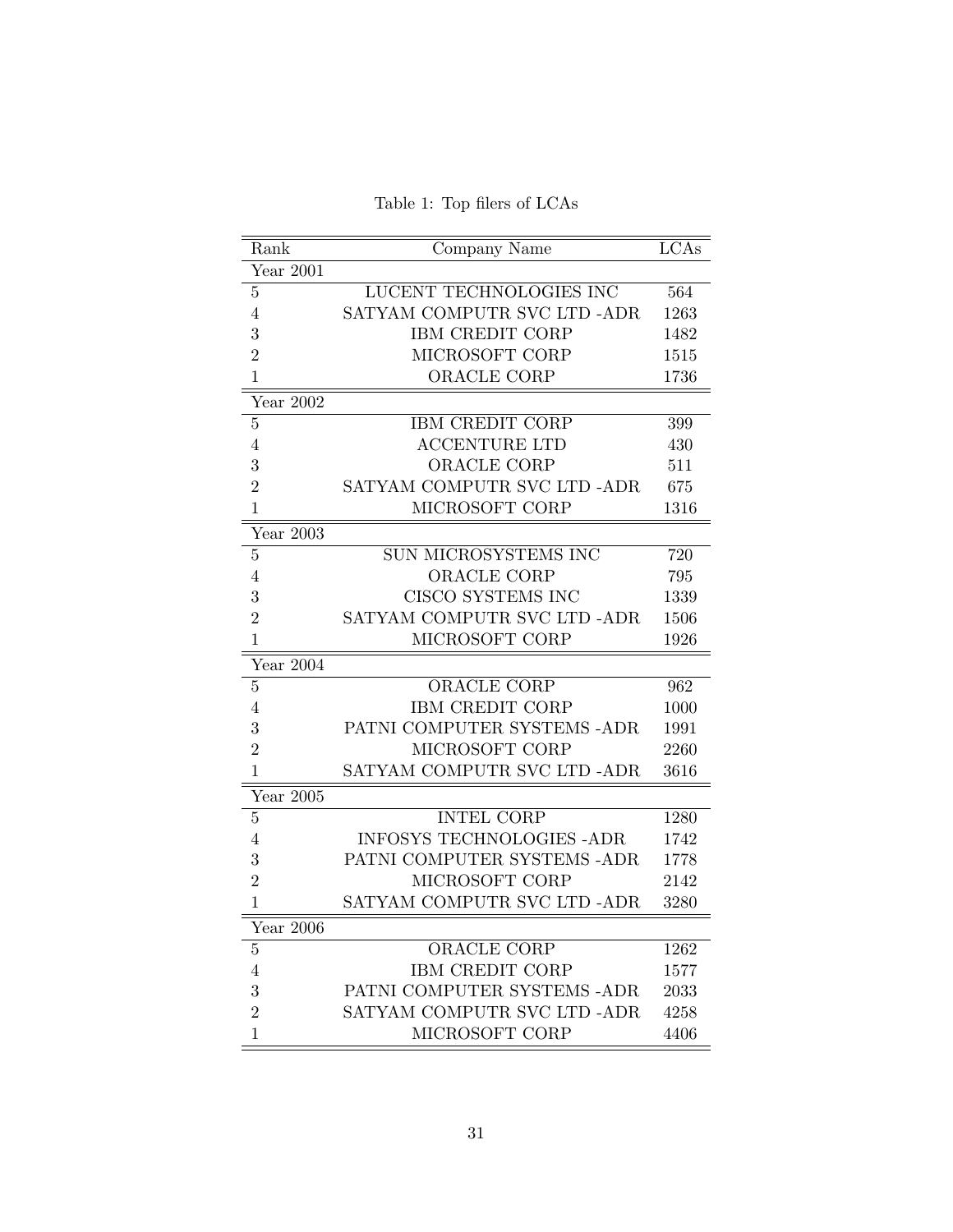<span id="page-34-0"></span>

| Variable                       | Mean      | Std. Dev. | Min.             | Max.         | ${\bf N}$ |
|--------------------------------|-----------|-----------|------------------|--------------|-----------|
| Sales 2001                     | 2629.352  | 10627.054 | 0.002            | 218529       | 3,945     |
| Emp. 2001                      | 10296.696 | 40721.722 | $\mathbf{1}$     | 1383000      | 3,945     |
| Capital 2001                   | 1094.102  | 4542.498  | 0.008            | 89602        | 3,945     |
| R&D 2001                       | 112.646   | 520.26    | $\overline{0}$   | 7400         | 1923      |
| Sales 2006                     | 3975.286  | 16704.722 | 0.002            | 345977       | 3,945     |
| Emp. 2006                      | 11447.071 | 47273.98  | $\mathbf{1}$     | 1900000      | 3,945     |
| Capital 2006                   | 1522.554  | 6547.444  | 0.001            | 113687       | 3,945     |
| R&D 2006                       | 152.594   | 690.894   | $\boldsymbol{0}$ | 8258         | 1962      |
| $\Delta In Sales$              | 0.457     | 0.882     | $-6.188$         | 7.468        | 3,945     |
| $\Delta ln \frac{Sales}{Emp.}$ | 0.291     | 0.689     | $-6.824$         | 6.816        | 3,945     |
| $\Delta \ln R\&D$              | 0.186     | 0.97      | $-9.683$         | 6.807        | 1,854     |
| $\Delta \ln R\&D (imputed)$    | 0.204     | 1.074     | $-9.683$         | 10.012       | 3,945     |
| $\Delta lnEmp.$                | 0.166     | 0.702     | $-5.27$          | 6.731        | 3,945     |
| $\Delta ln Capital$            | 0.199     | 1.017     | $-6.217$         | 7.922        | 3,945     |
| $\Delta ln TFP$                | 0.213     | 0.641     | $-7.093$         | 7.019        | 3,789     |
| $\Delta ln Materials$          | 0.461     | 0.754     | $-5.776$         | 3.781        | 2,198     |
| $\Delta lnProtits$             | 0.505     | 0.821     | $-6.256$         | 6.277        | 3,648     |
| LCA2001                        | 5.152     | 41.492    | $\overline{0}$   | 1515         | 3,945     |
| LCA2006                        | 9.573     | 108.71    | $\boldsymbol{0}$ | 4406         | 3,945     |
| $D\{LCA_{2001}=0\}$            | 0.794     | 0.407     | $\overline{0}$   | $\mathbf{1}$ | 3,945     |
| $D\{LCA_{2001} = 1\}$          | 0.053     | 0.226     | $\overline{0}$   | $\mathbf{1}$ | 3,945     |
| $D\{1 < LCA_{2001} \leq 3\}$   | 0.050     | 0.22      | $\overline{0}$   | $\mathbf{1}$ | 3,945     |
| $D\{3 < LCA_{2001} \leq 7\}$   | 0.033     | 0.18      | $\boldsymbol{0}$ | $\mathbf{1}$ | 3,945     |
| $D\{7 < LCA_{2001} \leq 10\}$  | 0.016     | 0.129     | $\overline{0}$   | $\,1$        | 3,945     |
| $D\{10 < LCA_{2001} \leq 18\}$ | 0.013     | 0.117     | $\overline{0}$   | $\mathbf{1}$ | 3,945     |
| $D\{18 < LCA_{2001} \leq 59\}$ | 0.018     | 0.135     | 0                | $\mathbf{1}$ | 3,945     |
| $D\{LCA_{2001} \ge 60\}$       | 0.021     | 0.145     | $\boldsymbol{0}$ | $\mathbf{1}$ | 3,945     |

Table 2: Descriptive statistics

Notes: TFP is computed as a Solow residual, where the coefficients are estimated at the 2-digit industry level. ∆X corresponds to the change between years 2006 and 2001 for variable X. Capital refers to net capital. Profits refers to gross profits. Imputed  $\Delta \ln R\&D$  assigns a value of zero to all firms with a missing value for  $\triangle R\&D$ . All variables (in levels) are in current thousands of dollars.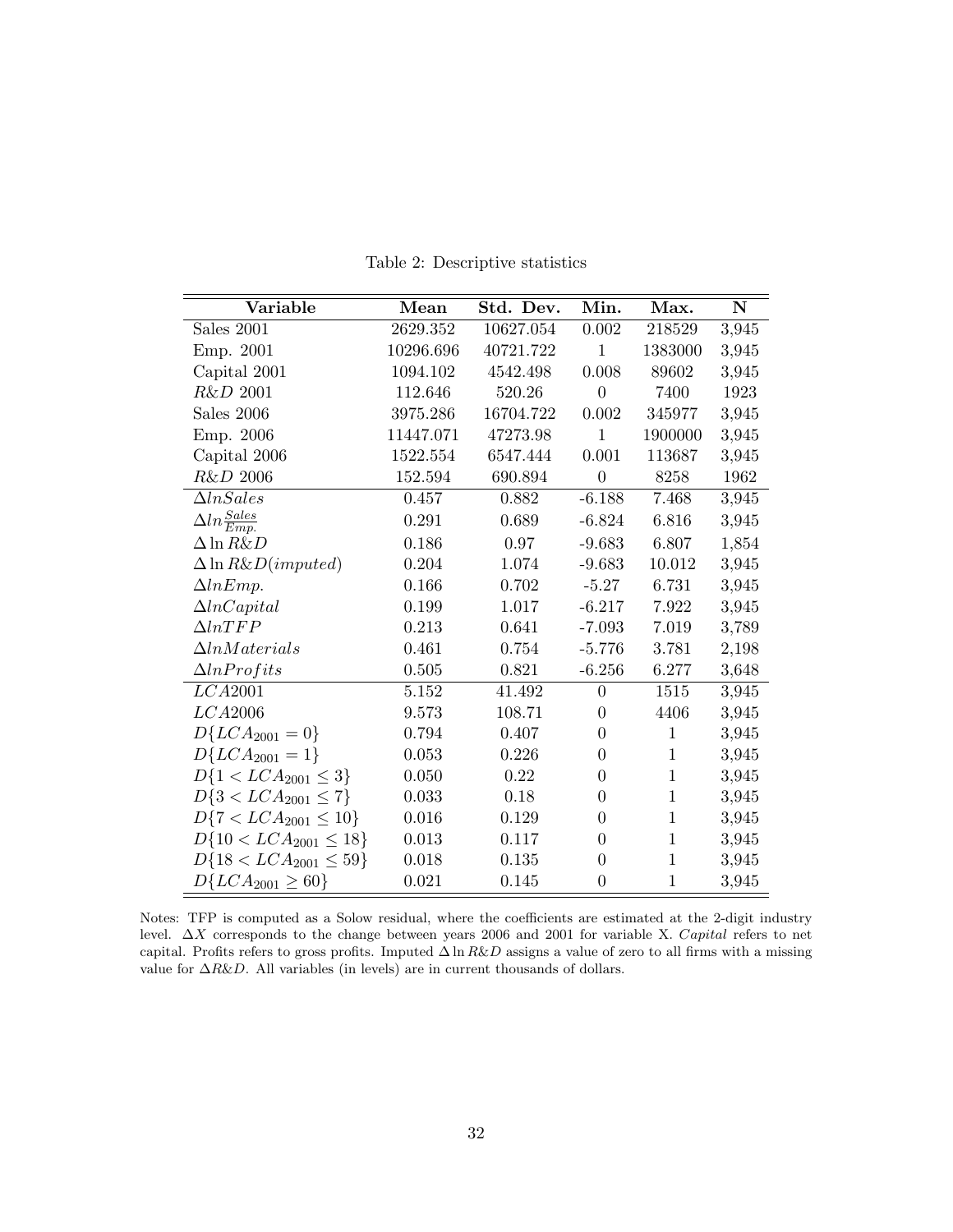<span id="page-35-0"></span>

| Variable                       | Mean      | Std. Dev. | Min.           | Max.         | ${\bf N}$ |
|--------------------------------|-----------|-----------|----------------|--------------|-----------|
| Sales 2001                     | 4960.564  | 17160.8   | 0.004          | 187510       | 969       |
| Emp. 2001                      | 17228.753 | 48172.254 | 14             | 484000       | 969       |
| Capital exp. 2001              | 1816.759  | 7047.616  | 0.01           | 89602        | 969       |
| R&D 2001                       | 220.413   | 716.493   | 5.001          | 7400         | 969       |
| Sales 2006                     | 7686.526  | 27150.422 | 0.002          | 335086       | 969       |
| Emp. 2006                      | 17492.587 | 46920.677 | $\overline{2}$ | 475000       | 969       |
| Capital exp. 2006              | 2417.193  | 9961.898  | 0.008          | 113687       | 969       |
| R&D 2006                       | 305.557   | 959.481   | 5.065          | 8258         | 969       |
| $\Delta In Sales$              | 0.488     | 0.934     | $-4.962$       | 7.468        | 969       |
| $\Delta ln \frac{Sales}{Emp.}$ | 0.355     | 0.79      | $-4.539$       | 6.816        | 969       |
| $\Delta ln R\&D$               | 0.282     | 0.696     | $-2.544$       | 2.818        | 969       |
| $\Delta ln R\&D$ (imputed)     | 0.282     | 0.696     | $-2.544$       | 2.818        | 969       |
| $\Delta lnEmp.$                | 0.133     | 0.602     | $-3.068$       | 2.461        | 969       |
| $\Delta ln Capital$            | 0.054     | 0.941     | $-5.174$       | 6.113        | 969       |
| $\Delta ln TFP$                | 0.319     | 0.784     | $-4.57$        | 7.019        | 947       |
| $\Delta ln Materials$          | 0.560     | 0.627     | $-3.173$       | 3.781        | 591       |
| $\Delta ln$ <i>Profits</i>     | 0.497     | 0.76      | $-4.305$       | 3.373        | 856       |
| <b>LCA 2006</b>                | 23.03     | 160.24    | $\theta$       | 4406         | 969       |
| <b>LCA 2001</b>                | 12.908    | 63.766    | $\overline{0}$ | 1515         | 969       |
| $D\{LCA_{2001}=0\}$            | 0.613     | 0.487     | $\overline{0}$ | $\mathbf{1}$ | 969       |
| $D\{LCA_{2001}=1\}$            | 0.057     | 0.232     | $\overline{0}$ | $\mathbf{1}$ | 969       |
| $D\{1 < LCA_{2001} \leq 3\}$   | 0.071     | 0.257     | $\overline{0}$ | $\mathbf{1}$ | 969       |
| $D\{3 < LCA_{2001} \leq 7\}$   | 0.068     | 0.252     | $\overline{0}$ | $\mathbf{1}$ | 969       |
| $D\{7 < LCA_{2001} \leq 10\}$  | 0.044     | 0.206     | $\theta$       | $\mathbf{1}$ | 969       |
| $D\{10 < LCA_{2001} \leq 18\}$ | 0.044     | 0.206     | $\overline{0}$ | $\mathbf{1}$ | 969       |
| $D\{18 < LCA_{2001} \leq 59\}$ | 0.047     | 0.213     | $\overline{0}$ | $\mathbf{1}$ | 969       |
| $D\{LCA_{2001} \geq 60\}$      | 0.055     | 0.228     | $\overline{0}$ | $\mathbf{1}$ | 969       |

Table 3: Descriptive statistics - R&D subsample

Notes: The sample reported here corresponds to firms that reported R&D expenses of at least \$5,000 in both 2001 and 2006. TFP is computed as a Solow residual, where the coefficients are estimated at the 2-digit industry level. ∆X corresponds to the change between years 2006 and 2001 for variable X. Capital refers to net capital. Profits refers to gross profits. Imputed  $\Delta \ln R\&D$  assigns a value of zero to all firms with a missing value for  $\Delta R \& D$ . All variables (in levels) are in current thousands of dollars.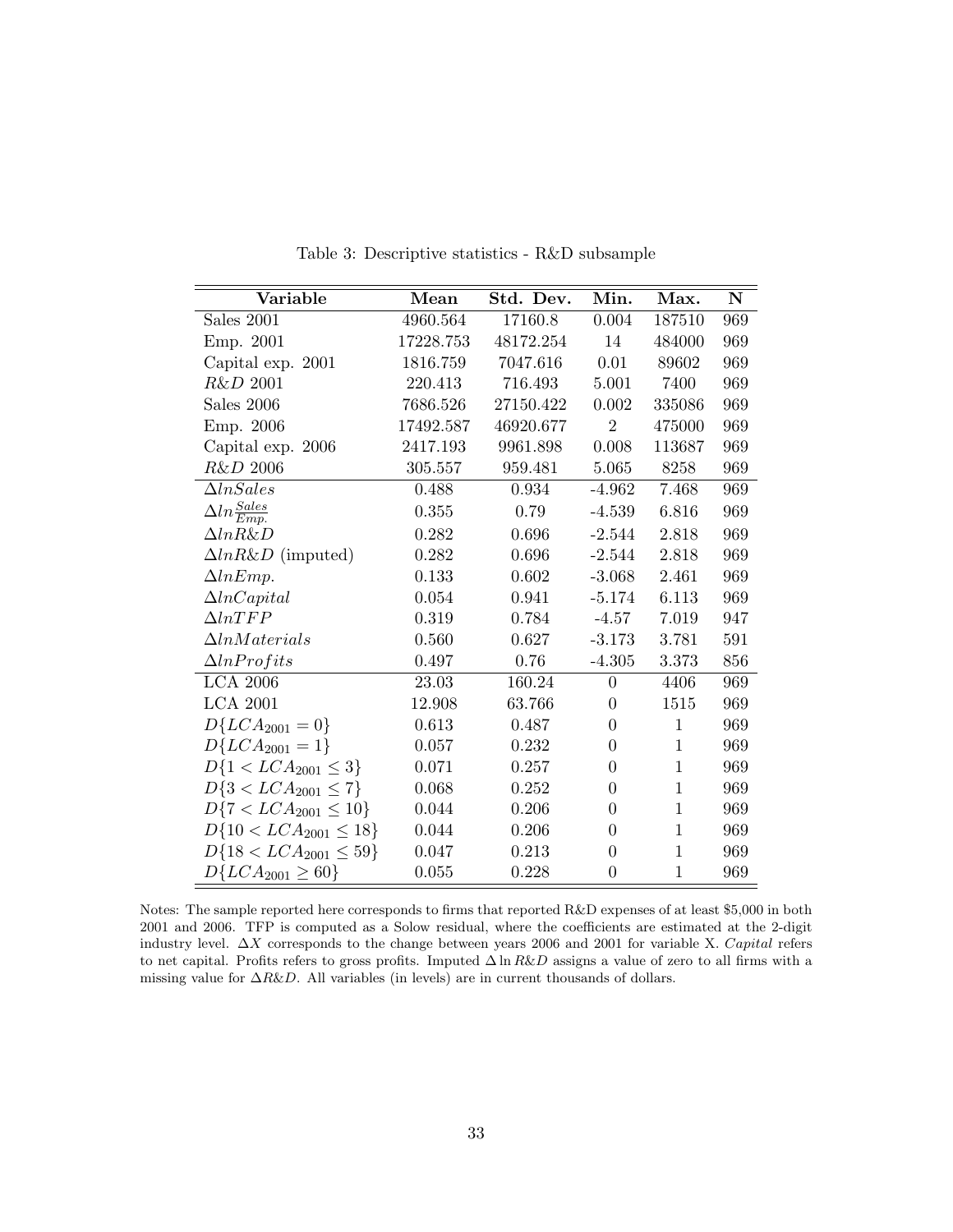<span id="page-36-0"></span>

|                           | (1)       | $\left( 2\right)$ | $\left(3\right)$ | (4)       |
|---------------------------|-----------|-------------------|------------------|-----------|
| Dep. var. is the ln of    | Sales     | Emp               | Profits          | R&D       |
|                           |           |                   |                  |           |
| Panel 1: Level for 2002   |           |                   |                  |           |
| LCA2001                   | $0.77***$ | $0.71***$         | $0.79***$        | $0.71***$ |
|                           | [0.20]    | [0.18]            | [0.20]           | [0.22]    |
| Observations              | 6,831     | 6,831             | 6,454            | 2,807     |
| Panel 2: Change 2000-2003 |           |                   |                  |           |
| LCA2001                   | $-0.01$   | 0.00              | $-0.01$          | $-0.03$   |
|                           | [0.01]    | [0.01]            | [0.01]           | [0.02]    |
| Observations              | 5,764     | 5,764             | 5,306            | 1,691     |

Table 4: Parallel trends

Notes: The number of LCA in 2001 has been divided by 100 to rescale the coefficients. 2-digit industry fixed effects included in all regressions. Standard errors are robust to heteroskedasticity.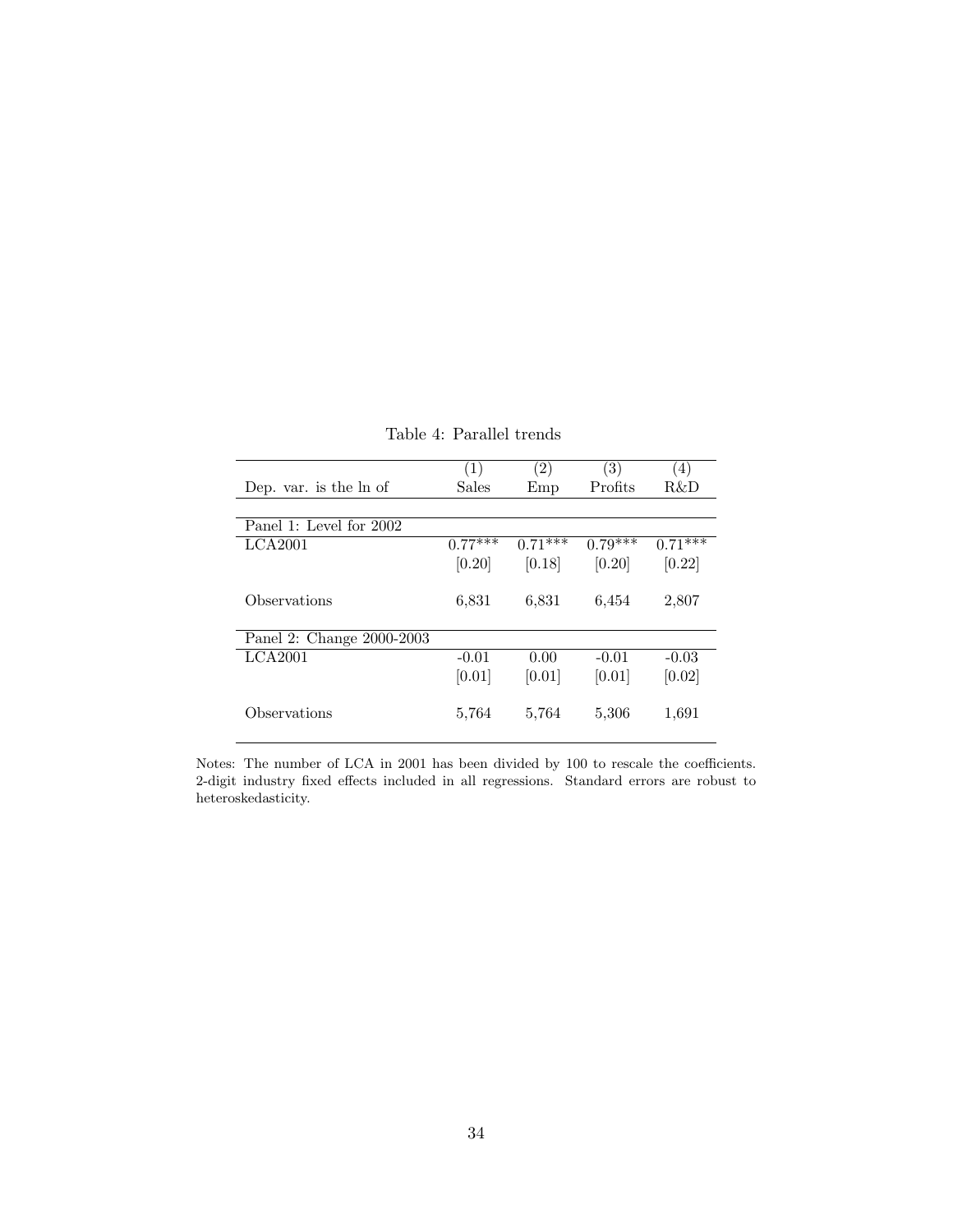<span id="page-37-0"></span>

| $-0.12***$<br>[0.04]<br>$1.12***$<br>[0.40]<br>$0.44***$<br>[0.15]<br>$\frac{(12)}{Proofts}$<br>$R\&D$<br>855<br>$-0.14***$<br>[0.04]<br>$0.48***$<br>[0.15]<br>$1.24***$<br>[0.39]<br>$\frac{968}{R\&D}$<br>$\begin{pmatrix} 11 \\ \text{Emp} \end{pmatrix}$<br>$-0.21***$<br>$[0.05]$<br>$[0.17]$<br>****57.0<br>$1.92***$<br>[0.43]<br>$\frac{(10)}{Sales}$<br>$\frac{968}{R\&D}$<br>Sales/Emp<br>$-0.07***$<br>$0.26***$<br>[0.09]<br>$0.68***$<br>[0.24]<br>$\left[ 0.03\right]$<br>$R\&D$<br>968<br>Profits<br>LCA01<br>$\begin{bmatrix} 0.29 \\ 0.46 \end{bmatrix}$<br>$\begin{bmatrix} 0.03 \\ 0.05 \end{bmatrix}$<br>$\begin{bmatrix} 0.11 \\ 0.18 \end{bmatrix}$<br>749<br>${\it LCA01}$<br>$-0.03$ [0.22]<br>$-0.56$ ]<br>$\begin{bmatrix} 0.01 \\ 0.06 \end{bmatrix}$<br>809<br>$\widehat{C}_{\text{Lip}}$<br>$-0.10*$<br>[0.06]<br>[0.54]<br>$[0.35]$ <sup>*</sup><br>$\frac{6}{3}$ ales<br>809<br>Sales/Emp<br>$-0.11***$<br>$[0.02]$<br>$0.38***$<br>${\it LCA01}$<br>$0.97***$<br>$[0.22]$<br>809<br>Profits<br>3,646<br>$\begin{bmatrix} 0.45 \\ 0.42 \end{bmatrix}$<br>[0.16]<br>$-0.05$<br>[0.05]<br>[0.50]<br>$-0.02$<br>[0.06]<br>[0.20]<br>3,943<br>Emp<br>$\overline{A}$ ll<br>$-0.10*$<br>[0.05]<br>3,943<br>$0.35*$<br>$\left[ 0.19\right]$<br>$[0.89*]$<br>Sales<br>3,943<br>$\left[0.07\right]$ |            | $\mathit{Sales}/\mathit{Emp}$<br>$-0.08***$<br>[0.02]<br>$0.28***$<br>$\begin{bmatrix} 0.72**\\ 0.18 \end{bmatrix}$ |
|----------------------------------------------------------------------------------------------------------------------------------------------------------------------------------------------------------------------------------------------------------------------------------------------------------------------------------------------------------------------------------------------------------------------------------------------------------------------------------------------------------------------------------------------------------------------------------------------------------------------------------------------------------------------------------------------------------------------------------------------------------------------------------------------------------------------------------------------------------------------------------------------------------------------------------------------------------------------------------------------------------------------------------------------------------------------------------------------------------------------------------------------------------------------------------------------------------------------------------------------------------------------------------------------------------------------------|------------|---------------------------------------------------------------------------------------------------------------------|
|                                                                                                                                                                                                                                                                                                                                                                                                                                                                                                                                                                                                                                                                                                                                                                                                                                                                                                                                                                                                                                                                                                                                                                                                                                                                                                                            |            |                                                                                                                     |
|                                                                                                                                                                                                                                                                                                                                                                                                                                                                                                                                                                                                                                                                                                                                                                                                                                                                                                                                                                                                                                                                                                                                                                                                                                                                                                                            |            |                                                                                                                     |
|                                                                                                                                                                                                                                                                                                                                                                                                                                                                                                                                                                                                                                                                                                                                                                                                                                                                                                                                                                                                                                                                                                                                                                                                                                                                                                                            |            |                                                                                                                     |
|                                                                                                                                                                                                                                                                                                                                                                                                                                                                                                                                                                                                                                                                                                                                                                                                                                                                                                                                                                                                                                                                                                                                                                                                                                                                                                                            |            |                                                                                                                     |
|                                                                                                                                                                                                                                                                                                                                                                                                                                                                                                                                                                                                                                                                                                                                                                                                                                                                                                                                                                                                                                                                                                                                                                                                                                                                                                                            |            |                                                                                                                     |
|                                                                                                                                                                                                                                                                                                                                                                                                                                                                                                                                                                                                                                                                                                                                                                                                                                                                                                                                                                                                                                                                                                                                                                                                                                                                                                                            | $_{LCA01}$ |                                                                                                                     |

the subsample with non-missing R&D expenses for years 2001 and 2006.  $\Delta H1B = -110,000$  and corresponds to the change in the cap in H1B visas between years 2001 and 2006.  $\Delta ReIHIB$  is the change in the annual cap of H1B visa Notes: The number of LCA in 2001 has been divided by 100 to rescale the coefficients. Columns 1-4 report estimates based on the whole sample (except for two outliers with LCA in 2001 over 1000). Columns 5-8 are based on the subsample with one or more LCA applications in 2001. Columns 9-12 are based on granted for higher education since these are not subject to the cap). All regressions contain 2-digit sector dummies. (1) This ∆R&D variable imputes a (small externion and a formall external and a formall external and a f Notes: The number of LCA in 2001 has been divided by 100 to rescale the coefficients. Columns 1-4 report estimates based on the whole sample (except for two outliers with LCA in 2001 over 1000). Columns 5-8 are based on the subsample with one or more LCA applications in 2001. Columns 9-12 are based on the subsample with non-missing R&D expenses for years 2001 and 2006. ∆H1B = −110, 000 and corresponds to the change in the cap in H1B visas between years 2001 and 2006. ∆RelH1B is the change in the annual cap of H1B visas divided by the number of petitions in the same year (excluding petitions that were<br>an analyzed in the same way to be a man and the same way to be a positive) value to observations with values. positive) value to observations with values.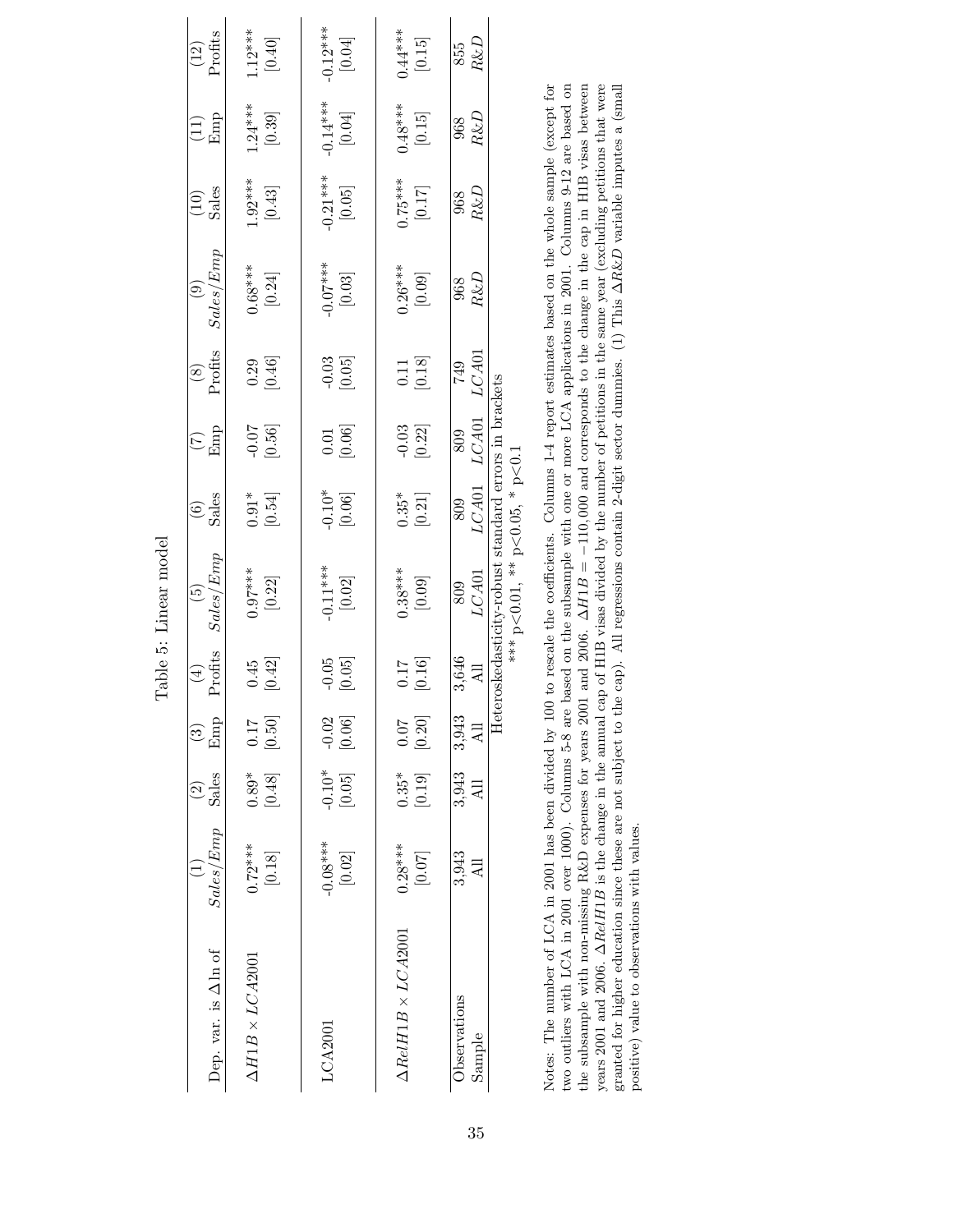| Dep. var. is $\Delta$ ln of                 | $\frac{Sales}{Emp}$       | 89<br>$\mathrel{\mathop{\odot}}$<br><u>reS</u>                                                                                                                                                                                                                                                                              | $\begin{array}{c} \circ \\ \circ \\ \hline \end{array}$                                                                                  | $\frac{4}{1}$<br>Profits | $\frac{5}{E}$                                                                                                            | $\frac{6}{5}$                                                                                                                                                                                                                                                              | $\frac{1}{2}$                                                                                                                                                                                                                                                                                 | $\frac{(8)}{2 \text{rofits}}$                                                                                                                                                                                                                    | $\bigodot_{S\subseteq\mathcal{B}\atop E\cap\mathcal{B}}^{S\cup\mathcal{B}}$                                                                                                                                                     | $(10)$<br>Sales           | $\frac{11}{2}$                                                                                                                                                                                                                                                                                                | $(12)$<br>Profits                                                                                                                                                                                                                                                                                             |
|---------------------------------------------|---------------------------|-----------------------------------------------------------------------------------------------------------------------------------------------------------------------------------------------------------------------------------------------------------------------------------------------------------------------------|------------------------------------------------------------------------------------------------------------------------------------------|--------------------------|--------------------------------------------------------------------------------------------------------------------------|----------------------------------------------------------------------------------------------------------------------------------------------------------------------------------------------------------------------------------------------------------------------------|-----------------------------------------------------------------------------------------------------------------------------------------------------------------------------------------------------------------------------------------------------------------------------------------------|--------------------------------------------------------------------------------------------------------------------------------------------------------------------------------------------------------------------------------------------------|---------------------------------------------------------------------------------------------------------------------------------------------------------------------------------------------------------------------------------|---------------------------|---------------------------------------------------------------------------------------------------------------------------------------------------------------------------------------------------------------------------------------------------------------------------------------------------------------|---------------------------------------------------------------------------------------------------------------------------------------------------------------------------------------------------------------------------------------------------------------------------------------------------------------|
| $\Delta H1B \times D\{LCA01=1\}$            | $-0.41$                   |                                                                                                                                                                                                                                                                                                                             |                                                                                                                                          |                          |                                                                                                                          |                                                                                                                                                                                                                                                                            |                                                                                                                                                                                                                                                                                               |                                                                                                                                                                                                                                                  |                                                                                                                                                                                                                                 |                           |                                                                                                                                                                                                                                                                                                               |                                                                                                                                                                                                                                                                                                               |
|                                             | [0.46]                    | $\begin{array}{l} 0.48 \\[-4pt] 0.56 \\[-4pt] 0.67 \\[-4pt] 0.67 \\[-4pt] 0.67 \\[-4pt] 0.67 \\[-4pt] 0.67 \\[-4pt] 0.67 \\[-4pt] 0.67 \\[-4pt] 0.67 \\[-4pt] 0.67 \\[-4pt] 0.67 \\[-4pt] 0.67 \\[-4pt] 0.67 \\[-4pt] 0.67 \\[-4pt] 0.67 \\[-4pt] 0.67 \\[-4pt] 0.67 \\[-4pt] 0.67 \\[-4pt] 0.67 \\[-4pt] 0.67 \\[-4pt] 0.$ | $0.39$<br>$0.49$<br>$0.60$<br>$0.60$<br>$0.60$<br>$0.60$<br>$0.60$<br>$0.60$<br>$0.60$<br>$0.60$<br>$0.60$<br>$0.60$<br>$0.60$<br>$0.60$ |                          | 0.53<br>0.237<br>0.300 0.4 4 5 5 6 7 7 8 7 7 8 7 7 8 7 7 8 7 8 7 8 7 7 8 7 7 8 7 7 8 7 7 8 7 7 8 9 9 1 0 4 9 9 1 0 4 9 9 | $\begin{array}{l} 1.12\\ 1.41]\\ 1.52\\ 1.17\\ 1.17\\ 1.17\\ 1.17\\ 1.17\\ 1.17\\ 1.17\\ 1.17\\ 1.17\\ 1.17\\ 1.17\\ 1.17\\ 1.17\\ 1.17\\ 1.17\\ 1.17\\ 1.17\\ 1.17\\ 1.17\\ 1.17\\ 1.17\\ 1.17\\ 1.17\\ 1.17\\ 1.17\\ 1.17\\ 1.17\\ 1.17\\ 1.17\\ 1.17\\ 1.17\\ 1.17\\ 1$ | $\begin{array}{l} 0.59 \\ 0.67 \\ 0.003 \\ 0.038 \\ 0.004 \\ 0.0004 \\ 0.0004 \\ 0.0004 \\ 0.0004 \\ 0.0004 \\ 0.0004 \\ 0.0004 \\ 0.0004 \\ 0.0004 \\ 0.0004 \\ 0.0004 \\ 0.0004 \\ 0.0004 \\ 0.0004 \\ 0.0004 \\ 0.0004 \\ 0.0004 \\ 0.0004 \\ 0.0004 \\ 0.0004 \\ 0.0004 \\ 0.0004 \\ 0.0$ |                                                                                                                                                                                                                                                  |                                                                                                                                                                                                                                 |                           | $\begin{array}{l} 0.94 \\ 0.62 \\ 0.51 \\ 0.17 \\ 0.17 \\ 1.17 \\ 1.32 \\ 0.04 \\ 0.03 \\ 0.04 \\ 0.04 \\ 0.04 \\ 0.04 \\ 0.04 \\ 0.04 \\ 0.04 \\ 0.01 \\ 0.02 \\ 0.01 \\ 0.01 \\ 0.04 \\ 0.01 \\ 0.02 \\ 0.03 \\ 0.04 \\ 0.04 \\ 0.00 \\ 0.00 \\ 0.01 \\ 0.00 \\ 0.00 \\ 0.00 \\ 0.00 \\ 0.00 \\ 0.00 \\ 0.$ | $\begin{array}{l} 1.20^* \\ 1.067 \\ 0.67 \\ 1.08 \\ 0.07 \\ 0.08 \\ 0.07 \\ 0.07 \\ 0.07 \\ 0.07 \\ 0.07 \\ 0.07 \\ 0.07 \\ 0.07 \\ 0.07 \\ 0.07 \\ 0.07 \\ 0.07 \\ 0.07 \\ 0.07 \\ 0.07 \\ 0.07 \\ 0.07 \\ 0.07 \\ 0.07 \\ 0.07 \\ 0.07 \\ 0.07 \\ 0.07 \\ 0.07 \\ 0.07 \\ 0.07 \\ 0.07 \\ 0.07 \\ 0.07 \\$ |
| $\Delta H1B \times D\{1 < LCA01 \leq 3\}$   | $-1.03**$                 |                                                                                                                                                                                                                                                                                                                             |                                                                                                                                          |                          |                                                                                                                          |                                                                                                                                                                                                                                                                            |                                                                                                                                                                                                                                                                                               |                                                                                                                                                                                                                                                  |                                                                                                                                                                                                                                 |                           |                                                                                                                                                                                                                                                                                                               |                                                                                                                                                                                                                                                                                                               |
|                                             | [0.48]                    |                                                                                                                                                                                                                                                                                                                             |                                                                                                                                          |                          |                                                                                                                          |                                                                                                                                                                                                                                                                            |                                                                                                                                                                                                                                                                                               |                                                                                                                                                                                                                                                  |                                                                                                                                                                                                                                 |                           |                                                                                                                                                                                                                                                                                                               |                                                                                                                                                                                                                                                                                                               |
| $\Delta H1B \times D\{3 < LCA01 \leq 7\}$   | $-0.78$                   |                                                                                                                                                                                                                                                                                                                             |                                                                                                                                          |                          |                                                                                                                          |                                                                                                                                                                                                                                                                            |                                                                                                                                                                                                                                                                                               |                                                                                                                                                                                                                                                  |                                                                                                                                                                                                                                 |                           |                                                                                                                                                                                                                                                                                                               |                                                                                                                                                                                                                                                                                                               |
|                                             | $[0.70]$                  |                                                                                                                                                                                                                                                                                                                             |                                                                                                                                          |                          |                                                                                                                          |                                                                                                                                                                                                                                                                            |                                                                                                                                                                                                                                                                                               |                                                                                                                                                                                                                                                  |                                                                                                                                                                                                                                 |                           |                                                                                                                                                                                                                                                                                                               |                                                                                                                                                                                                                                                                                                               |
| $\Delta H1B \times D\{7 < LCA01 \leq 10\}$  | $-0.56$                   |                                                                                                                                                                                                                                                                                                                             |                                                                                                                                          |                          |                                                                                                                          |                                                                                                                                                                                                                                                                            |                                                                                                                                                                                                                                                                                               |                                                                                                                                                                                                                                                  |                                                                                                                                                                                                                                 |                           |                                                                                                                                                                                                                                                                                                               |                                                                                                                                                                                                                                                                                                               |
|                                             | $\left[0.66\right]$       |                                                                                                                                                                                                                                                                                                                             |                                                                                                                                          |                          |                                                                                                                          |                                                                                                                                                                                                                                                                            |                                                                                                                                                                                                                                                                                               |                                                                                                                                                                                                                                                  |                                                                                                                                                                                                                                 |                           |                                                                                                                                                                                                                                                                                                               |                                                                                                                                                                                                                                                                                                               |
| $\Delta H1B \times D\{10 < LCA01 \leq 18\}$ | $1.16*$                   |                                                                                                                                                                                                                                                                                                                             |                                                                                                                                          |                          |                                                                                                                          |                                                                                                                                                                                                                                                                            |                                                                                                                                                                                                                                                                                               |                                                                                                                                                                                                                                                  |                                                                                                                                                                                                                                 |                           |                                                                                                                                                                                                                                                                                                               |                                                                                                                                                                                                                                                                                                               |
|                                             | $[0.63]$                  |                                                                                                                                                                                                                                                                                                                             |                                                                                                                                          |                          |                                                                                                                          |                                                                                                                                                                                                                                                                            |                                                                                                                                                                                                                                                                                               |                                                                                                                                                                                                                                                  |                                                                                                                                                                                                                                 |                           |                                                                                                                                                                                                                                                                                                               |                                                                                                                                                                                                                                                                                                               |
| $\Delta H1B \times D\{18 < LCA01 \leq 59\}$ | 0.60                      |                                                                                                                                                                                                                                                                                                                             |                                                                                                                                          |                          |                                                                                                                          |                                                                                                                                                                                                                                                                            |                                                                                                                                                                                                                                                                                               |                                                                                                                                                                                                                                                  |                                                                                                                                                                                                                                 |                           |                                                                                                                                                                                                                                                                                                               |                                                                                                                                                                                                                                                                                                               |
|                                             | [0.37]                    |                                                                                                                                                                                                                                                                                                                             |                                                                                                                                          |                          |                                                                                                                          |                                                                                                                                                                                                                                                                            |                                                                                                                                                                                                                                                                                               |                                                                                                                                                                                                                                                  |                                                                                                                                                                                                                                 |                           |                                                                                                                                                                                                                                                                                                               |                                                                                                                                                                                                                                                                                                               |
| $\Delta H1B \times D\{LCAO1 \geq 60\}$      | $1.14***$                 |                                                                                                                                                                                                                                                                                                                             |                                                                                                                                          |                          |                                                                                                                          |                                                                                                                                                                                                                                                                            |                                                                                                                                                                                                                                                                                               |                                                                                                                                                                                                                                                  |                                                                                                                                                                                                                                 |                           |                                                                                                                                                                                                                                                                                                               |                                                                                                                                                                                                                                                                                                               |
|                                             | [0.38]                    |                                                                                                                                                                                                                                                                                                                             |                                                                                                                                          |                          |                                                                                                                          |                                                                                                                                                                                                                                                                            |                                                                                                                                                                                                                                                                                               | $\begin{array}{c} 0.10 \\[-4pt] 0.33 \\[-4pt] 0.99 \\[-4pt] 0.93 \\[-4pt] 0.97 \\[-4pt] 0.92 \\[-4pt] 0.13 \\[-4pt] 0.73 \\[-4pt] 0.73 \\[-4pt] 0.73 \\[-4pt] 0.73 \\[-4pt] 0.73 \\[-4pt] 0.73 \\[-4pt] 0.73 \\[-4pt] 0.73 \\[-4pt] \end{array}$ | 2016 10:50 10:50 10:50 10:50 10:50 10:50 10:50 10:50 10:50 10:50 10:50 10:50 10:50 10:50 10:50 10:50 10:50 10:<br>20:50 10:50 10:50 10:50 10:50 10:50 10:50 10:50 10:50 10:50 10:50 10:50 10:50 10:50 10:50 10:50 10:50 10:50 1 |                           |                                                                                                                                                                                                                                                                                                               |                                                                                                                                                                                                                                                                                                               |
| Observations                                | 3,945                     |                                                                                                                                                                                                                                                                                                                             |                                                                                                                                          |                          |                                                                                                                          |                                                                                                                                                                                                                                                                            |                                                                                                                                                                                                                                                                                               |                                                                                                                                                                                                                                                  |                                                                                                                                                                                                                                 |                           |                                                                                                                                                                                                                                                                                                               |                                                                                                                                                                                                                                                                                                               |
| R-squared                                   | 0.02                      | $3,945$<br>0.03                                                                                                                                                                                                                                                                                                             | $3,945$<br>$0.03$                                                                                                                        | 3,648<br>0.04            | $\begin{array}{c} 969 \\ 0.02 \end{array}$                                                                               | $\begin{array}{c} 969 \\ 0.03 \end{array}$                                                                                                                                                                                                                                 | $\begin{array}{c} 969 \\ 0.03 \end{array}$                                                                                                                                                                                                                                                    | 856<br>0.04                                                                                                                                                                                                                                      | 2,976<br>0.02                                                                                                                                                                                                                   | 2,976<br>0.04             | 2,976<br>0.04                                                                                                                                                                                                                                                                                                 | 2,792<br>0.05                                                                                                                                                                                                                                                                                                 |
| Sample by $R\&D$ status                     |                           | ₹                                                                                                                                                                                                                                                                                                                           | $\Xi$                                                                                                                                    | 급                        | Yes                                                                                                                      | $\operatorname*{Yes}$                                                                                                                                                                                                                                                      | Yes                                                                                                                                                                                                                                                                                           | Yes                                                                                                                                                                                                                                              | $\sum_{i=1}^{n}$                                                                                                                                                                                                                | $\mathsf{S}^{\mathsf{O}}$ | $\mathsf{S}^{\mathsf{O}}$                                                                                                                                                                                                                                                                                     | $\overline{\mathsf{z}}$                                                                                                                                                                                                                                                                                       |
|                                             | Heteroskedasticity-robust |                                                                                                                                                                                                                                                                                                                             | standard                                                                                                                                 | errors in                | brackets                                                                                                                 |                                                                                                                                                                                                                                                                            |                                                                                                                                                                                                                                                                                               |                                                                                                                                                                                                                                                  |                                                                                                                                                                                                                                 |                           |                                                                                                                                                                                                                                                                                                               |                                                                                                                                                                                                                                                                                                               |
|                                             |                           | $\stackrel{*}{\ast}$<br>*** p<0.01                                                                                                                                                                                                                                                                                          | $p<\hspace{-3pt}0.05$                                                                                                                    | $p<0$ .                  |                                                                                                                          |                                                                                                                                                                                                                                                                            |                                                                                                                                                                                                                                                                                               |                                                                                                                                                                                                                                                  |                                                                                                                                                                                                                                 |                           |                                                                                                                                                                                                                                                                                                               |                                                                                                                                                                                                                                                                                                               |

<span id="page-38-0"></span>Table 6: Non-parametric

Table 6: Non-parametric

Notes: Columns 1-4 are estimated on the whole sample. Columns 5-8 are estimated on the subsample with non-missing observations on R&D expenses.  $\Delta H1B = -110,000$  and corresponds to the change in the cap in H1B visas between years 2001 and 2006. The omitted category are LCA applications is as follows: missing values for 1,301 firms. Among the non-missing  $(3,945 \text{ firms})$ , 79% had zero applications, 5.5 percent had 1 application, 5.2 percent had 2 or 3 applications, 3.4 percent had  $4-7$  app firms that had exactly zero LCA applications in year 2001. All regressions contain 2-digit sector dummies. The distribution of firms by 2001 applications, 1.9 percent had 19-59, and 2.2 percent had 60 or more applications in 2001. (1) This  $\Delta R\&D$  variable imputes a (small positive) Notes: Columns 1-4 are estimated on the whole sample. Columns 5-8 are estimated on the subsample with non-missing observations on R&D expenses.  $\Delta H1B = -110,000$  and corresponds to the change in the cap in H1B visas between years 2001 and 2006. The omitted category are  $\ldots$ firms that had exactly zero LCA applications in year 2001. All regressions contain 2-digit sector dummies. The distribution of firms by 2001 LCA applications is as follows: missing values for 1,301 firms. Among the non-missing (3,945 firms), 79% had zero applications, 5.5 percent had 1 application, 5.2 percent had 2 or 3 applications, 3.4 percent had 4-7 applications, 1.7 percent had 8-10 applications, 1.44 percent had 11-18 applications, 1.9 percent had 19-59, and 2.2 percent had 60 or more applications in 2001. (1) This ∆R&D variable imputes a (small positive) value to observations with values. value to observations with values.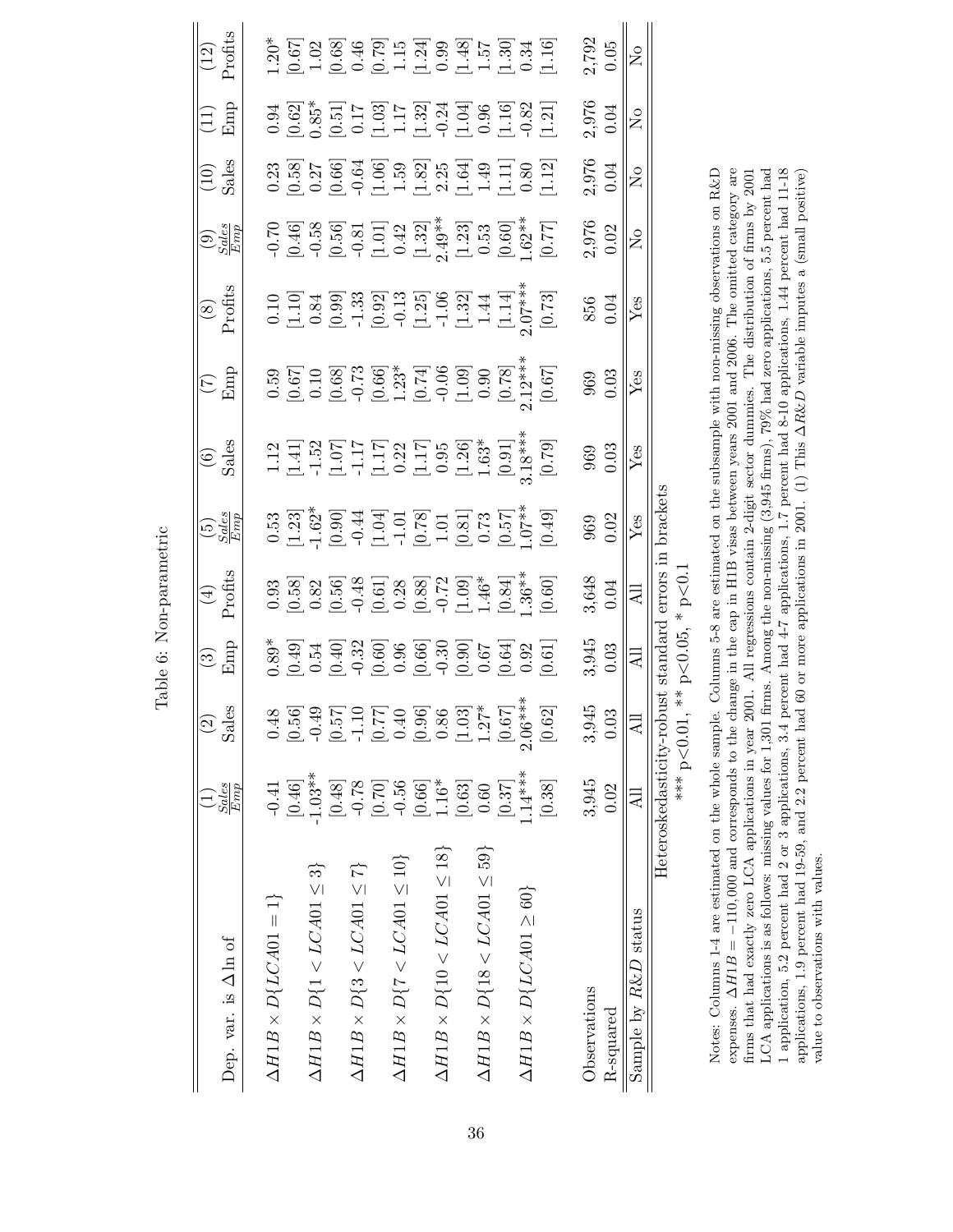<span id="page-39-0"></span>

|                                              | Table 7: The channels: TFF                                                                                                                                                                                                                                                                                                  |                                                                                                                                                                                                                                                                                                                                                   |                            | and $R\&I$                                                                                                                                                                                                                                                                                                                                   |                                                                                           |                                           |                                                                                                                                                                                                                                                                                         |                                                                                                                                                                                                                                                                                                             |
|----------------------------------------------|-----------------------------------------------------------------------------------------------------------------------------------------------------------------------------------------------------------------------------------------------------------------------------------------------------------------------------|---------------------------------------------------------------------------------------------------------------------------------------------------------------------------------------------------------------------------------------------------------------------------------------------------------------------------------------------------|----------------------------|----------------------------------------------------------------------------------------------------------------------------------------------------------------------------------------------------------------------------------------------------------------------------------------------------------------------------------------------|-------------------------------------------------------------------------------------------|-------------------------------------------|-----------------------------------------------------------------------------------------------------------------------------------------------------------------------------------------------------------------------------------------------------------------------------------------|-------------------------------------------------------------------------------------------------------------------------------------------------------------------------------------------------------------------------------------------------------------------------------------------------------------|
|                                              |                                                                                                                                                                                                                                                                                                                             | $\frac{1}{2}$                                                                                                                                                                                                                                                                                                                                     |                            |                                                                                                                                                                                                                                                                                                                                              |                                                                                           | $\overline{\text{C}}$<br>TFP <sup>1</sup> | $\frac{(\mathbf{7})}{(\mathbf{7})^2}$                                                                                                                                                                                                                                                   |                                                                                                                                                                                                                                                                                                             |
| Dep. var. is $\Delta \ln \mathrm{of}$        | $\frac{1}{E}$<br>$\frac{Sules}{Emp}$                                                                                                                                                                                                                                                                                        |                                                                                                                                                                                                                                                                                                                                                   | $\frac{(3)}{\text{TFP}^2}$ | $\begin{array}{c} (4) \\ \text{R\&D}^* \end{array}$                                                                                                                                                                                                                                                                                          | $\left(\frac{5}{Emp}\right)$                                                              |                                           |                                                                                                                                                                                                                                                                                         | $\frac{(8)}{R\&D}$                                                                                                                                                                                                                                                                                          |
|                                              |                                                                                                                                                                                                                                                                                                                             |                                                                                                                                                                                                                                                                                                                                                   |                            |                                                                                                                                                                                                                                                                                                                                              |                                                                                           |                                           |                                                                                                                                                                                                                                                                                         |                                                                                                                                                                                                                                                                                                             |
| $\Delta H1B \times D\{LCA01=1\}$             |                                                                                                                                                                                                                                                                                                                             |                                                                                                                                                                                                                                                                                                                                                   |                            |                                                                                                                                                                                                                                                                                                                                              |                                                                                           |                                           |                                                                                                                                                                                                                                                                                         |                                                                                                                                                                                                                                                                                                             |
|                                              |                                                                                                                                                                                                                                                                                                                             |                                                                                                                                                                                                                                                                                                                                                   |                            |                                                                                                                                                                                                                                                                                                                                              |                                                                                           |                                           |                                                                                                                                                                                                                                                                                         |                                                                                                                                                                                                                                                                                                             |
| $\Delta H1B \times D\{1 \leq LCA01 \leq 3\}$ |                                                                                                                                                                                                                                                                                                                             |                                                                                                                                                                                                                                                                                                                                                   |                            |                                                                                                                                                                                                                                                                                                                                              |                                                                                           |                                           |                                                                                                                                                                                                                                                                                         |                                                                                                                                                                                                                                                                                                             |
|                                              |                                                                                                                                                                                                                                                                                                                             |                                                                                                                                                                                                                                                                                                                                                   |                            |                                                                                                                                                                                                                                                                                                                                              |                                                                                           |                                           |                                                                                                                                                                                                                                                                                         |                                                                                                                                                                                                                                                                                                             |
| $\Delta H1B \times D\{3 < LCA01 \leq 7\}$    |                                                                                                                                                                                                                                                                                                                             |                                                                                                                                                                                                                                                                                                                                                   |                            |                                                                                                                                                                                                                                                                                                                                              |                                                                                           |                                           |                                                                                                                                                                                                                                                                                         |                                                                                                                                                                                                                                                                                                             |
|                                              |                                                                                                                                                                                                                                                                                                                             |                                                                                                                                                                                                                                                                                                                                                   |                            |                                                                                                                                                                                                                                                                                                                                              |                                                                                           |                                           |                                                                                                                                                                                                                                                                                         |                                                                                                                                                                                                                                                                                                             |
| $\Delta H1B \times D\{7 < LC A01 \leq 10\}$  |                                                                                                                                                                                                                                                                                                                             |                                                                                                                                                                                                                                                                                                                                                   |                            |                                                                                                                                                                                                                                                                                                                                              |                                                                                           |                                           |                                                                                                                                                                                                                                                                                         |                                                                                                                                                                                                                                                                                                             |
|                                              |                                                                                                                                                                                                                                                                                                                             |                                                                                                                                                                                                                                                                                                                                                   |                            |                                                                                                                                                                                                                                                                                                                                              |                                                                                           |                                           |                                                                                                                                                                                                                                                                                         |                                                                                                                                                                                                                                                                                                             |
| $\Delta H1B \times D\{10 < LCA01 \leq 18\}$  |                                                                                                                                                                                                                                                                                                                             |                                                                                                                                                                                                                                                                                                                                                   |                            |                                                                                                                                                                                                                                                                                                                                              |                                                                                           |                                           |                                                                                                                                                                                                                                                                                         |                                                                                                                                                                                                                                                                                                             |
|                                              |                                                                                                                                                                                                                                                                                                                             |                                                                                                                                                                                                                                                                                                                                                   |                            |                                                                                                                                                                                                                                                                                                                                              |                                                                                           |                                           |                                                                                                                                                                                                                                                                                         |                                                                                                                                                                                                                                                                                                             |
| $\Delta H1B \times D\{18 < LCA01 \leq 59\}$  |                                                                                                                                                                                                                                                                                                                             |                                                                                                                                                                                                                                                                                                                                                   |                            |                                                                                                                                                                                                                                                                                                                                              |                                                                                           |                                           |                                                                                                                                                                                                                                                                                         |                                                                                                                                                                                                                                                                                                             |
|                                              |                                                                                                                                                                                                                                                                                                                             |                                                                                                                                                                                                                                                                                                                                                   |                            |                                                                                                                                                                                                                                                                                                                                              |                                                                                           |                                           |                                                                                                                                                                                                                                                                                         |                                                                                                                                                                                                                                                                                                             |
| $\Delta H1B \times D\{LCA01 \geq 60\}$       |                                                                                                                                                                                                                                                                                                                             |                                                                                                                                                                                                                                                                                                                                                   |                            |                                                                                                                                                                                                                                                                                                                                              |                                                                                           |                                           |                                                                                                                                                                                                                                                                                         |                                                                                                                                                                                                                                                                                                             |
|                                              | $\begin{array}{r} 1.38 \\[-4pt] 1.38 \\[-4pt] 0.49 \\[-4pt] 0.48 \\[-4pt] 0.48 \\[-4pt] 0.58 \\[-4pt] 0.58 \\[-4pt] 0.58 \\[-4pt] 0.59 \\[-4pt] 0.59 \\[-4pt] 0.59 \\[-4pt] 0.59 \\[-4pt] 0.59 \\[-4pt] 0.59 \\[-4pt] 0.59 \\[-4pt] 0.59 \\[-4pt] 0.59 \\[-4pt] 0.59 \\[-4pt] 0.59 \\[-4pt] 0.59 \\[-4pt] 0.59 \\[-4pt] 0.$ | $\begin{array}{l} -0.42 \\ -0.45 \\ -1.00 \\ +0.59 \\ -0.59 \\ -0.59 \\ -0.59 \\ -0.59 \\ -0.59 \\ -0.59 \\ -0.59 \\ -0.59 \\ -0.59 \\ -0.59 \\ -0.59 \\ -0.59 \\ -0.35 \\ -0.35 \\ -0.35 \\ -0.35 \\ -0.35 \\ -0.35 \\ -0.35 \\ -0.35 \\ -0.35 \\ -0.35 \\ -0.35 \\ -0.35 \\ -0.35 \\ -0.35 \\ -0.35 \\ -0.35 \\ -0.35 \\ -0.35 \\ -0.35 \\ -0.$ |                            | $\begin{array}{l} 6.07 \\ 0.07 \\ 0.07 \\ 0.03 \\ -0.04 \\ 0.05 \\ -0.04 \\ -0.04 \\ -0.04 \\ -0.04 \\ -0.04 \\ -0.04 \\ -0.04 \\ -0.04 \\ -0.04 \\ -0.04 \\ -0.04 \\ -0.04 \\ -0.04 \\ -0.04 \\ -0.04 \\ -0.04 \\ -0.04 \\ -0.04 \\ -0.04 \\ -0.04 \\ -0.04 \\ -0.04 \\ -0.04 \\ -0.04 \\ -0.04 \\ -0.04 \\ -0.04 \\ -0.04 \\ -0.04 \\ -0.$ | 0.53<br>0.23]<br>0.33]<br>0.33]<br>0.33<br>0.33]<br>0.33<br>0.43<br>0.44<br>0.73<br>0.49] |                                           | $\begin{array}{l} 1.758 \\ 0.0000 \\ 0.00000 \\ 0.00000 \\ 0.00000 \\ 0.00000 \\ 0.00000 \\ 0.00000 \\ 0.00000 \\ 0.00000 \\ 0.00000 \\ 0.00000 \\ 0.00000 \\ 0.00000 \\ 0.00000 \\ 0.00000 \\ 0.00000 \\ 0.00000 \\ 0.00000 \\ 0.00000 \\ 0.00000 \\ 0.00000 \\ 0.00000 \\ 0.00000 \\$ | $\begin{array}{l} 1.25^* \\ 1.25^* \\ 0.73 \\ 0.22 \\ 0.11 \\ 0.32 \\ 0.11 \\ 0.23 \\ 0.33 \\ 0.43 \\ 0.54 \\ 0.55 \\ 0.57 \\ 0.57 \\ 0.57 \\ 0.58 \\ 0.57 \\ 0.59 \\ 0.53 \\ 0.59 \\ 0.59 \\ 0.59 \\ 0.59 \\ 0.59 \\ 0.59 \\ 0.59 \\ 0.59 \\ 0.59 \\ 0.59 \\ 0.59 \\ 0.59 \\ 0.59 \\ 0.59 \\ 0.59 \\ 0.59$ |
| Observations                                 |                                                                                                                                                                                                                                                                                                                             |                                                                                                                                                                                                                                                                                                                                                   |                            |                                                                                                                                                                                                                                                                                                                                              |                                                                                           |                                           |                                                                                                                                                                                                                                                                                         | 969                                                                                                                                                                                                                                                                                                         |
| $R$ -squared                                 | $3,945$<br>$0.02$                                                                                                                                                                                                                                                                                                           | $3,789$<br>0.03                                                                                                                                                                                                                                                                                                                                   | 2,115<br>0.06              | $3,945$<br>$0.03$                                                                                                                                                                                                                                                                                                                            | 969<br>0.02                                                                               | 947<br>0.02                               | 580<br>0.05                                                                                                                                                                                                                                                                             | 0.04                                                                                                                                                                                                                                                                                                        |
| Sample by $R\&D$ status                      | Ę                                                                                                                                                                                                                                                                                                                           | $\overline{AB}$                                                                                                                                                                                                                                                                                                                                   | Ę                          | ₹                                                                                                                                                                                                                                                                                                                                            | Yes                                                                                       | Yes                                       | Yes                                                                                                                                                                                                                                                                                     | $Y$ es                                                                                                                                                                                                                                                                                                      |
|                                              | Heteroskedasticity-robust standard errors in brackets                                                                                                                                                                                                                                                                       |                                                                                                                                                                                                                                                                                                                                                   |                            |                                                                                                                                                                                                                                                                                                                                              |                                                                                           |                                           |                                                                                                                                                                                                                                                                                         |                                                                                                                                                                                                                                                                                                             |
|                                              |                                                                                                                                                                                                                                                                                                                             | *** $p<0.01$ , ** $p<0.05$ , * $p<0.1$                                                                                                                                                                                                                                                                                                            |                            |                                                                                                                                                                                                                                                                                                                                              |                                                                                           |                                           |                                                                                                                                                                                                                                                                                         |                                                                                                                                                                                                                                                                                                             |

Notes: Columns 1-4 are estimated on the whole sample. Columns 5-8 are estimated on the subsample with non-missing observations on R&D expenses.  $\Delta H1B = -110,000$  and corresponds to the change in the cap in H1B visas betwee LCA applications is as follows: missing values for 1,301 firms. Among the non-missing (3,945 firms), 79% had zero applications, 5.5 percent 11-18 applications, 1.9 percent had 19-59, and 2.2 percent had 60 or more applications in 2001. (1) TFP based on naive OLS estimation of production functions. (2) TFP based on 1.6 A&D variable firms that had exactly zero LCA applications in year 2001. All regressions contain 2-digit sector dummies. The distribution of firms by 2001 had 1 application, 5.2 percent had 2 or 3 applications, 3.4 percent had 4-7 applications, 1.7 percent had 8-10 applications, 1.44 percent had 11-18 applications, 1.9 percent had 19-59, and 2.2 percent had 60 or more applications in 2001. (1) TFP based on naive OLS estimation of Notes: Columns 1-4 are estimated on the whole sample. Columns 5-8 are estimated on the subsample with non-missing observations on R&D expenses.  $\Delta H1B = -110,000$  and corresponds to the change in the cap in H1B visas between years 2001 and 2006. The omitted category are correspondent of the control of the correspondence of the correspondence of the corres firms that had exactly zero LCA applications in year 2001. All regressions contain 2-digit sector dummies. The distribution of firms by 2001 LCA applications is as follows: missing values for 1,301 firms. Among the non-missing (3,945 firms), 79% had zero applications, 5.5 percent had 1 application, 5.2 percent had 2 or 3 applications, 3.4 percent had 4-7 applications, 1.7 percent had 8-10 applications, 1.44 percent had production functions. (2) TFP based on Levinsohn-Petrin estimation of production functions (revenue approach). (\*) This ∆R&D variable imputes a (small positive) value to observations with missing values. imputes a (small positive) value to observations with missing values.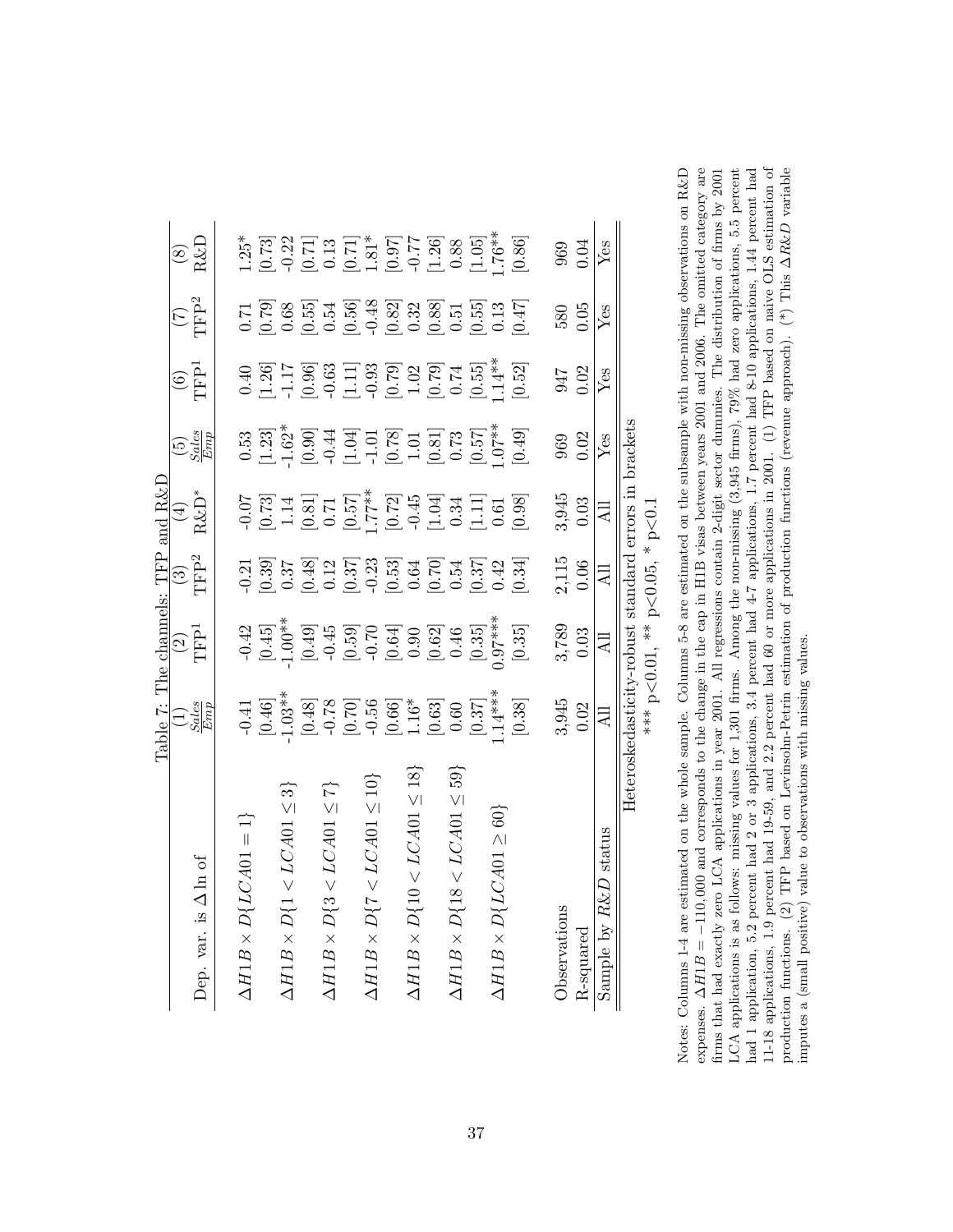<span id="page-40-0"></span>

| Description sector                              | Sector   | Capital | Employment |
|-------------------------------------------------|----------|---------|------------|
|                                                 | NAICS2dg |         |            |
|                                                 |          |         |            |
| Agriculture, Forestry, etc.                     | 11       | 0.47    | 0.56       |
| Mining and gas and oil extraction               | 21       | 0.72    | 0.38       |
| Utilities                                       | 22       | 0.48    | 0.47       |
| Construction                                    | 23       | 0.08    | 0.92       |
| Manufacturing - Food                            | 31       | 0.27    | 0.66       |
| Manufacturing - Wood                            | 32       | 0.30    | 0.88       |
| Manufacturing - Many categories                 | 33       | 0.20    | 0.84       |
| Wholesale trade                                 | 42       | 0.16    | 0.79       |
| Retail Trade $(1)$                              | 44       | 0.45    | 0.43       |
| Retail Trade $(2)$                              | 45       | 0.23    | 0.61       |
| Transportation (1)                              | 48       | 0.28    | 0.56       |
| Transportation $(2)$                            | 49       | 0.12    | 0.75       |
| Information (media and telecomm.)               | 51       | 0.21    | 0.82       |
| Finance and Insurance                           | 52       | 0.17    | 0.89       |
| Real estate                                     | 53       | 0.29    | 0.57       |
| Professional, Scientific and Technical services | 54       | 0.15    | 0.88       |
| Administrative and Support                      | 56       | 0.34    | 0.53       |
| Educational services                            | 61       | 0.43    | 0.27       |
| Health care and social assistance               | 62       | 0.20    | 0.71       |
| Arts and entertainment                          | 71       | 0.39    | 0.48       |
| Accommodation and Food services                 | 72       | 0.28    | 0.69       |
| Other services (repair and maintenance)         | 81       | 0.24    | 0.53       |

Table 8: Sector-specific factor shares

Notes: In each row we report the OLS estimates of the following linear regression estimated sector by sector:  $\ln Sales_{it} = \beta + \beta_k \ln Capital_{it} + \beta_{emp} \ln Emp_{it} + u_{it}$ . The regressions do not include an intercept or year dummies to be consistent with a Cobb-Douglas production function. Manufacturing 33 contains many categories: metal, industrial, computers, semiconductors, electrical, motor vehicles, medical equipment, others.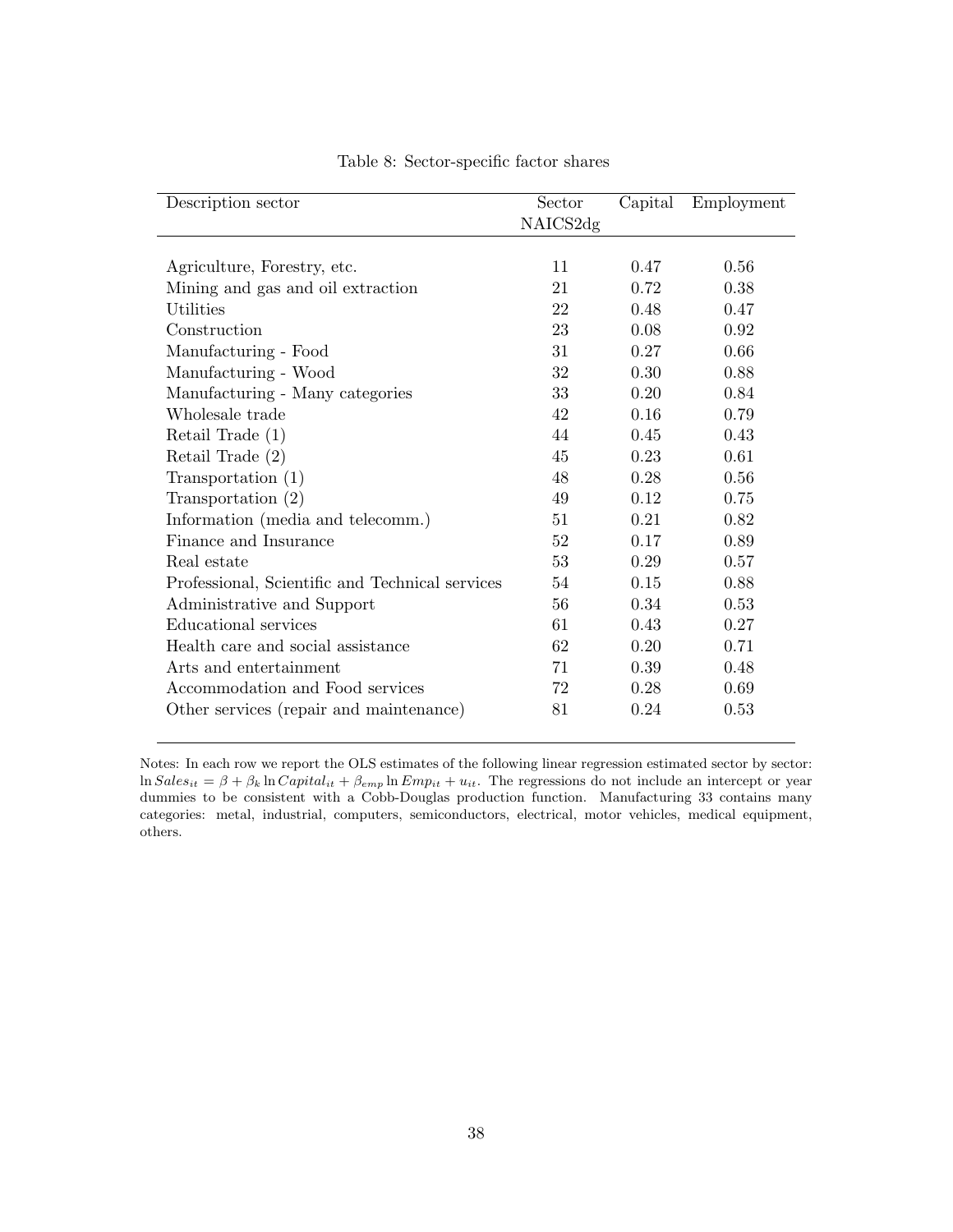<span id="page-41-0"></span>

| చి<br>הדדה מית היהר |
|---------------------|
|                     |
| $\dot{\phantom{0}}$ |
| Ĵ                   |

| Sector                                  | $\begin{array}{c}{\rm Year} \\ {\rm NALCS~(2dg)}\\ \hline 81\\ 71\\ 11\\ 22\\ 31\\ 33\\ 88\\ \end{array}$ | $\frac{1}{100}$ s $\frac{1}{100}$ s $\frac{1}{100}$ s $\frac{1}{100}$ s $\frac{1}{100}$ s $\frac{1}{100}$ s $\frac{1}{100}$ s $\frac{1}{100}$ s $\frac{1}{100}$ s $\frac{1}{100}$ s $\frac{1}{100}$ s $\frac{1}{100}$ s $\frac{1}{100}$ s $\frac{1}{100}$ s $\frac{1}{100}$ s $\frac{1}{100}$ |                          | $\begin{array}{r l} \hline & 2001 \\ \hline 8 \text{ } 99.45 \\ \hline 339.45 \\ 678.78 \\ 678.77 \\ 77.77 \\ 8001.77 \\ 968.71 \\ 241.59 \\ 678.2 \\ 241.59 \\ 241.59 \\ 241.59 \\ 3025.68 \\ 3220.34 \\ 1046.32 \\ 368.32 \\ 768.37 \\ 768.11 \\ 1045.85 \\ 768.37 \\ 768.11 \\ 1047.87 \\ 768.11 \\ 1$ | $\begin{array}{ l l l l l } \hline & 2001 & \\ \hline \text{Emp.} & 441.02 & 836.35 \\ \hline 6263.19 & 4541.02 & 1797.8 \\ \hline 6385.39 & 21797.8 & 511.03 \\ \hline 6391.92 & 4729.1 & 4729.1 \\ \hline 44244.69 & 3585.51 & 5173.57 \\ \hline 54244.69 & 3585.51 & 5173.57 \\ \hline 6385.7 & 5173.5$ | $\frac{18}{18}$ $\frac{8}{18}$ $\frac{18}{18}$ $\frac{18}{18}$ $\frac{18}{18}$ $\frac{18}{18}$ $\frac{18}{18}$ $\frac{18}{18}$ $\frac{18}{18}$ $\frac{18}{18}$ $\frac{18}{18}$ $\frac{18}{18}$ $\frac{18}{18}$ $\frac{18}{18}$ $\frac{18}{18}$ $\frac{18}{18}$ $\frac{18}{18}$ $\frac{18}{18}$ $\frac{18$ |                                                                                                                                                                                                                                                                                                                          |                                                                                                                                                                                                                                                                                                           |  |
|-----------------------------------------|-----------------------------------------------------------------------------------------------------------|-----------------------------------------------------------------------------------------------------------------------------------------------------------------------------------------------------------------------------------------------------------------------------------------------|--------------------------|-----------------------------------------------------------------------------------------------------------------------------------------------------------------------------------------------------------------------------------------------------------------------------------------------------------|------------------------------------------------------------------------------------------------------------------------------------------------------------------------------------------------------------------------------------------------------------------------------------------------------------|-----------------------------------------------------------------------------------------------------------------------------------------------------------------------------------------------------------------------------------------------------------------------------------------------------------|--------------------------------------------------------------------------------------------------------------------------------------------------------------------------------------------------------------------------------------------------------------------------------------------------------------------------|-----------------------------------------------------------------------------------------------------------------------------------------------------------------------------------------------------------------------------------------------------------------------------------------------------------|--|
| Other services (repair and maintenance) |                                                                                                           |                                                                                                                                                                                                                                                                                               |                          |                                                                                                                                                                                                                                                                                                           |                                                                                                                                                                                                                                                                                                            |                                                                                                                                                                                                                                                                                                           |                                                                                                                                                                                                                                                                                                                          |                                                                                                                                                                                                                                                                                                           |  |
| Arts and entertainment                  |                                                                                                           |                                                                                                                                                                                                                                                                                               |                          |                                                                                                                                                                                                                                                                                                           |                                                                                                                                                                                                                                                                                                            |                                                                                                                                                                                                                                                                                                           |                                                                                                                                                                                                                                                                                                                          |                                                                                                                                                                                                                                                                                                           |  |
| Agriculture and Forestry                |                                                                                                           |                                                                                                                                                                                                                                                                                               |                          |                                                                                                                                                                                                                                                                                                           |                                                                                                                                                                                                                                                                                                            |                                                                                                                                                                                                                                                                                                           |                                                                                                                                                                                                                                                                                                                          |                                                                                                                                                                                                                                                                                                           |  |
| Accommodation and Food                  |                                                                                                           |                                                                                                                                                                                                                                                                                               |                          |                                                                                                                                                                                                                                                                                                           |                                                                                                                                                                                                                                                                                                            |                                                                                                                                                                                                                                                                                                           |                                                                                                                                                                                                                                                                                                                          |                                                                                                                                                                                                                                                                                                           |  |
| <b>Jtilities</b>                        |                                                                                                           |                                                                                                                                                                                                                                                                                               |                          |                                                                                                                                                                                                                                                                                                           |                                                                                                                                                                                                                                                                                                            |                                                                                                                                                                                                                                                                                                           |                                                                                                                                                                                                                                                                                                                          |                                                                                                                                                                                                                                                                                                           |  |
| $M$ anufacturing - Food                 |                                                                                                           |                                                                                                                                                                                                                                                                                               |                          |                                                                                                                                                                                                                                                                                                           |                                                                                                                                                                                                                                                                                                            |                                                                                                                                                                                                                                                                                                           |                                                                                                                                                                                                                                                                                                                          |                                                                                                                                                                                                                                                                                                           |  |
| Real estate                             |                                                                                                           |                                                                                                                                                                                                                                                                                               |                          |                                                                                                                                                                                                                                                                                                           |                                                                                                                                                                                                                                                                                                            |                                                                                                                                                                                                                                                                                                           |                                                                                                                                                                                                                                                                                                                          |                                                                                                                                                                                                                                                                                                           |  |
| Wholesale trade                         |                                                                                                           |                                                                                                                                                                                                                                                                                               |                          |                                                                                                                                                                                                                                                                                                           |                                                                                                                                                                                                                                                                                                            |                                                                                                                                                                                                                                                                                                           |                                                                                                                                                                                                                                                                                                                          |                                                                                                                                                                                                                                                                                                           |  |
| Mining and extraction                   | $\overline{\Omega}$                                                                                       |                                                                                                                                                                                                                                                                                               |                          |                                                                                                                                                                                                                                                                                                           |                                                                                                                                                                                                                                                                                                            |                                                                                                                                                                                                                                                                                                           |                                                                                                                                                                                                                                                                                                                          |                                                                                                                                                                                                                                                                                                           |  |
| Educational services                    |                                                                                                           |                                                                                                                                                                                                                                                                                               |                          |                                                                                                                                                                                                                                                                                                           |                                                                                                                                                                                                                                                                                                            |                                                                                                                                                                                                                                                                                                           |                                                                                                                                                                                                                                                                                                                          |                                                                                                                                                                                                                                                                                                           |  |
| Health care and social assistance       |                                                                                                           |                                                                                                                                                                                                                                                                                               |                          |                                                                                                                                                                                                                                                                                                           |                                                                                                                                                                                                                                                                                                            |                                                                                                                                                                                                                                                                                                           |                                                                                                                                                                                                                                                                                                                          |                                                                                                                                                                                                                                                                                                           |  |
| Retail trade (2)                        |                                                                                                           |                                                                                                                                                                                                                                                                                               |                          |                                                                                                                                                                                                                                                                                                           |                                                                                                                                                                                                                                                                                                            |                                                                                                                                                                                                                                                                                                           |                                                                                                                                                                                                                                                                                                                          |                                                                                                                                                                                                                                                                                                           |  |
| Transportation (1)                      |                                                                                                           |                                                                                                                                                                                                                                                                                               |                          |                                                                                                                                                                                                                                                                                                           |                                                                                                                                                                                                                                                                                                            |                                                                                                                                                                                                                                                                                                           |                                                                                                                                                                                                                                                                                                                          |                                                                                                                                                                                                                                                                                                           |  |
| $M$ anufacturing - $W$ ood              | 6 8 4 4 5 4 5 5 6 5 6 7 5 9 7                                                                             |                                                                                                                                                                                                                                                                                               |                          |                                                                                                                                                                                                                                                                                                           |                                                                                                                                                                                                                                                                                                            |                                                                                                                                                                                                                                                                                                           |                                                                                                                                                                                                                                                                                                                          |                                                                                                                                                                                                                                                                                                           |  |
| Retail trade (1)                        |                                                                                                           |                                                                                                                                                                                                                                                                                               |                          |                                                                                                                                                                                                                                                                                                           |                                                                                                                                                                                                                                                                                                            |                                                                                                                                                                                                                                                                                                           |                                                                                                                                                                                                                                                                                                                          |                                                                                                                                                                                                                                                                                                           |  |
| Finance and insurance                   |                                                                                                           |                                                                                                                                                                                                                                                                                               |                          |                                                                                                                                                                                                                                                                                                           |                                                                                                                                                                                                                                                                                                            |                                                                                                                                                                                                                                                                                                           |                                                                                                                                                                                                                                                                                                                          |                                                                                                                                                                                                                                                                                                           |  |
| Administrative and support              |                                                                                                           |                                                                                                                                                                                                                                                                                               |                          |                                                                                                                                                                                                                                                                                                           |                                                                                                                                                                                                                                                                                                            |                                                                                                                                                                                                                                                                                                           |                                                                                                                                                                                                                                                                                                                          |                                                                                                                                                                                                                                                                                                           |  |
| Manufacturing - Many categories         |                                                                                                           |                                                                                                                                                                                                                                                                                               |                          |                                                                                                                                                                                                                                                                                                           |                                                                                                                                                                                                                                                                                                            |                                                                                                                                                                                                                                                                                                           |                                                                                                                                                                                                                                                                                                                          |                                                                                                                                                                                                                                                                                                           |  |
| Construction                            |                                                                                                           |                                                                                                                                                                                                                                                                                               |                          |                                                                                                                                                                                                                                                                                                           |                                                                                                                                                                                                                                                                                                            |                                                                                                                                                                                                                                                                                                           |                                                                                                                                                                                                                                                                                                                          |                                                                                                                                                                                                                                                                                                           |  |
| Information (media and telecomm.)       |                                                                                                           |                                                                                                                                                                                                                                                                                               |                          |                                                                                                                                                                                                                                                                                                           |                                                                                                                                                                                                                                                                                                            |                                                                                                                                                                                                                                                                                                           |                                                                                                                                                                                                                                                                                                                          |                                                                                                                                                                                                                                                                                                           |  |
| Transportation (2)                      |                                                                                                           |                                                                                                                                                                                                                                                                                               |                          |                                                                                                                                                                                                                                                                                                           |                                                                                                                                                                                                                                                                                                            |                                                                                                                                                                                                                                                                                                           |                                                                                                                                                                                                                                                                                                                          |                                                                                                                                                                                                                                                                                                           |  |
| Professional, scientific and technical  |                                                                                                           |                                                                                                                                                                                                                                                                                               |                          |                                                                                                                                                                                                                                                                                                           |                                                                                                                                                                                                                                                                                                            |                                                                                                                                                                                                                                                                                                           | $\begin{array}{l l} 0 & 0 & 0 & 0 & 0 \\ 0 & 0 & 0 & 0 & 0 & 0 \\ 0 & 0 & 0 & 0 & 0 & 0 \\ 0 & 0 & 0 & 0 & 0 & 0 \\ 0 & 0 & 0 & 0 & 0 & 0 \\ 0 & 0 & 0 & 0 & 0 & 0 \\ 0 & 0 & 0 & 0 & 0 & 0 \\ 0 & 0 & 0 & 0 & 0 & 0 \\ 0 & 0 & 0 & 0 & 0 & 0 \\ 0 & 0 & 0 & 0 & 0 & 0 \\ 0 & 0 & 0 & 0 & 0 & 0 \\ 0 & 0 & 0 & 0 & 0 & $ | $\begin{array}{r l} \hline & 2006 \\ \hline \text{Fmp.} \\ \hline \text{I5} \\ 10723.72 \\ 11721.08 \\ 34409.79 \\ 4185.56 \\ 5552.01 \\ 13878.26 \\ 5552.01 \\ 1616.58 \\ 5445.2 \\ 11616.58 \\ 5445.2 \\ 11616.58 \\ 52892.98 \\ 2082.31 \\ 11616.58 \\ 52895.31 \\ 11616.58 \\ 8259.51 \\ 7251.31 \\ $ |  |
|                                         |                                                                                                           |                                                                                                                                                                                                                                                                                               | $\alpha$ Bl <sub>r</sub> | ownonc                                                                                                                                                                                                                                                                                                    | ING 1400 Hotel NATO 2006 Section: Continues                                                                                                                                                                                                                                                                |                                                                                                                                                                                                                                                                                                           |                                                                                                                                                                                                                                                                                                                          |                                                                                                                                                                                                                                                                                                           |  |

Notes: Industry averages for LCA, sales, employment, and R&D expenses. We use the 2-digit NAICS classification and<br>we have ranked industries in increasing order by the 2001 LCAs. Specifically, the top three industries by Notes: Industry averages for LCA, sales, employment, and R&D expenses. We use the 2-digit NAICS classification and we have ranked industries in increasing order by the 2001 LCAs. Specifically, the top three industries by LCA in 2001 are Professional, Scientific and Technical services (54), Transportation (49), and Information (media and telecommunications, 51). The bottom three are Agriculture, Forestry and so on (11), Arts and Entertainment (71), and Other Services (repair and maintenance, 81).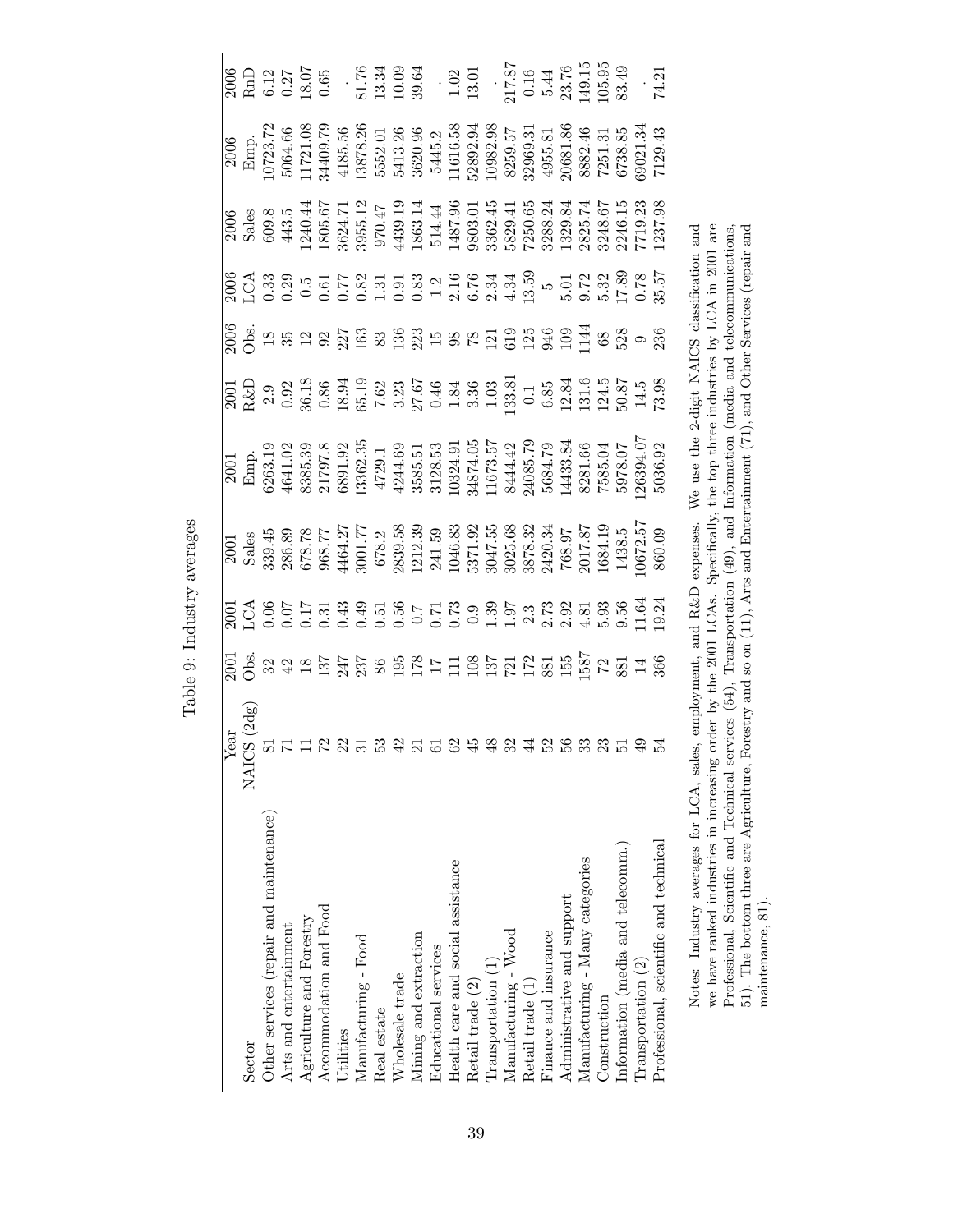<span id="page-42-0"></span>

|                                                 |                     | Table 10: Industry results |           |           |                  |                  |
|-------------------------------------------------|---------------------|----------------------------|-----------|-----------|------------------|------------------|
|                                                 | $\left( 1\right)$   | (2)                        | (3)       | (4)       | $\overline{(5)}$ | $\overline{(6)}$ |
| Dep. var. is $\Delta \ln \text{ of}$            | <b>Sales</b><br>Emp | <b>Sales</b>               | Emp       | Profits   | TFP <sup>1</sup> | $R\&D$           |
|                                                 |                     |                            |           |           |                  |                  |
| Sample: All firms $(N=3,945)$                   |                     |                            |           |           |                  |                  |
| $\Delta H1B \times D\{1 \leq LCA2001 \leq 18\}$ | $-0.56**$           | $-0.10$                    | $0.46*$   | 0.44      | $-0.52*$         | 0.24             |
|                                                 | [0.29]              | [0.35]                     | [0.27]    | [0.33]    | [0.27]           | [0.49]           |
| $\Delta H1B \times D\{19 \le LCA2001 \le 59\}$  | 0.59                | $1.27*$                    | 0.67      | $1.47*$   | 0.45             | 0.11             |
|                                                 | [0.37]              | [0.67]                     | [0.64]    | [0.84]    | [0.35]           | $[1.02]$         |
| $\Delta H1B \times D\{LCA2001 \geq 60\}$        | $1.13***$           | $2.05***$                  | 0.93      | $1.38**$  | $0.96***$        | 0.07             |
|                                                 | [0.37]              | [0.62]                     | [0.61]    | [0.60]    | [0.35]           | $[1.01]$         |
|                                                 |                     |                            |           |           |                  |                  |
| Sample: $R&D(N=969)$                            |                     |                            |           |           |                  |                  |
| $\Delta H1B \times D\{1 \leq LCA2001 \leq 18\}$ | $-0.41$             | $-0.26$                    | 0.15      | $-0.26$   | $-0.34$          | $0.39\,$         |
|                                                 | [0.55]              | [0.65]                     | [0.40]    | [0.56]    | [0.56]           | [0.44]           |
| $\Delta H1B \times D\{19 \le LCA2001 \le 59\}$  | 0.72                | $1.62*$                    | 0.90      | 1.47      | 0.73             | 0.89             |
|                                                 | [0.57]              | [0.91]                     | [0.78]    | $[1.13]$  | [0.54]           | [1.05]           |
| $\Delta H1B \times D\{LCA2001 \geq 60\}$        | $1.06**$            | $3.17***$                  | $2.12***$ | $2.09***$ | $1.14**$         | $1.76**$         |
|                                                 | [0.49]              | [0.78]                     | [0.67]    | [0.73]    | [0.52]           | [0.85]           |
| Sample: Manufacturing $(N=1,549)$               |                     |                            |           |           |                  |                  |
| $\Delta H1B \times D\{1 \leq LCA2001 \leq 18\}$ | $-0.93*$            | $-0.31$                    | $0.63\,$  | $0.59\,$  | $-1.15**$        | $0.82*$          |
|                                                 | [0.49]              | [0.56]                     | [0.42]    | [0.50]    | [0.49]           | [0.48]           |
| $\Delta H1B \times D\{19 \le LCA2001 \le 59\}$  | 0.28                | $2.39***$                  | $2.11***$ | $3.06**$  | 0.16             | 1.12             |
|                                                 | [0.64]              | [0.92]                     | [0.77]    | [1.37]    | [0.53]           | [1.19]           |
| $\Delta H1B \times D\{LCA2001 \geq 60\}$        | 0.48                | $2.90***$                  | $2.42***$ | $2.33***$ | 0.42             | $1.79**$         |
|                                                 | [0.52]              | [0.87]                     | [0.72]    | [0.78]    | [0.53]           | [0.87]           |
|                                                 |                     |                            |           |           |                  |                  |

Heteroskedasticity-robust standard errors in brackets \*\*\* p<0.01, \*\* p<0.05, \* p<0.1

Notes: The omitted category are firms with zero LCAs in 2001. All regressions include 2-digit sector dummy variables. The first panel contains the whole sample of firms. The second panel is the R&D subsample. The third panel is the subsample of manufacturing sectors (NAICS 31-33).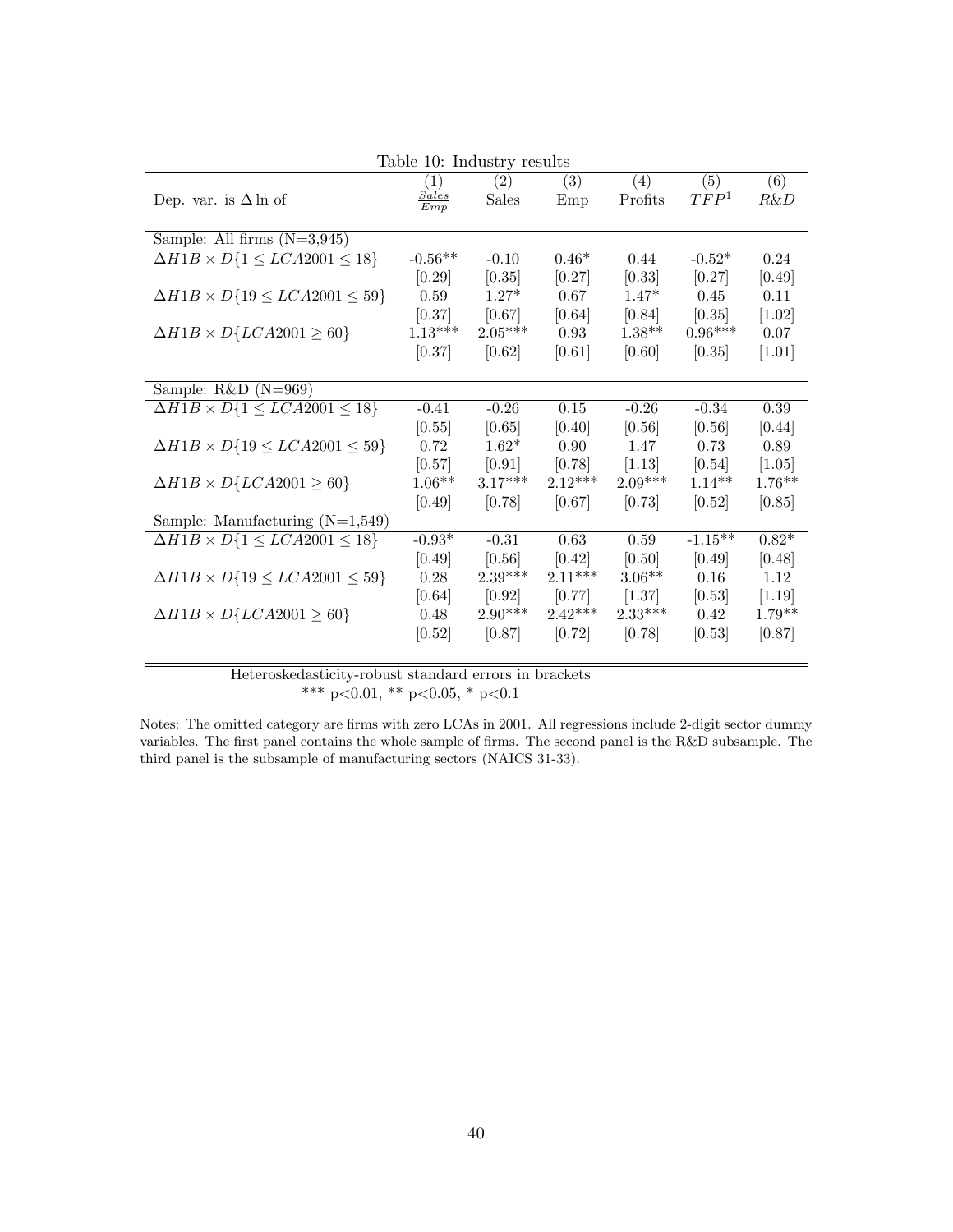<span id="page-43-0"></span>

|                                                          | (1)                 | (2)       | (3)       | (4)       | (5)              | (6)      |
|----------------------------------------------------------|---------------------|-----------|-----------|-----------|------------------|----------|
| Dep. var. is $\Delta \ln \text{ of}$                     | $\frac{Sales}{Emp}$ | Sales     | Emp       | Profits   | TFP <sup>1</sup> | R&D      |
|                                                          |                     |           |           |           |                  |          |
| Sample: All firms $(N=3,653)$                            |                     |           |           |           |                  |          |
| $\overline{\Delta H1B} \times D\{1 \le LCA2001 \le 18\}$ | $-0.66**$           | $-0.31$   | $0.35\,$  | 0.23      | $-0.58**$        | 0.13     |
|                                                          | [0.30]              | [0.36]    | [0.28]    | [0.34]    | [0.28]           | [0.50]   |
| $\Delta H1B \times D\{19 \le LCA2001 \le 59\}$           | $0.67*$             | 1.01      | 0.34      | 1.05      | 0.57             | $-0.12$  |
|                                                          | [0.39]              | [0.72]    | [0.69]    | [0.91]    | [0.37]           | $[1.09]$ |
| $\Delta H1B \times D\{LCA2001 \geq 60\}$                 | $0.96**$            | $2.23***$ | $1.27**$  | $1.39**$  | $0.79**$         | 0.32     |
|                                                          | [0.39]              | [0.63]    | [0.61]    | [0.63]    | [0.36]           | [0.99]   |
| Sample: $R&D(N=853)$                                     |                     |           |           |           |                  |          |
| $\Delta H1B \times D\{1 \leq LCA2001 \leq 18\}$          | $-0.50$             | $-0.36$   | 0.15      | $-0.46$   | $-0.32$          | 0.21     |
|                                                          | [0.60]              | [0.70]    | [0.42]    | [0.59]    | [0.61]           | [0.46]   |
| $\Delta H1B \times D\{19 \le LCA2001 \le 59\}$           | 0.64                | 1.29      | 0.66      | 0.95      | 0.78             | 0.54     |
|                                                          | [0.64]              | [0.96]    | [0.81]    | $[1.20]$  | [0.61]           | [1.10]   |
| $\Delta H1B \times D\{LCA2001 \geq 60\}$                 | 0.88                | $3.27***$ | $2.39***$ | $1.93**$  | $1.04*$          | $1.95**$ |
|                                                          | [0.55]              | [0.86]    | [0.72]    | [0.80]    | [0.58]           | [0.90]   |
| Sample: Manufacturing $(N=1,418)$                        |                     |           |           |           |                  |          |
| $\Delta H1B \times D\{1 \leq LCA2001 \leq 18\}$          | $-1.08**$           | $-0.49$   | 0.59      | 0.41      | $-1.26**$        | 0.78     |
|                                                          | [0.51]              | [0.58]    | [0.44]    | [0.52]    | [0.51]           | [0.50]   |
| $\Delta H1B \times D\{19 \le LCA2001 \le 59\}$           | 0.18                | $2.30**$  | $2.12***$ | $2.92**$  | 0.06             | 1.12     |
|                                                          | [0.66]              | [0.96]    | [0.80]    | [1.42]    | [0.55]           | $[1.24]$ |
| $\Delta H1B \times D\{LCA2001 \geq 60\}$                 | 0.34                | $2.86***$ | $2.52***$ | $2.25***$ | 0.31             | $1.89**$ |
|                                                          | [0.56]              | [0.91]    | [0.77]    | [0.85]    | [0.57]           | [0.91]   |
|                                                          |                     |           |           |           |                  |          |

Table 11: Industry results - US firms only

Heteroskedasticity-robust standard errors in brackets \*\*\* p<0.01, \*\* p<0.05, \* p<0.1

Notes: All samples here exclude firms with headquarters outside of the United States, which is slightly below 10 percent of all firms in our dataset. The omitted category are firms with zero LCAs in 2001. All regressions include 2-digit sector dummy variables. The first panel contains the whole sample of firms. The second panel is the R&D subsample. The third panel is the subsample of manufacturing sectors (NAICS 31-33).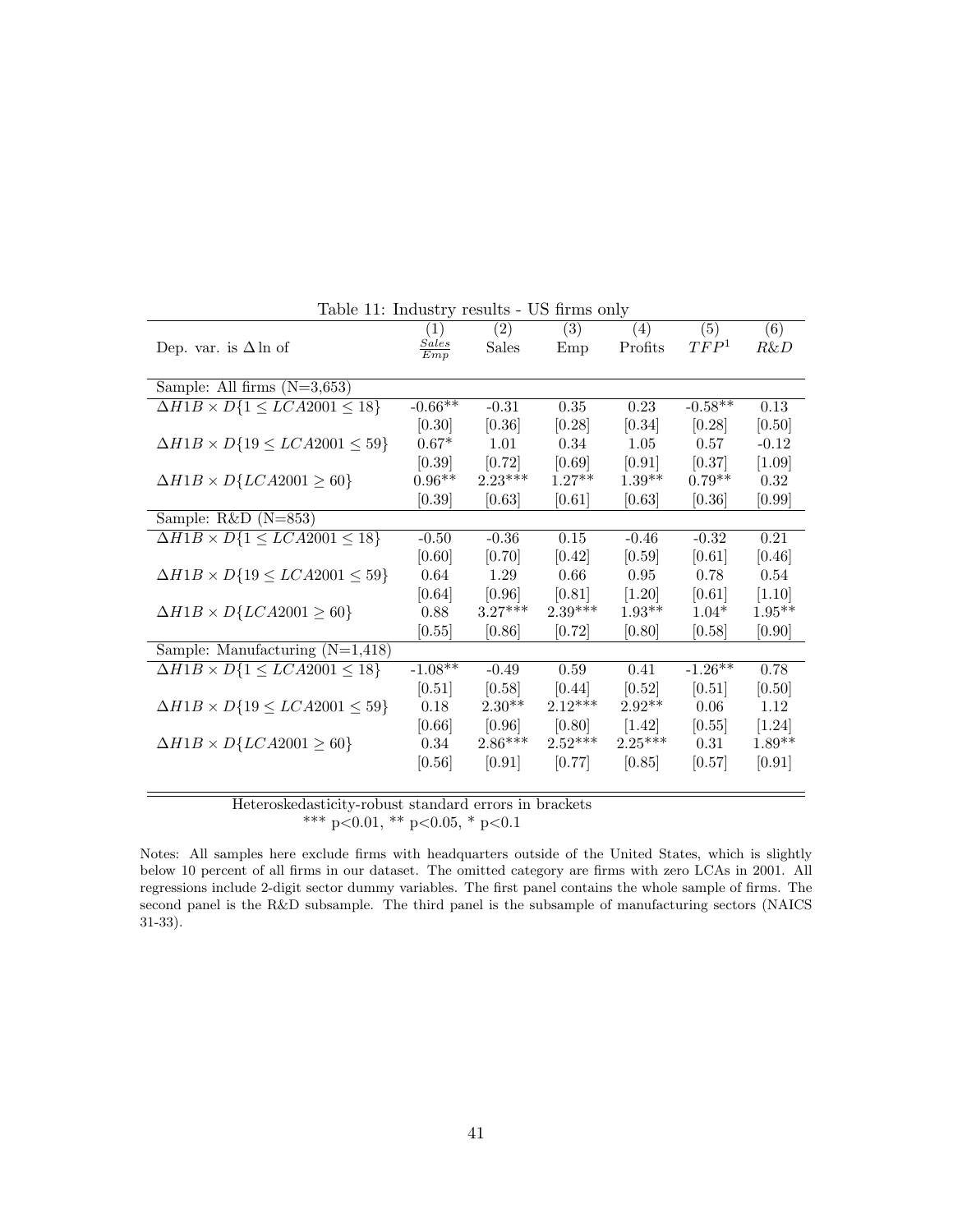<span id="page-44-0"></span>

Figure 1: H1B policies

Notes:.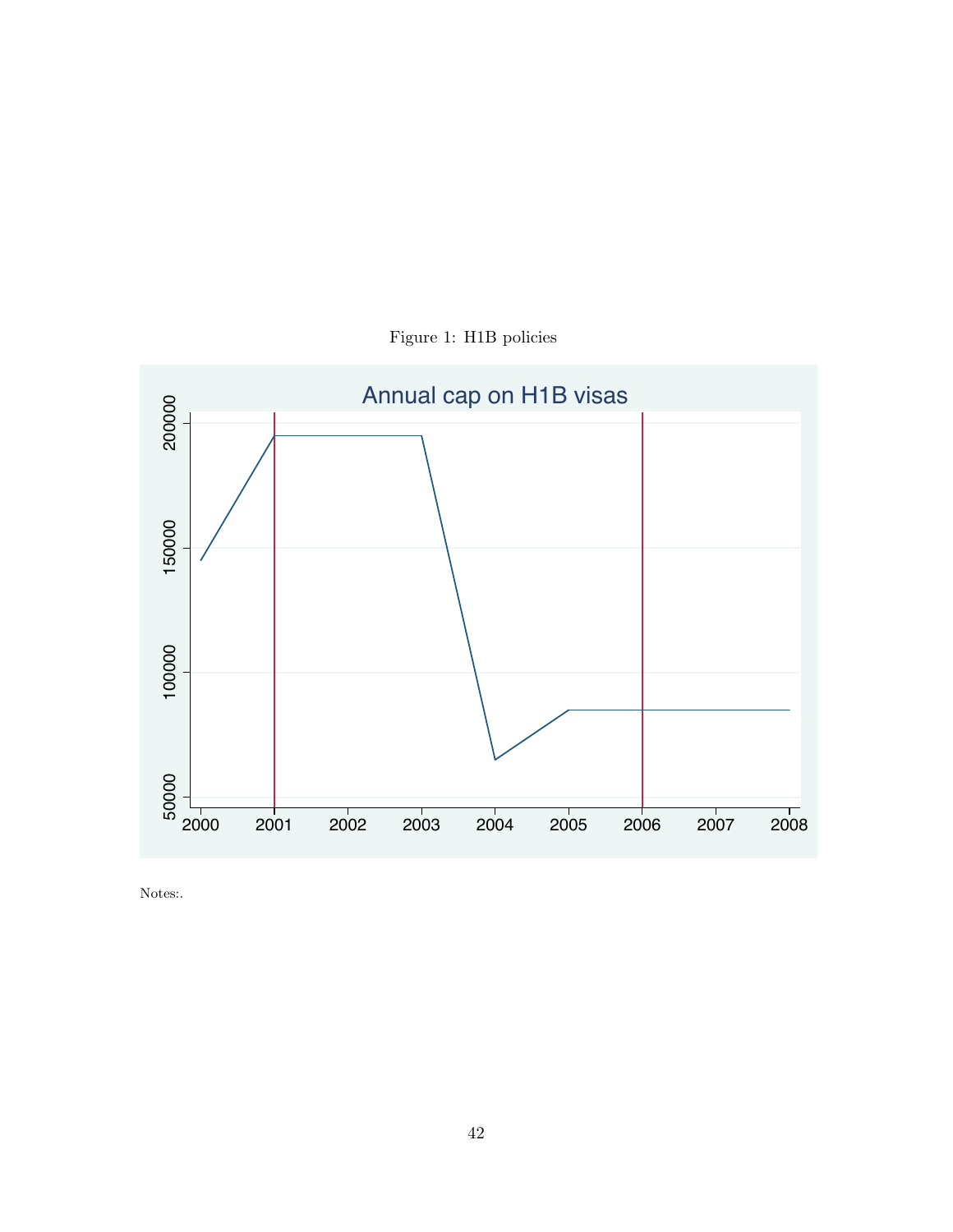# Appendices

### A Construction firm-level TFP

We build several measures of TFP at the firm-level. For all of them we make use of the longitudinal dimension of our data (at the annual level). Our sample period is 2001-2006 and we have over 40,000 firm-year observations.

Building firm-level estimates of TFP is a two-step process. In the first step we need to estimate the coefficients of the production function, typically within the Cobb-Douglas family. The second step then uses these estimates to build a residual TFP term. In our analysis we present a naive estimation of the firm-level production functions and a more sophisticated ones. However, there is a trade-off. While the naive estimation makes strong assumptions – i.e. exogeneity of the quantities of inputs –, the other is more demanding in terms of data and entails a substantial loss in the number of observations (we are left with slightly over 25,000 firm-year observations). We now describe our estimation and results in detail.

#### A.1 Naive estimation

Let us assume that firms produce by means of Cobb-Douglas production functions, with exponents allowed to vary by industry and not constrained to add up to one. In particular, we assume that output (measured by sales) is produced using capital and labor. In logs, the level of output for firm i in industry j in year t is thus given by

$$
y_{ijt} = \beta_0 + \beta_k^j k_{ijt} + \beta_\ell^j \ell_{ijt} + \varepsilon_{ijt}.
$$
 (21)

We estimate this regression model by OLS clustering standard errors at the firm level to allow for autocorrelation in the idiosyncratic unobserved productivity shocks. Note though that consistent estimation of the β coefficients requires the strong assumption that  $\{k_{iit}, \ell_{iit}\}$ are uncorrelated with unobserved productivity shocks.

#### A.2 [Levinsohn and Petrin](#page-32-16) [\(2003\)](#page-32-16) estimator

We now relax the assumption of exogenous regressors in the estimation of the production functions. Intuitively, [Levinsohn and Petrin](#page-32-16) [\(2003\)](#page-32-16) propose a GMM approach that relies on the use of additional information (on the cost of materials) as well as on some moment conditions, namely, the current capital stock is predetermined and does not respond to contemporaneous productivity shocks, and the previous period's level of material usage is uncorrelated with current productivity shocks.

This estimator comes in two variations. In the first one the estimation of the production function is done using value-added, which is the one we adopt for ease of comparability.<sup>53</sup> We first define value added  $(v_{ijt})$  as sales minus the cost of materials.<sup>54</sup> We then estimate

$$
v_{ijt} = \beta_0 + \beta_k^j k_{ijt} + \beta_\ell^j \ell_{ijt} + (\omega_{ijt} + \varepsilon_{ijt}), \qquad (22)
$$

where  $\omega_{ijt}$  may be correlated with input usage, introducing a problem of endogenous regressors. The estimation method proposed by [Levinsohn and Petrin](#page-32-16) [\(2003\)](#page-32-16) delivers, under some assumptions, consistent estimates of  $\beta_k^j$  $\frac{j}{k}$  and  $\beta_{\ell}^{j}$  $_{\ell}^{j}$ .55

<sup>&</sup>lt;sup>53</sup>The results are very similar if we employ the other variation of this method, which is based on sales and includes the use of materials explicitly as a regressor.

<sup>&</sup>lt;sup>54</sup>Specifically, our Compustat data allows us to estimate the cost of materials as follows. We add up the cost of goods sold (data41) and selling, general and administrative expenses (xsga). We then subtract depreciation and amortization (data14) and wage expenses.

<sup>&</sup>lt;sup>55</sup>We estimate this model separately for each 2-digit sector.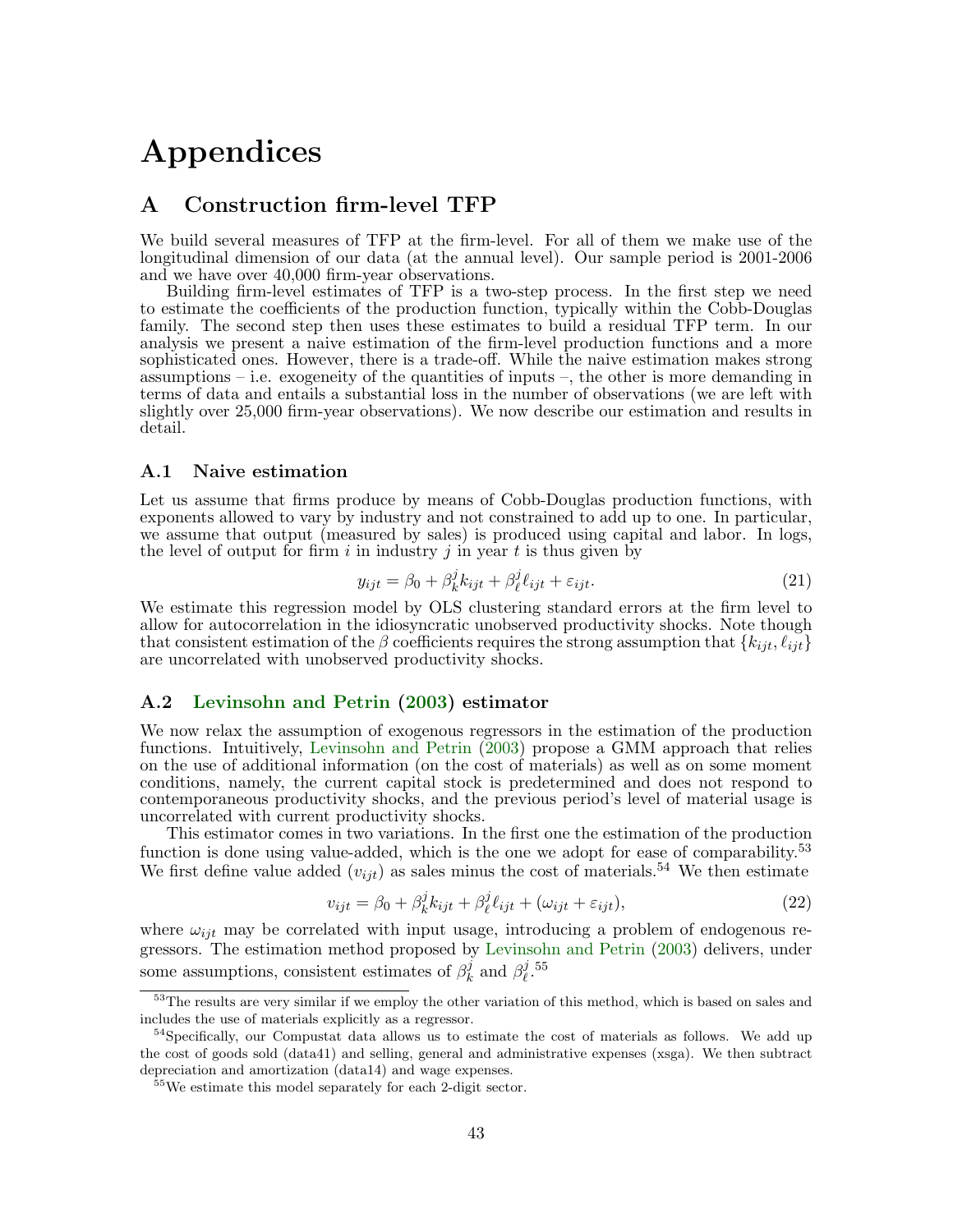#### A.3 Data and estimates production functions

We begin by reporting some summary statistics of the variables involved in these estimations.

Table A.1: Summary statistics - production functions

| Variable    | Mean     | Std. Dev. | Min.          | Max.       | N     |
|-------------|----------|-----------|---------------|------------|-------|
| naics2dg    | 42.31    | 12.943    | 11            | 99         | 40502 |
| sales       | 2549.485 | 11422.374 | 0.001         | 345977     | 40502 |
| materials   | 1352.935 | 7728.088  | $-119640.945$ | 270660     | 30567 |
| value added | 823.752  | 3698.091  | $-1054.991$   | 119726.75  | 30567 |
| icapt       | 2543.143 | 13528.148 | $-25767$      | 597207.209 | 40416 |
| employment  | 8859.791 | 38934.078 | 11            | 2545209    | 40502 |

The observations in this table correspond to firm-year cells. It spans years 2001-2006 and over 9,000 firms but the panel is unbalanced, with observations for some years missing for a good number of firms. The most important observation is that the variable materials can only be constructed for about half of the industries and little over half of the individual firm-year observations.

Next we warm up by applying our two estimation methods to all firms pooled together, that is, imposing equal coefficients for all industries. The table below summarizes the results:

|                             |        | <b>A</b>            |
|-----------------------------|--------|---------------------|
| <b>Factor of Production</b> | OLS    | Levinsohn-Petrin VA |
|                             | 0.64   | 0.64                |
| K                           | 0.42   | 0.41                |
| М                           |        |                     |
| Sum coeff.                  | 1.06   | 1.05                |
| Number Obs.                 | 40,502 | 26,326              |
| Number sectors              | 24     | 13                  |

Table A.2: Estimates Cobb-Douglas production functions (pooled)

Several observations are worth noting. First, the number of observations and the number of sectors contained in each of the effective samples differ. For the naive OLS estimation we have over 40 thousand observations whereas the implementation of the Levinsohn-Petrin estimator is based on many fewer observations (26 thousand) because the cost of materials is not available for a number of sectors. The final observation is that the estimated factor shares (for the aggregate production function) in columns 1 and 2 are very similar, at least for the pooled sample.

Now we estimate the production functions for each sector separately, by each of the two estimation methods. The next table presents the results. The top line displays again the estimated coefficients based on the sample that pools all sectors. Below we report the estimates for each 2-digit sector. Clearly, there is a lot of variation across sectors. There is also a positive correlation (0.20) between the (labor) shares obtained by OLS and by the Levinsohn-Petrin GMM estimator. However, there are also important differences. For example the OLS estimation identifies the Construction sector (23) as the one with the highest labor share, in contrast the Levinsohn-Petrin approach implies that Professional, Scientific and Technical services (54) is the industry with the highest labor share. Both findings are reasonable but these discrepancies are likely to lead to differences in the resulting estimates of TFP.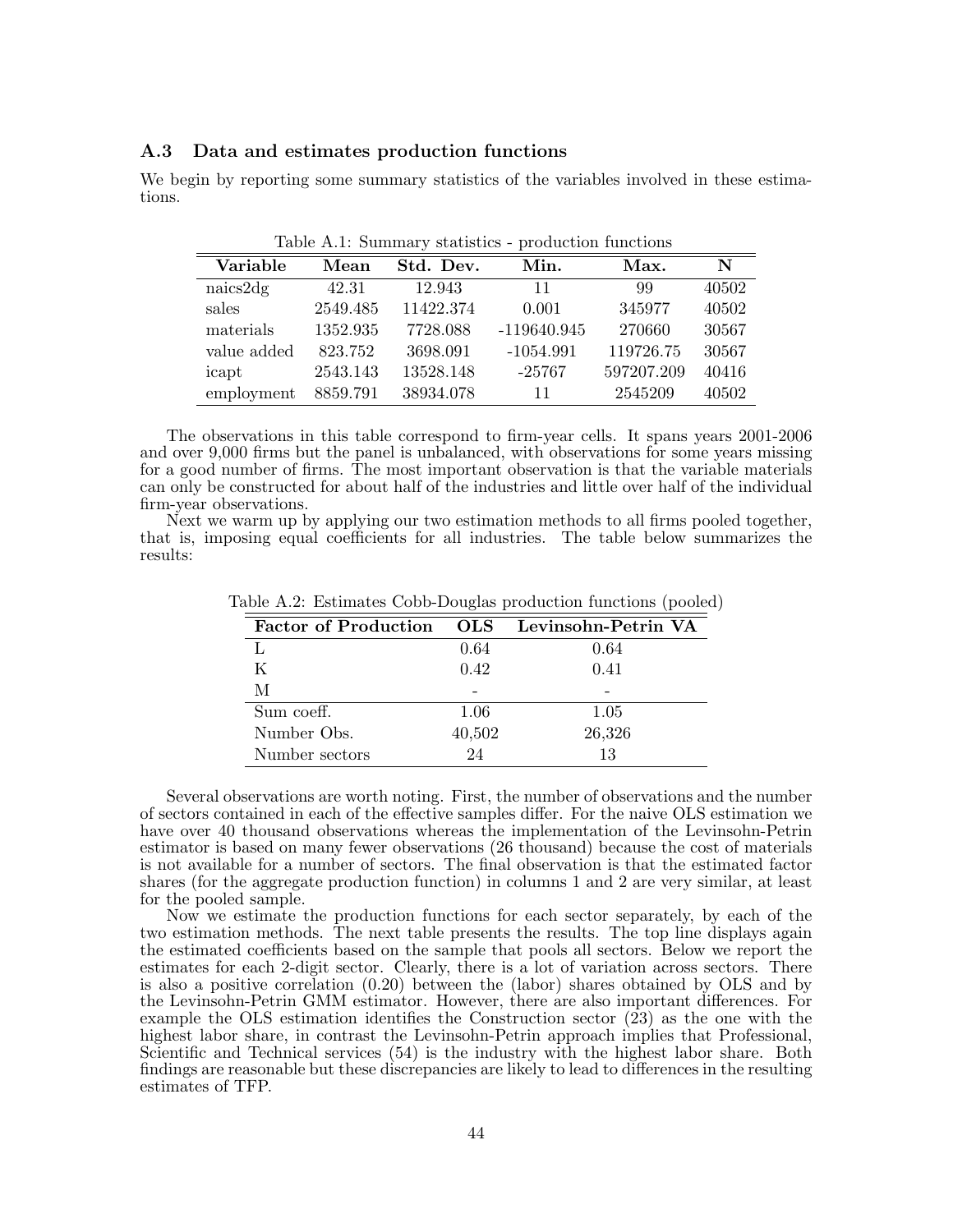| Estimation | <b>OLS</b> | <b>OLS</b> | Levinsohn-Petrin | Levinsohn-Petrin |
|------------|------------|------------|------------------|------------------|
| Factor     | Labor      | Capital    | Labor            | Capital          |
| Pooled     | 0.64       | 0.42       | $0.64\,$         | 0.40             |
| Sector     |            |            |                  |                  |
| 11         | $0.56\,$   | 0.47       |                  |                  |
| 21         | 0.38       | 0.72       |                  |                  |
| 22         | 0.47       | 0.48       |                  |                  |
| $23\,$     | 0.92       | 0.08       | 0.60             | 0.49             |
| $31\,$     | 0.66       | 0.27       | 0.58             | 0.37             |
| $32\,$     | 0.88       | 0.30       | 0.60             | 0.38             |
| 33         | 0.84       | 0.20       | 0.75             | 0.48             |
| $42\,$     | 0.79       | $0.16\,$   | 0.68             | 0.56             |
| $44\,$     | 0.43       | 0.45       | 0.74             | 0.28             |
| 45         | 0.61       | 0.23       | 0.74             | 0.32             |
| 48         | 0.56       | 0.28       |                  |                  |
| $\rm 49$   | 0.75       | 0.12       |                  |                  |
| 51         | 0.82       | 0.21       | 0.70             | 0.38             |
| $52\,$     | 0.89       | 0.17       | 0.73             | 0.31             |
| $53\,$     | 0.57       | 0.29       |                  |                  |
| $54\,$     | 0.88       | 0.15       | 0.92             | 0.25             |
| $55\,$     | 0.64       | 0.42       |                  |                  |
| $56\,$     | 0.53       | 0.34       | 0.75             | 0.22             |
| 61         | 0.27       | 0.43       |                  |                  |
| 62         | 0.71       | 0.20       | 0.72             | 0.28             |
| 71         | 0.48       | 0.39       | 0.52             | 0.59             |
| $72\,$     | 0.69       | $0.28\,$   | 0.70             | 0.26             |
| 81         | 0.53       | 0.24       | 0.66             | 0.47             |

Table A.3: Estimates Cobb-Douglas production functions (by sector)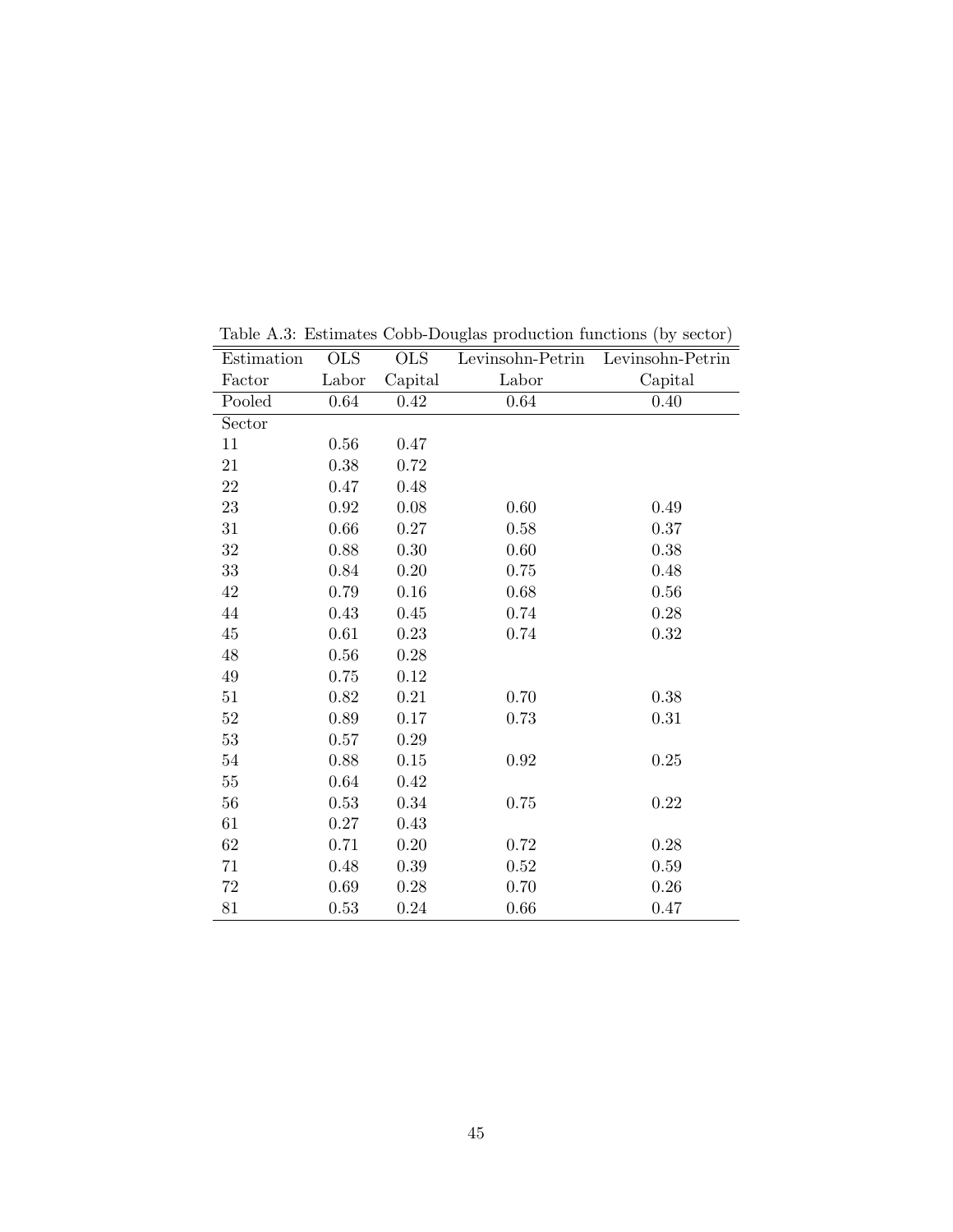Several observations are worth noting. First, the table has many gaps. This corresponds to the sectors for which the cost of materials is missing.<sup>56</sup> We fill all these gaps using the estimated coefficients obtained on the pooled sample, using the appropriate estimation method in each case.

#### A.4 Construction of TFP

On the basis of the sector-specific estimates for the coefficients of the production functions we now build firm-year TFP measures as a residual. Specifically, for the naive OLS method we do the following:<sup>57</sup>

$$
TFP_{ijt}^1 = \widehat{\epsilon_{ijt}} = y_{ijt} - \widehat{\beta_k^j} k_{ijt} - \widehat{\beta_\ell^j} \ell_{ijt}.
$$
 (23)

For the Levinsohn-Petrin estimates we compute

$$
TFP_{ijt}^2 = \widehat{\epsilon_{ijt}} = v_{ijt} - \widehat{\beta_k^j} k_{ijt} - \widehat{\beta_\ell^j} \ell_{ijt}.
$$
 (24)

We next compute the 2001-2006 log difference for each of these measures, which is our focus on interest. The correlation coefficients among the log changes for these variables is around 0.40. The advantage of the first measure (naive estimation) is that we can compute it for all firms in the sample, spanning 24 sectors. The measures based on the Levinsohn-Petrin estimation have a stronger theoretical and econometric foundation. However, they are missing for about half of the firms in our final sample.

### B Alternative measure of dependency on H-1B visas

The Tables that follow are part of the discussion in [Section 7.](#page-27-0) Briefly, we experiment with an alternative measure of dependency on H-1B visas. Specifically, we follow [Kerr and Lincoln](#page-32-1) [\(2010\)](#page-32-1) and use the number of LCAs filed in 2001 normalized by total employment in the firm, whereas, in our main analysis, we have used the total number of LCAs filed by a firm in year 2001.

<sup>&</sup>lt;sup>56</sup>For sector 55 the naive OLS estimation delivers a negative capital share, which does not make sense so we drop those estimates.

<sup>&</sup>lt;sup>57</sup>We do not include the estimated intercept in the construction of the TFP value for each firm-year observation. Since our focus is on changes in TFP over time for a given firm this will not affect our results.